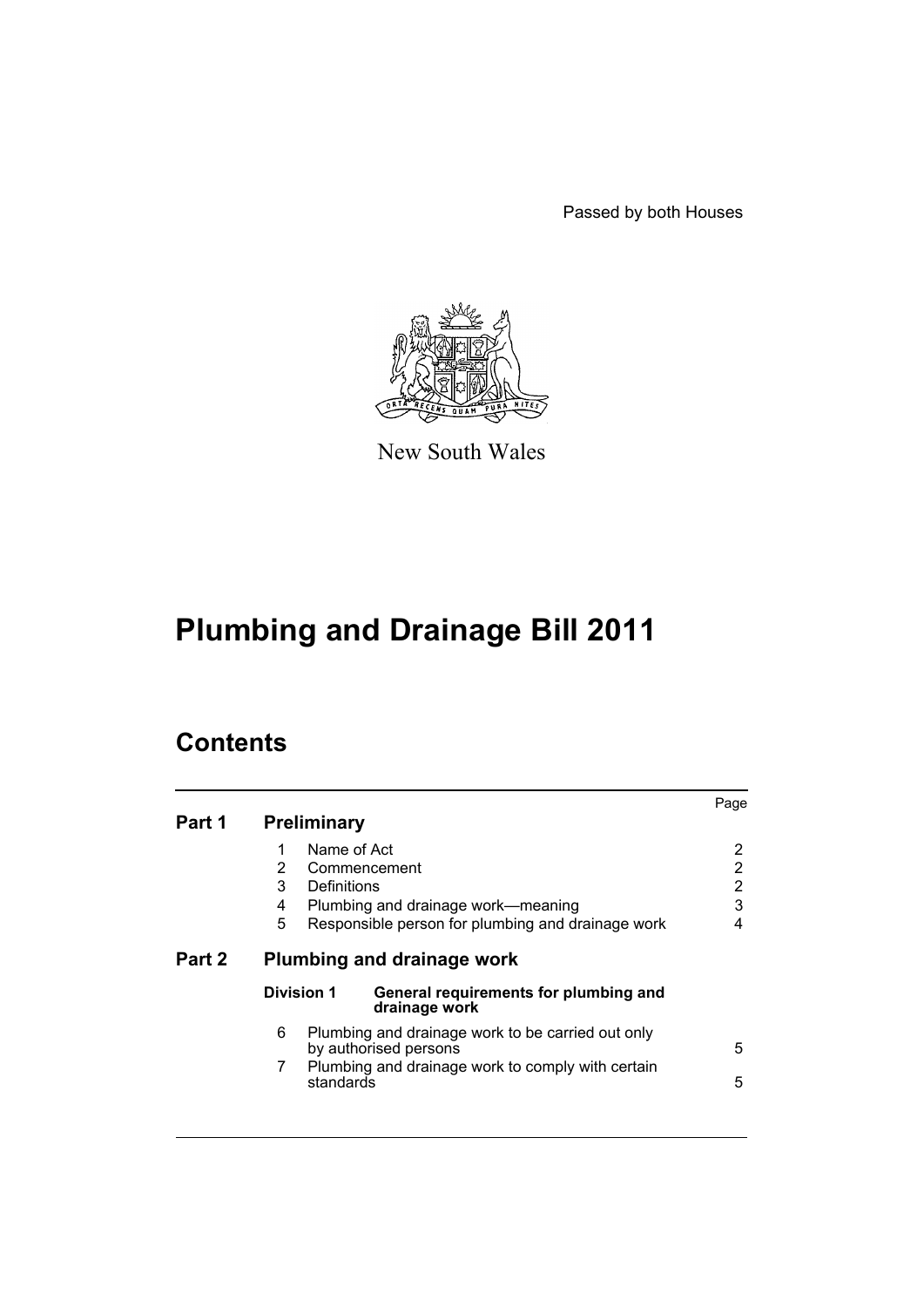### Contents

|                                    |                                                                                                     |                                                             | Page                                                                                                                                                                                                                                                                                                                                                                                                                                                                                                                                                                                                                                                                |
|------------------------------------|-----------------------------------------------------------------------------------------------------|-------------------------------------------------------------|---------------------------------------------------------------------------------------------------------------------------------------------------------------------------------------------------------------------------------------------------------------------------------------------------------------------------------------------------------------------------------------------------------------------------------------------------------------------------------------------------------------------------------------------------------------------------------------------------------------------------------------------------------------------|
| 8                                  |                                                                                                     |                                                             | 6                                                                                                                                                                                                                                                                                                                                                                                                                                                                                                                                                                                                                                                                   |
| <b>Division 2</b>                  |                                                                                                     | Notice of plumbing and drainage work                        |                                                                                                                                                                                                                                                                                                                                                                                                                                                                                                                                                                                                                                                                     |
| 9<br>10                            | Plumbing and drainage work must be pre-notified to<br>plumbing regulator                            |                                                             | 6<br>6                                                                                                                                                                                                                                                                                                                                                                                                                                                                                                                                                                                                                                                              |
| 11                                 |                                                                                                     |                                                             | $\overline{7}$                                                                                                                                                                                                                                                                                                                                                                                                                                                                                                                                                                                                                                                      |
| <b>Division 3</b>                  |                                                                                                     | Inspection of plumbing and drainage work                    |                                                                                                                                                                                                                                                                                                                                                                                                                                                                                                                                                                                                                                                                     |
| 12                                 | Inspection of plumbing and drainage work by<br>plumbing regulator                                   |                                                             | 8                                                                                                                                                                                                                                                                                                                                                                                                                                                                                                                                                                                                                                                                   |
| 14                                 | work is ready for inspection<br>Defective plumbing and drainage work                                |                                                             |                                                                                                                                                                                                                                                                                                                                                                                                                                                                                                                                                                                                                                                                     |
|                                    |                                                                                                     |                                                             |                                                                                                                                                                                                                                                                                                                                                                                                                                                                                                                                                                                                                                                                     |
| 15                                 |                                                                                                     |                                                             |                                                                                                                                                                                                                                                                                                                                                                                                                                                                                                                                                                                                                                                                     |
| 16                                 |                                                                                                     |                                                             | 10<br>10 <sup>1</sup>                                                                                                                                                                                                                                                                                                                                                                                                                                                                                                                                                                                                                                               |
| Division 5<br><b>Miscellaneous</b> |                                                                                                     |                                                             |                                                                                                                                                                                                                                                                                                                                                                                                                                                                                                                                                                                                                                                                     |
| 17<br>18                           |                                                                                                     |                                                             | 11<br>11                                                                                                                                                                                                                                                                                                                                                                                                                                                                                                                                                                                                                                                            |
| <b>Plumbing regulator</b>          |                                                                                                     |                                                             |                                                                                                                                                                                                                                                                                                                                                                                                                                                                                                                                                                                                                                                                     |
| 19<br>20                           | Functions of plumbing regulator<br>Authorisation of fittings used for plumbing and<br>drainage work |                                                             | 13<br>13                                                                                                                                                                                                                                                                                                                                                                                                                                                                                                                                                                                                                                                            |
| 21                                 |                                                                                                     |                                                             | 13                                                                                                                                                                                                                                                                                                                                                                                                                                                                                                                                                                                                                                                                  |
| Inspection and enforcement powers  |                                                                                                     |                                                             |                                                                                                                                                                                                                                                                                                                                                                                                                                                                                                                                                                                                                                                                     |
|                                    |                                                                                                     | Appointment of inspectors and<br>enforcement officers       |                                                                                                                                                                                                                                                                                                                                                                                                                                                                                                                                                                                                                                                                     |
| 22<br>23<br>24<br>25               |                                                                                                     |                                                             | 14<br>14<br>14<br>15                                                                                                                                                                                                                                                                                                                                                                                                                                                                                                                                                                                                                                                |
|                                    |                                                                                                     | <b>Powers of inspectors</b>                                 |                                                                                                                                                                                                                                                                                                                                                                                                                                                                                                                                                                                                                                                                     |
| 26<br>27<br>28                     |                                                                                                     |                                                             | 15<br>15<br>16                                                                                                                                                                                                                                                                                                                                                                                                                                                                                                                                                                                                                                                      |
|                                    | 13                                                                                                  | <b>Division 4</b><br><b>Division 1</b><br><b>Division 2</b> | Authorised fittings to be used for plumbing and<br>drainage work<br>Emergency work does not have to be pre-notified<br>Notice of defective installation or system<br>Responsible person to notify plumbing regulator when<br>Obligation to supply certificates and plans<br>Person to give certificate of compliance after work<br>completed<br>Supply of plans<br>Obligation to prevent threats to public health or safety<br>Exemptions<br>Delegation<br>Appointment of inspectors<br>Appointment of enforcement officers<br>Identification card<br>Purposes for which powers can be exercised<br>Power of entry<br>Inspection powers<br>Obstruction of inspector |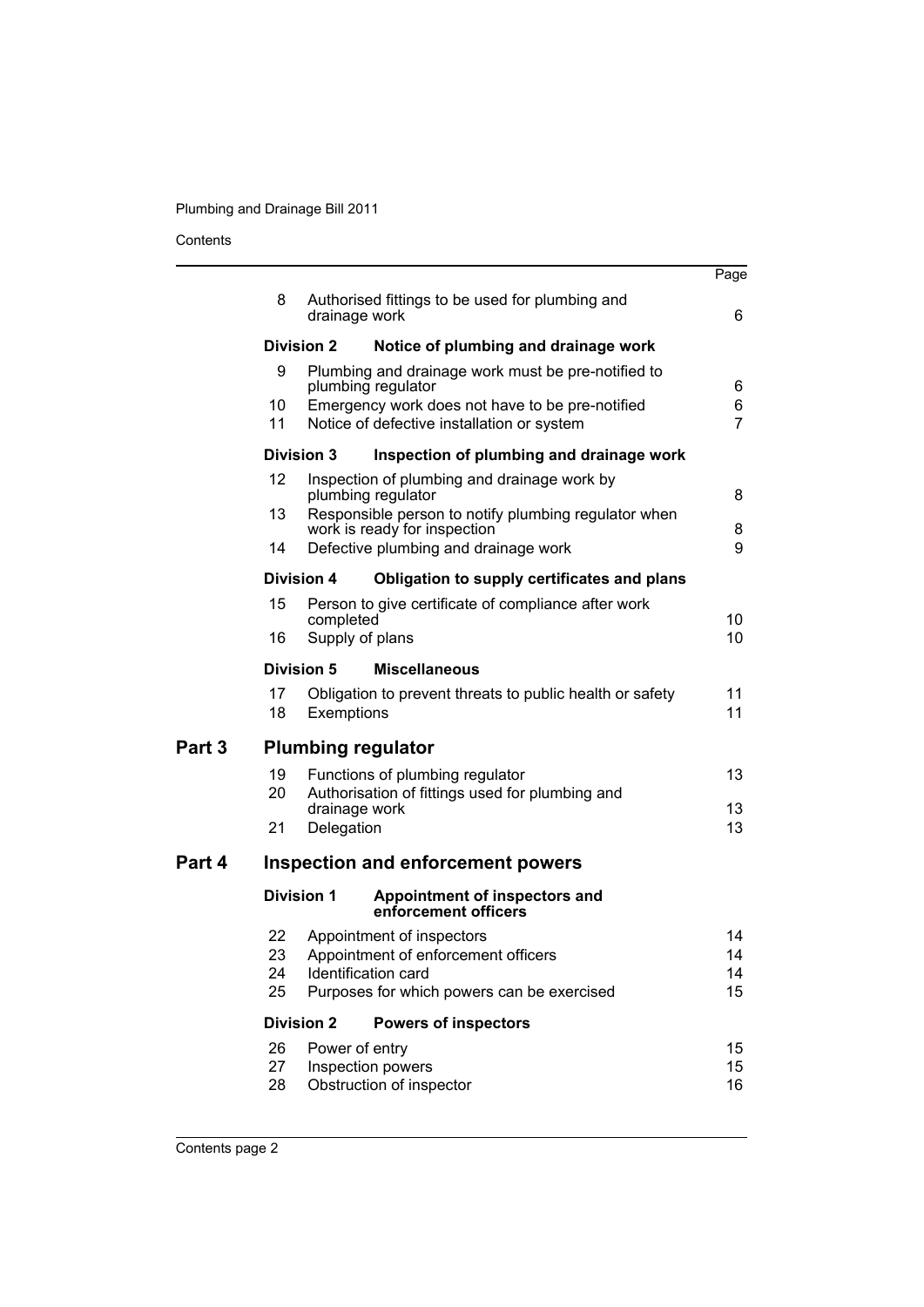Contents

|                   |                                       |                      |                                                             | Page     |
|-------------------|---------------------------------------|----------------------|-------------------------------------------------------------|----------|
|                   |                                       | <b>Division 3</b>    | <b>Powers of enforcement officers</b>                       |          |
|                   | 29                                    | Power of entry       |                                                             | 16       |
|                   | 30                                    |                      | Entry of residence                                          | 16       |
|                   | 31                                    | Notice of entry      |                                                             | 16       |
|                   | 32                                    | Use of force         |                                                             | 17       |
|                   | 33                                    |                      | Notification of use of force or urgent entry                | 17       |
|                   | 34                                    |                      | Inspections and investigations                              | 18       |
|                   | 35                                    | Search warrants      |                                                             | 18       |
|                   | 36                                    |                      | Obstruction of enforcement officer                          | 19       |
|                   | Division 4                            |                      | General                                                     |          |
|                   | 37                                    | Care to be taken     |                                                             | 19       |
|                   | 38                                    |                      | Recovery of costs of entry and inspection                   | 20       |
| Part 5            | <b>Criminal and other proceedings</b> |                      |                                                             |          |
|                   | 39                                    |                      | Appeals to Land and Environment Court against certain       | 21       |
|                   | 40                                    | Injunctions          | directions of plumbing regulator                            | 21       |
|                   | 41                                    | Penalty notices      |                                                             | 22       |
|                   | 42                                    |                      | Proceedings for offences                                    | 23       |
|                   | 43                                    |                      | Effect of criminal proceedings on civil proceedings         | 23       |
| Part 6            |                                       | <b>Miscellaneous</b> |                                                             |          |
|                   | 44                                    |                      | Aiding and abetting                                         | 24       |
|                   | 45                                    |                      | Offence to provide false or misleading documents            | 24       |
|                   | 46                                    |                      | Disclosure of information                                   | 24       |
|                   | 47                                    |                      | Certain information may be provided to and by plumbing      |          |
|                   |                                       | regulator            |                                                             | 24       |
|                   | 48                                    |                      | <b>Exclusion of liability</b>                               | 25       |
|                   | 49<br>50                              |                      | Continuing effect of directions<br>Evidentiary certificates | 25<br>26 |
|                   | 51                                    |                      | Service of notices and directions                           | 26       |
|                   | 52                                    | Regulations          |                                                             | 27       |
|                   | 53                                    | <b>Review of Act</b> |                                                             | 27       |
| <b>Schedule 1</b> |                                       |                      | Savings, transitional and other provisions                  | 28       |
| <b>Schedule 2</b> |                                       |                      | <b>Amendment of legislation</b>                             | 31       |
| <b>Schedule 3</b> |                                       |                      | <b>Additional amendments to legislation</b>                 | 45       |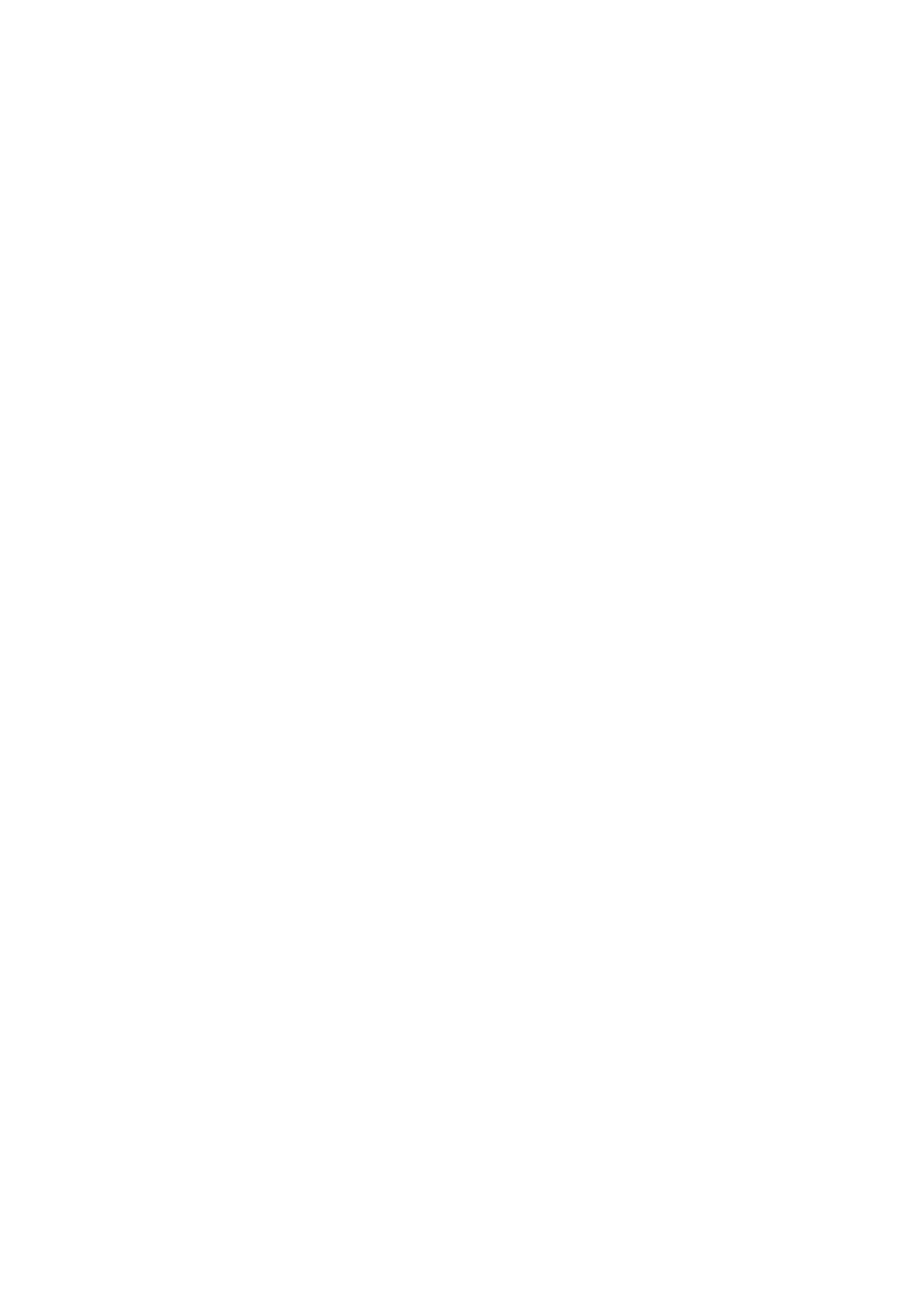*I certify that this public bill, which originated in the Legislative Assembly, has finally passed the Legislative Council and the Legislative Assembly of New South Wales.*

> *Clerk of the Legislative Assembly. Legislative Assembly, Sydney, , 2011*



New South Wales

## **Plumbing and Drainage Bill 2011**

Act No , 2011

An Act to regulate certain plumbing and drainage work and to establish a single regulator for that work, and for related purposes.

*I have examined this bill and find it to correspond in all respects with the bill as finally passed by both Houses.*

*Assistant Speaker of the Legislative Assembly.*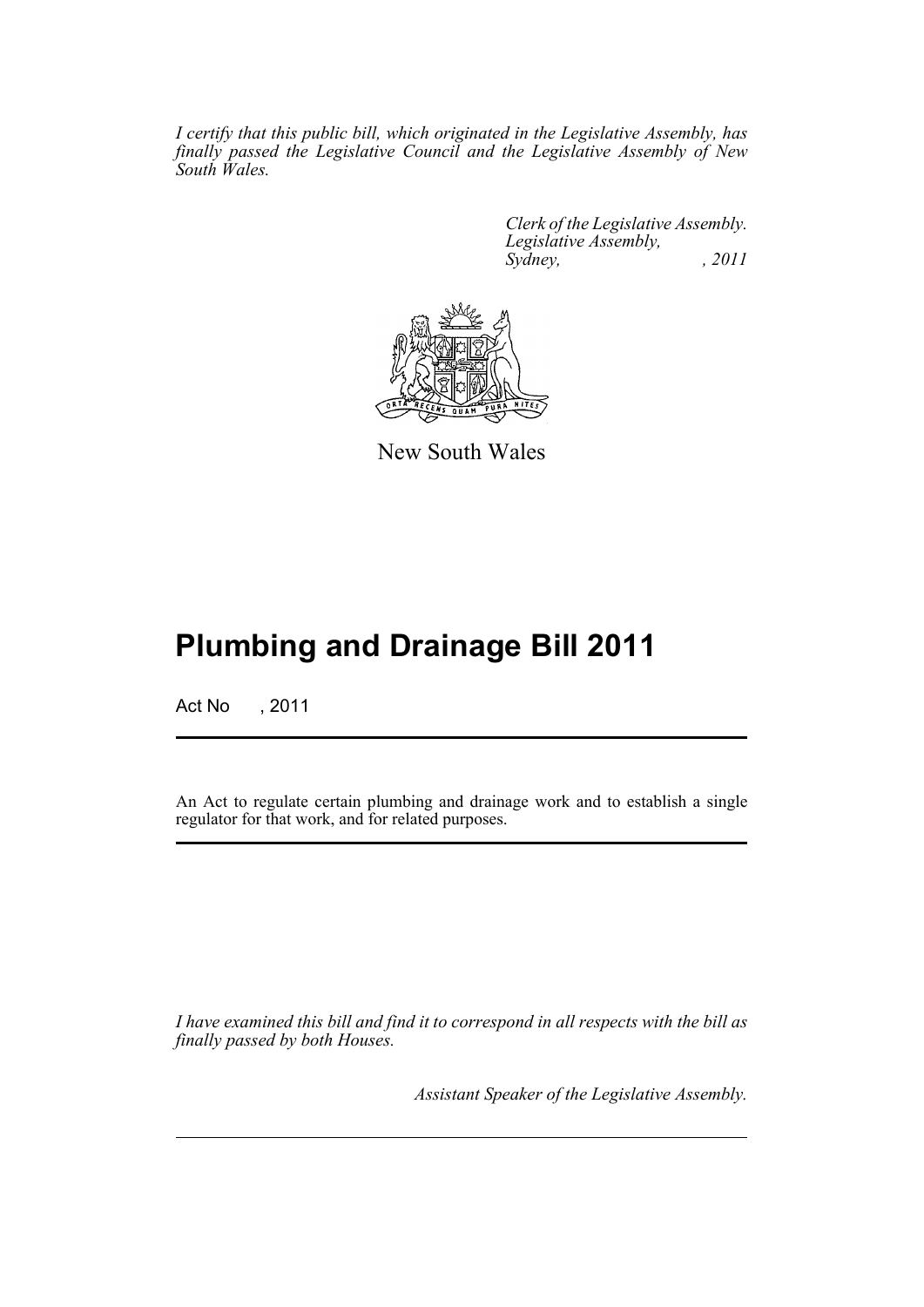Clause 1 Plumbing and Drainage Bill 2011

Part 1 Preliminary

**The Legislature of New South Wales enacts:**

## <span id="page-5-1"></span><span id="page-5-0"></span>**Part 1 Preliminary**

### **1 Name of Act**

This Act is the *Plumbing and Drainage Act 2011*.

### <span id="page-5-2"></span>**2 Commencement**

This Act commences on a day or days to be appointed by proclamation.

### <span id="page-5-3"></span>**3 Definitions**

(1) In this Act:

*approved form* means a form approved by the plumbing regulator. *authorised fitting*—see section 20.

*authorised person* means an inspector or enforcement officer.

*certificate of compliance*—see section 15.

*code compliant*—see section 7.

*enforcement officer* means a person appointed as an enforcement officer under Part 4.

*function* includes a power, authority or duty and *exercise* a function includes perform a duty.

*inspector* means a person appointed as an inspector under Part 4. *network utility operator* means:

- (a) the Hunter Water Corporation constituted under the *Hunter Water Act 1991*, and
- (b) the Sydney Water Corporation constituted under the *Sydney Water Act 1994*, and
- (c) a licensed network operator under the *Water Industry Competition Act 2006*, and
- (d) a water supply authority under the *Water Management Act 2000*, and
- (e) a local council or county council exercising water or sewerage functions.

*plumbing and drainage work*—see section 4.

*Plumbing Code of Australia* means the document entitled the *Plumbing Code of Australia*, produced for all State governments by the Australian Building Codes Board, as in force from time to time.

*plumbing installation*—see section 4.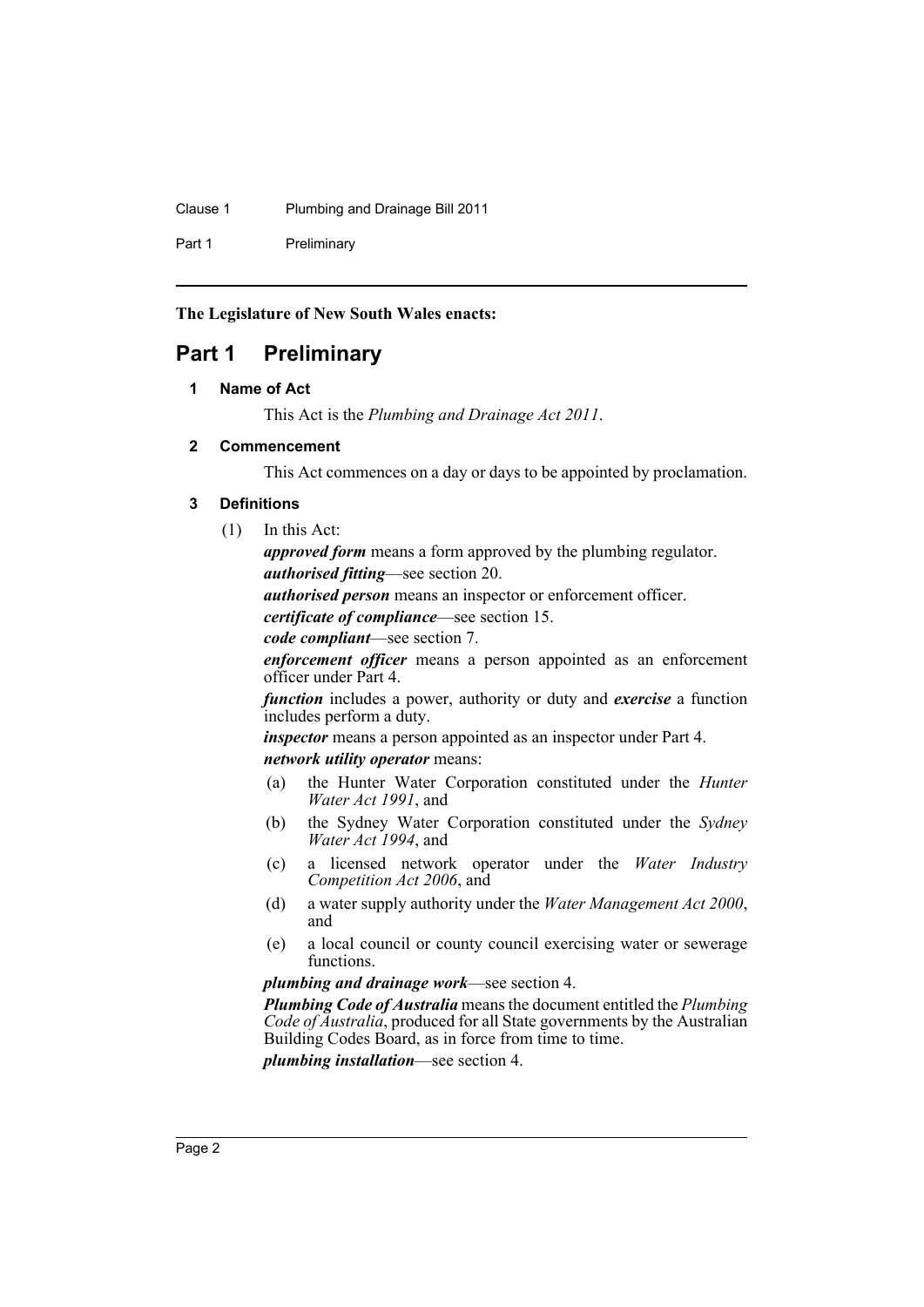Plumbing and Drainage Bill 2011 Clause 4

Preliminary **Preliminary** Part 1

#### *plumbing regulator* means:

- (a) the Commissioner for Fair Trading, Department of Finance and Services, or
- (b) if there is no such position in the Department, the Director-General of the Department.

*pre-notified*—see section 9.

*premises* includes land and buildings.

*repair* includes make good, replace, reconstruct, remove, alter, cleanse or clear.

*responsible person*—see section 5.

*sanitary drainage system*—see section 4.

*sanitary plumbing system*—see section 4.

(2) Notes included in this Act do not form part of this Act.

#### <span id="page-6-0"></span>**4 Plumbing and drainage work—meaning**

**Note.** The plumbing and drainage work to which this Act applies is commonly referred to as on-site plumbing and drainage work.

- (1) In this Act, *plumbing and drainage work* means:
	- (a) the construction of, or work on, a plumbing installation that connects, directly or indirectly, with a network utility operator's water supply system, downstream from the point of connection to a network utility operator's water supply system, or
	- (b) the construction of, or work on, a plumbing installation that connects, directly or indirectly, with any other water supply system, if the construction or work is residential building work within the meaning of the *Home Building Act 1989*, or
	- (c) the construction of, or work on, a sanitary plumbing system, or
	- (d) the construction of, or work on, a sanitary drainage system upstream from its point of connection to:
		- (i) a system for the disposal of sewerage, or
		- (ii) a system for the re-use of sewerage or other wastewater, or
		- (iii) an on-site wastewater management or treatment system, or
		- (iv) a network utility operator's sewerage system, or
	- (e) any other type of construction or work declared by the regulations to be plumbing and drainage work.
- (2) A *plumbing installation* means an installation that conveys, or controls the conveyance of, water but does not include anything connected to, extending or situated beyond the outlet from a fixture, fitting or pressurised line.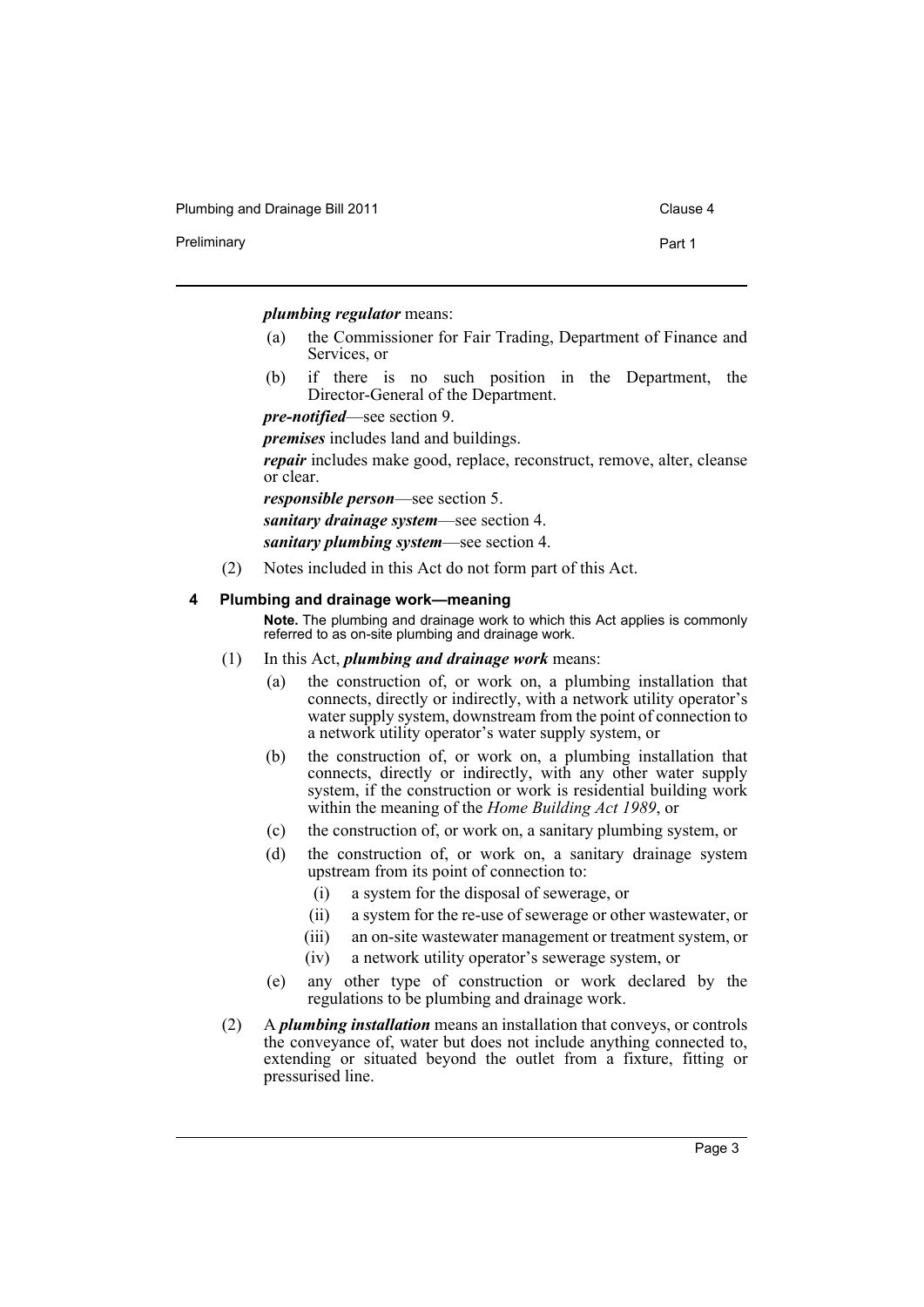#### Clause 5 Plumbing and Drainage Bill 2011

Part 1 Preliminary

- (3) A *sanitary plumbing system* means an assembly of pipes, fittings, fixtures and appliances used to collect and convey sewage to a sanitary drainage system.
- (4) A *sanitary drainage system* means an assembly of pipes, fittings and apparatus (usually located below ground level) used to collect and convey the discharge from a sanitary plumbing system, together with discharge from fixtures directly connected to a drain, to a sewer.
- (5) Subject to the regulations, *plumbing and drainage work* does not include any of the following work:
	- (a) the construction of, or work on, stormwater pipes,
	- (b) the construction of, or work on, fire suppression systems,
	- (c) the construction of, or work on, network utility operator or local council water or stormwater mains, sewers or sewerage systems,
	- (d) roof plumbing work (being work declared by the regulations under the *Home Building Act 1989* to be roof plumbing work),
	- (e) exempt owner/occupier work, being work that:
		- (i) involves repairing a tap or showerhead in a dwelling (other than a repair of a thermostatic mixing valve, tempering valve or backflow prevention device) or the installation of water-restricting or flow-regulating devices to tap end fittings (including showerheads) in a dwelling, and
		- (ii) is carried out by the owner or occupier of the dwelling, or a person authorised to carry out the work by the owner or occupier of the dwelling who does not receive payment or other consideration for carrying out the work.

**Note.** Work excluded from the definition of *plumbing and drainage work* still has to be done in accordance with any other relevant legislation, for example the *Home Building Act 1989*.

#### <span id="page-7-0"></span>**5 Responsible person for plumbing and drainage work**

In this Act, the *responsible person* for plumbing and drainage work means:

- (a) in the case of work carried out or proposed to be carried out by the holder of an endorsed contractor licence or a supervisor certificate under the *Home Building Act 1989* authorising the holder to do the work, the holder of that licence or certificate, or
- (b) in the case of work carried out or proposed to be carried out under the immediate or general supervision of the holder of an endorsed contractor licence or a supervisor certificate under the *Home Building Act 1989* authorising the holder to supervise the work, the holder of the endorsed contractor licence or supervisor certificate.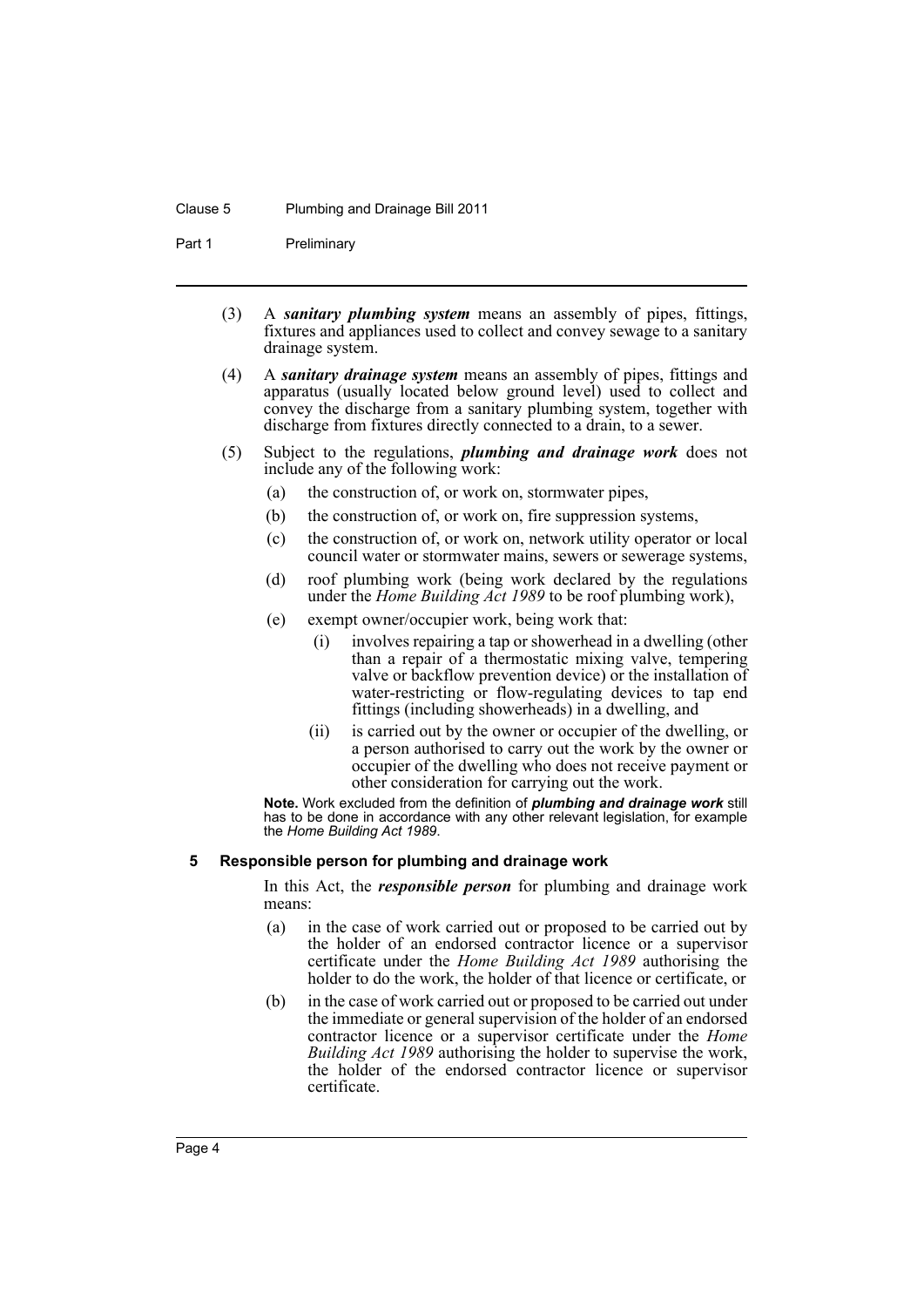| Plumbing and Drainage Bill 2011 | Clause 6 |
|---------------------------------|----------|
| Plumbing and drainage work      | Part 2   |

### <span id="page-8-0"></span>**Part 2 Plumbing and drainage work**

### <span id="page-8-1"></span>**Division 1 General requirements for plumbing and drainage work**

- <span id="page-8-2"></span>**6 Plumbing and drainage work to be carried out only by authorised persons**
	- (1) A person must not do any kind of plumbing and drainage work unless the person:
		- (a) holds an endorsed contractor licence or a supervisor certificate in force under the *Home Building Act 1989* authorising the holder to do that kind of work, or
		- (b) does the work under the immediate supervision of the holder of such a licence or certificate, or
		- (c) holds a tradesperson certificate in force under the *Home Building Act 1989* authorising the holder to do that work under supervision and does that work under the general supervision of the holder of a licence or certificate referred to in paragraph (a).

Maximum penalty: 100 penalty units.

- (2) A person cannot be found guilty of both an offence under this section and a similar offence under another Act in respect of the same work done on the same occasion.
- (3) A *similar offence* under another Act is an offence under another Act constituted by doing work that can only be done by or under the supervision of the holder of an authority under the *Home Building Act 1989*.

**Note.** The *Hunter Water Act 1991*, the *Local Government Act 1993*, the *Sydney Water Act 1994*, the *Water Industry Competition Act 2006* and the *Water Management Act 2000* contain similar offences. Those offences apply to any water supply, sewerage or drainage work that affects the infrastructure of a network utility operator.

### <span id="page-8-3"></span>**7 Plumbing and drainage work to comply with certain standards**

- (1) The responsible person for plumbing and drainage work must ensure the work complies with:
	- (a) the *Plumbing Code of Australia*, and
	- (b) any other standards or requirements prescribed by the regulations.

Maximum penalty: 100 penalty units.

(2) Work done in accordance with this section is *code compliant*.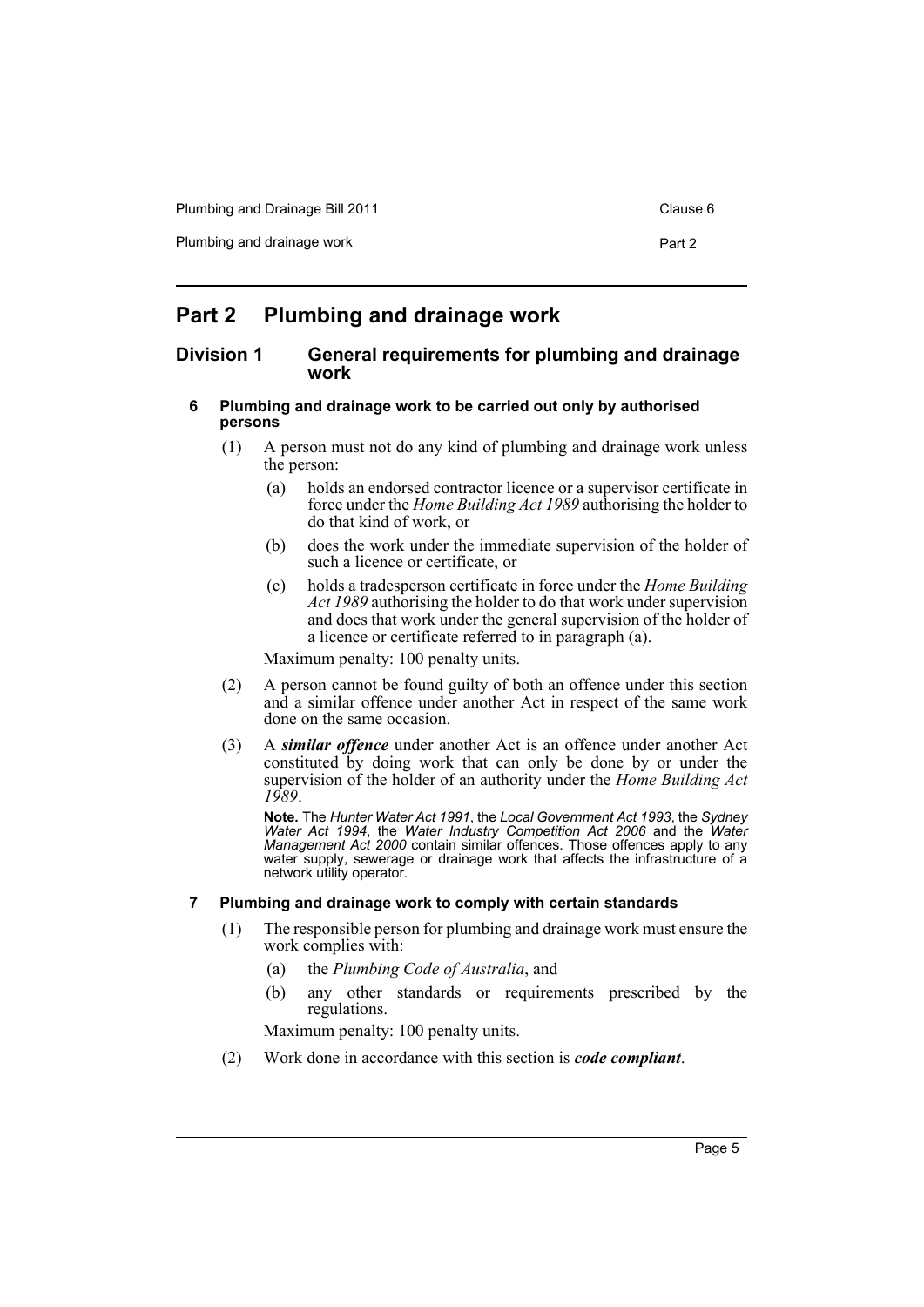#### Clause 8 Plumbing and Drainage Bill 2011

Part 2 Plumbing and drainage work

#### <span id="page-9-0"></span>**8 Authorised fittings to be used for plumbing and drainage work**

The responsible person for plumbing and drainage work must ensure any fitting used in the plumbing and drainage work is an authorised fitting.

Maximum penalty: 100 penalty units.

### <span id="page-9-2"></span><span id="page-9-1"></span>**Division 2 Notice of plumbing and drainage work**

- **9 Plumbing and drainage work must be pre-notified to plumbing regulator**
	- (1) The responsible person for plumbing and drainage work must ensure that no plumbing and drainage work is carried out by, or under the supervision of, the responsible person unless:
		- (a) the responsible person has given the plumbing regulator a notice of work in accordance with this section, and
		- (b) the work carried out corresponds to the specifications in the notice of work.

Maximum penalty: 100 penalty units.

- (2) A *notice of work* is a notice in an approved form that specifies the work to be carried out and the responsible person for the work.
- (3) The notice of work must be given to the plumbing regulator before the work is carried out and no later than as required by the regulations (if any).
- (4) Work carried out corresponds to the specifications in a notice of work only if:
	- (a) the work is the same as or not materially different from the work as specified in the notice of work, and
	- (b) the work is carried out by or under the supervision of the responsible person specified in the notice of work.

**Note.** Accordingly, if a notice of work is given to the plumbing regulator and the work proposed to be carried out is materially different from the work notified, or the responsible person for the work changes, the plumbing regulator must be given a further notice of work with the new specifications before that work is carried out.

(5) Work notified in accordance with this section is work that has been *pre-notified*.

#### <span id="page-9-3"></span>**10 Emergency work does not have to be pre-notified**

(1) Emergency work does not have to be pre-notified.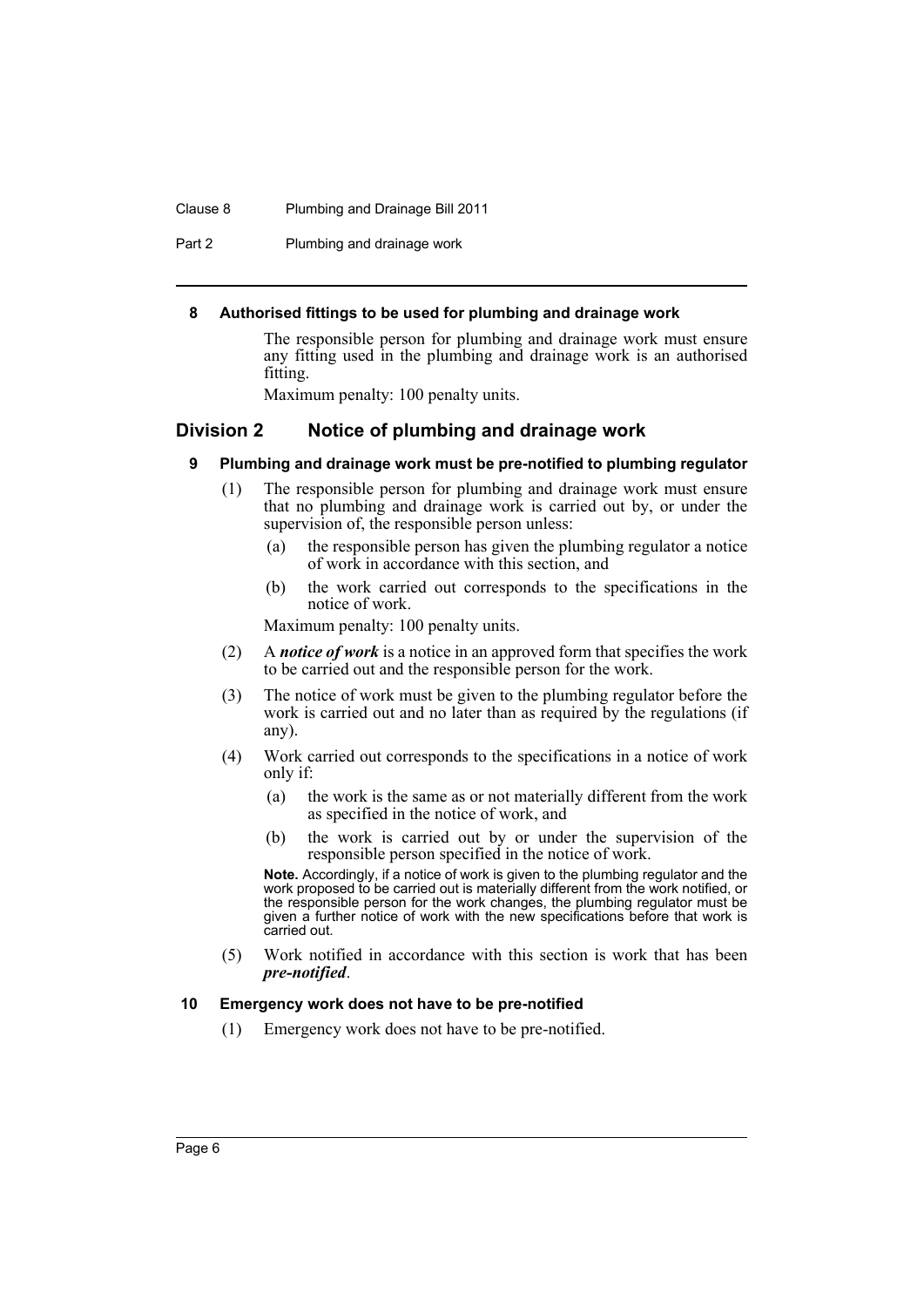|  | Plumbing and Drainage Bill 2011 |  |
|--|---------------------------------|--|
|--|---------------------------------|--|

Plumbing and drainage work **Part 2** Part 2

- 
- (2) *Emergency work* is plumbing and drainage work carried out in an emergency:
	- (a) to prevent waste of water, or
	- (b) to restore a water supply that has been shut off to prevent waste of water, or
	- (c) to free a choked pipe, or
	- (d) to protect public health or safety, or
	- (e) to prevent damage to property.
- (3) The responsible person for any emergency work that is not pre-notified must give the plumbing regulator notice of the emergency work, in an approved form, within the period prescribed by the regulations after carrying out the work.

Maximum penalty: 100 penalty units.

(4) The responsible person for any emergency work must take all reasonable steps to ensure that the work does not threaten the health and safety of any occupier of premises affected by the work. Maximum penalty: 100 penalty units.

#### <span id="page-10-0"></span>**11 Notice of defective installation or system**

- (1) The responsible person for plumbing and drainage work carried out on land must, within the period prescribed by the regulations, give the following persons written notice of any defective installation or system on the land discovered in the course of carrying out the plumbing and drainage work:
	- (a) the owner of the land,
	- (b) the occupier of the land (if the owner does not occupy the land).
	- Maximum penalty: 100 penalty units.
- (2) The responsible person for plumbing and drainage work carried out on land must, within the period prescribed by the regulations, give the plumbing regulator written notice of any defective installation or system on the land discovered in the course of carrying out the plumbing and drainage work that poses an imminent threat to public health or safety.

Maximum penalty: 100 penalty units.

(3) A defective installation or system is discovered if the responsible person, or a person carrying out the plumbing and drainage work under the responsible person's supervision, becomes aware that the installation or system concerned is defective.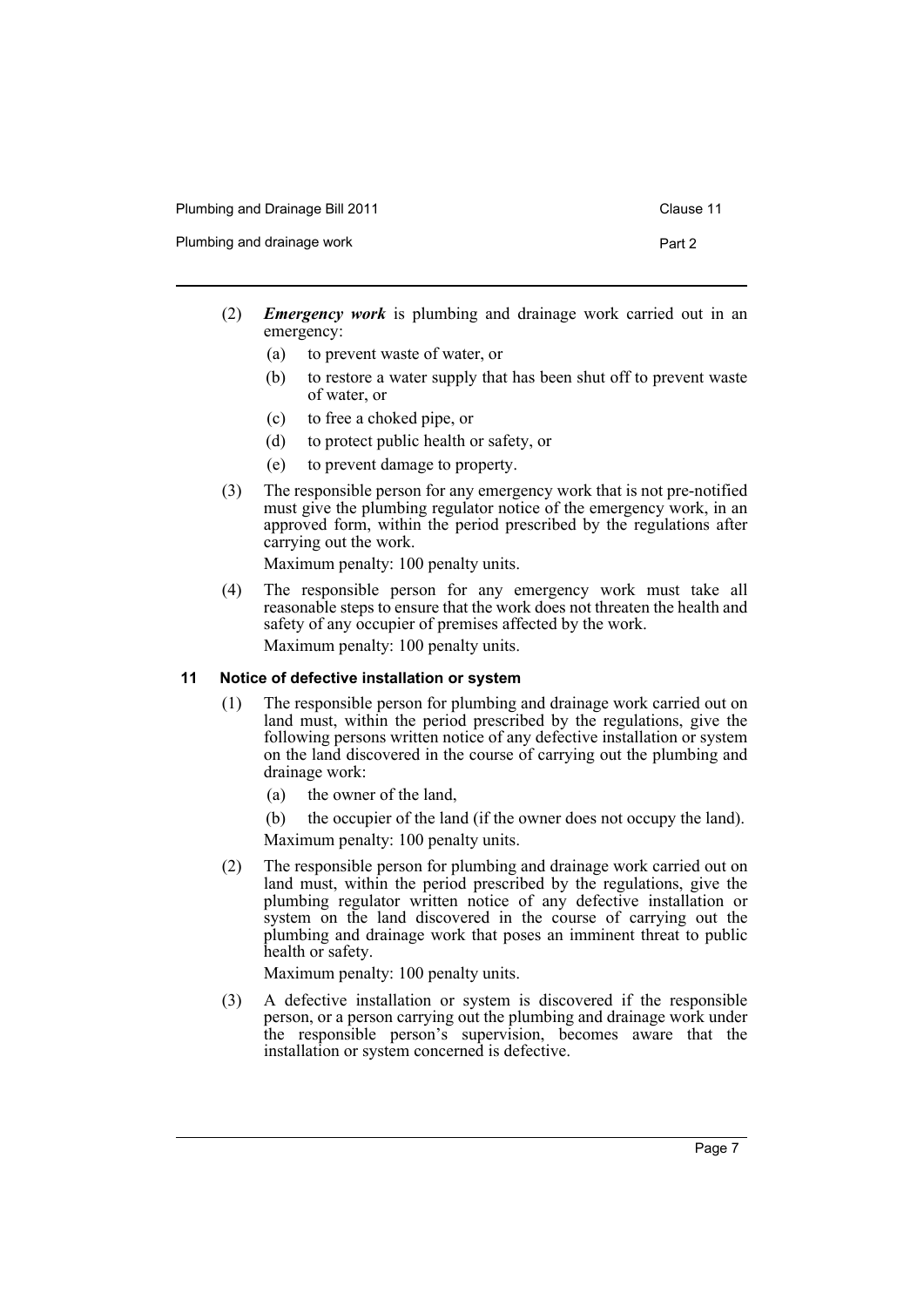#### Clause 12 Plumbing and Drainage Bill 2011

Part 2 Plumbing and drainage work

(4) For the purposes of this section, an *installation or system* is any plumbing installation, sanitary plumbing system or sanitary drainage system.

### <span id="page-11-0"></span>**Division 3 Inspection of plumbing and drainage work**

#### <span id="page-11-1"></span>**12 Inspection of plumbing and drainage work by plumbing regulator**

- (1) The plumbing regulator may, for the purpose of monitoring compliance with this Act, inspect any plumbing and drainage work.
- (2) To avoid any doubt, the plumbing regulator may carry out more than one inspection of plumbing and drainage work if the regulator considers it necessary in the circumstances.
- (3) The regulations may make provision for the fee payable for inspections by the plumbing regulator.

#### <span id="page-11-2"></span>**13 Responsible person to notify plumbing regulator when work is ready for inspection**

(1) A responsible person for plumbing and drainage work must notify the plumbing regulator when the work will be ready for inspection by the plumbing regulator before, or within the period prescribed by the regulations after, completing the work.

Maximum penalty: 100 penalty units.

- (2) Notice is duly given only if any fee required to be paid by the regulations for the inspection has been paid to the plumbing regulator.
- (3) Before carrying out an inspection, the plumbing regulator must advise the responsible person:
	- (a) of the period during which the plumbing and drainage work must be available for inspection by the plumbing regulator (the *inspection period*), and
	- (b) that the responsible person must ensure the plumbing and drainage work is accessible for inspection during the inspection period.
- (4) The inspection period is to be a period agreed between the plumbing regulator and the responsible person or, in the absence of an agreement, another period specified by the plumbing regulator that is reasonable in the circumstances.
- (5) The responsible person must, unless the responsible person has a reasonable excuse:
	- (a) ensure the plumbing and drainage work is accessible and ready to be inspected during the inspection period, and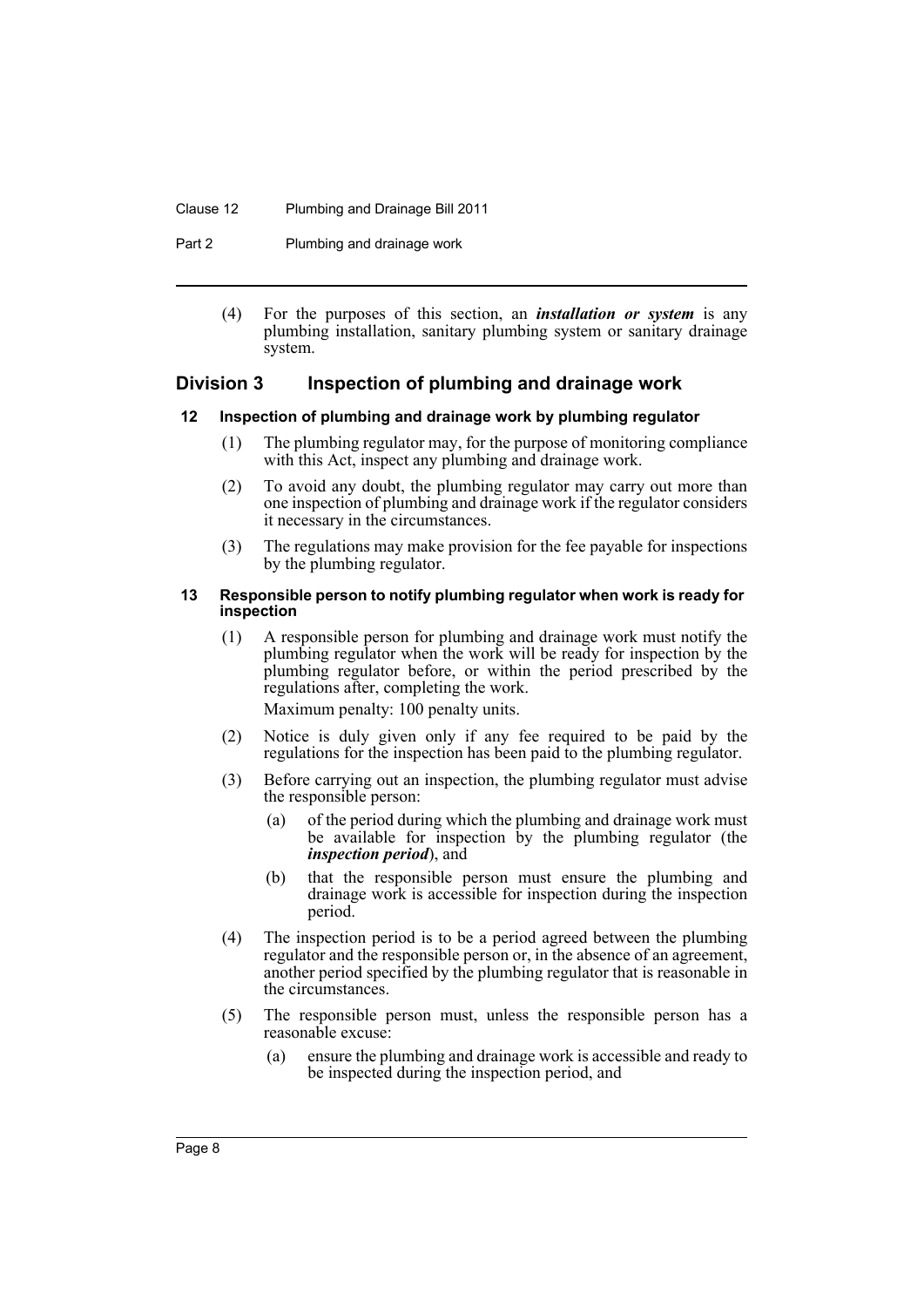Plumbing and Drainage Bill 2011 Clause 14

Plumbing and drainage work **Part 2** Part 2

(b) be present, or ensure that an agreed representative of the responsible person is present, during the inspection period at the place at which the plumbing and drainage work has been carried out.

Maximum penalty: 100 penalty units.

(6) In this section, an *agreed representative* of a responsible person means a person who is qualified to carry out (without supervision) the work that is the subject of the inspection and who is nominated by the responsible person, with the agreement of the plumbing regulator, to attend the inspection as the responsible person's representative.

#### <span id="page-12-0"></span>**14 Defective plumbing and drainage work**

- (1) The plumbing regulator may, by written notice given to the responsible person for plumbing and drainage work, direct the responsible person:
	- (a) to repair, as specified by the plumbing regulator, work done otherwise than in a proper and skilful manner, or
	- (b) to make code compliant work that is not code compliant, or
	- (c) to repair, as specified by the plumbing regulator, a defective fitting used in any of the work done, or
	- (d) if a fitting used in the plumbing and drainage work is not an authorised fitting, to replace the fitting with an authorised fitting, or
	- (e) to disconnect the supply of water to premises, or part of premises, if there is a risk to public health, or
	- (f) to disconnect a sanitary plumbing system or sanitary drainage system from a sewer, if there is a risk to public health.
- (2) A responsible person to whom a direction is given must comply with the direction, unless the responsible person has a reasonable excuse. Maximum penalty: 100 penalty units.
- (3) If a direction is given to a responsible person before a certificate of compliance is given for the plumbing and drainage work, the responsible person must comply with the direction before continuing with the work.

Maximum penalty: 100 penalty units.

- (4) A direction ceases to have effect if the plumbing and drainage work that is the subject of the direction is the subject of an order made by the Consumer, Trader and Tenancy Tribunal under the *Home Building Act 1989*.
- (5) A direction is of no effect if it is issued more than 2 years after the plumbing and drainage work to which it relates has been completed.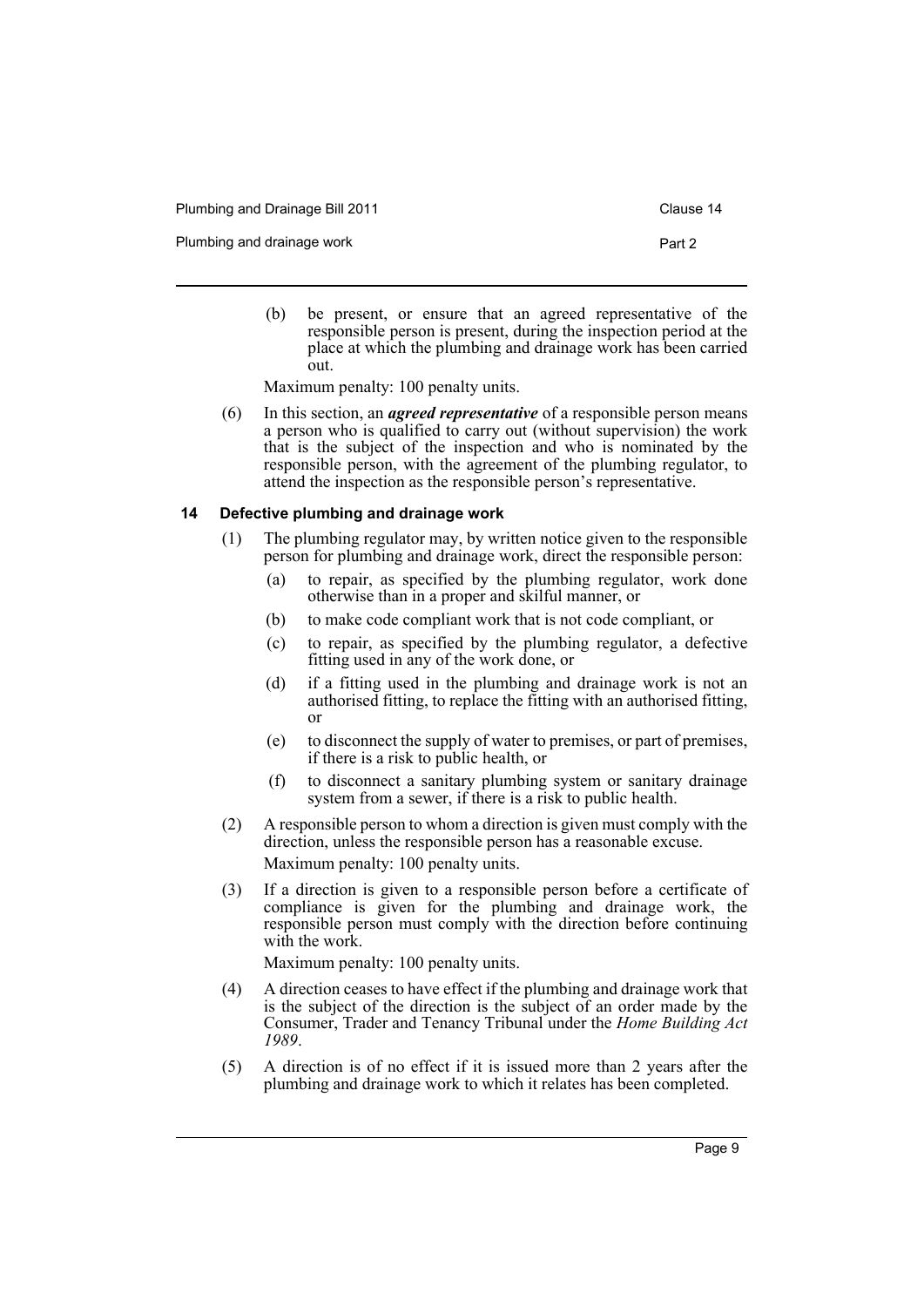Clause 15 Plumbing and Drainage Bill 2011

Part 2 Plumbing and drainage work

(6) A person who holds an endorsed contractor licence or supervisor certificate under the *Home Building Act 1989* authorising the person to do plumbing and drainage work and who gives the plumbing regulator a certificate of compliance in respect of any plumbing and drainage work that the person is authorised to do or supervise is taken, for the purposes of this section, to be the responsible person in respect of all work that is the subject of the certificate of compliance.

### <span id="page-13-0"></span>**Division 4 Obligation to supply certificates and plans**

### <span id="page-13-1"></span>**15 Person to give certificate of compliance after work completed**

- (1) The responsible person for plumbing and drainage work must, within the period prescribed by the regulations after completing the work:
	- (a) give the plumbing regulator a certificate of compliance, and
	- (b) give a copy of the certificate of compliance to the person for whom the work is carried out, whether as contractor or employee.

Maximum penalty: 100 penalty units.

(2) A person who contracts with another person for that other person to carry out plumbing and drainage work in relation to premises, and who is not the owner of the premises, must, within the period prescribed by the regulations after receiving a copy of a certificate of compliance in relation to the work, give a copy of the certificate to the owner of the premises or the owner's agent.

Maximum penalty: 100 penalty units.

- (3) A *certificate of compliance* is a written document, in an approved form, that certifies that the plumbing and drainage work to which it relates is code compliant.
- (4) For the purposes of this section, plumbing and drainage work is completed by a responsible person when the responsible person completes, in accordance with this Act, the whole of the plumbing and drainage work that the person was engaged to carry out and the period during which the plumbing and drainage work must be available for inspection by the plumbing regulator has ended.

### <span id="page-13-2"></span>**16 Supply of plans**

- (1) On completion of plumbing and drainage work that consists of or includes carrying out work on a sanitary drainage system, the responsible person for the work must supply a plan of the work, in the approved form, to the following persons:
	- (a) the owner of the land or the owner's agent,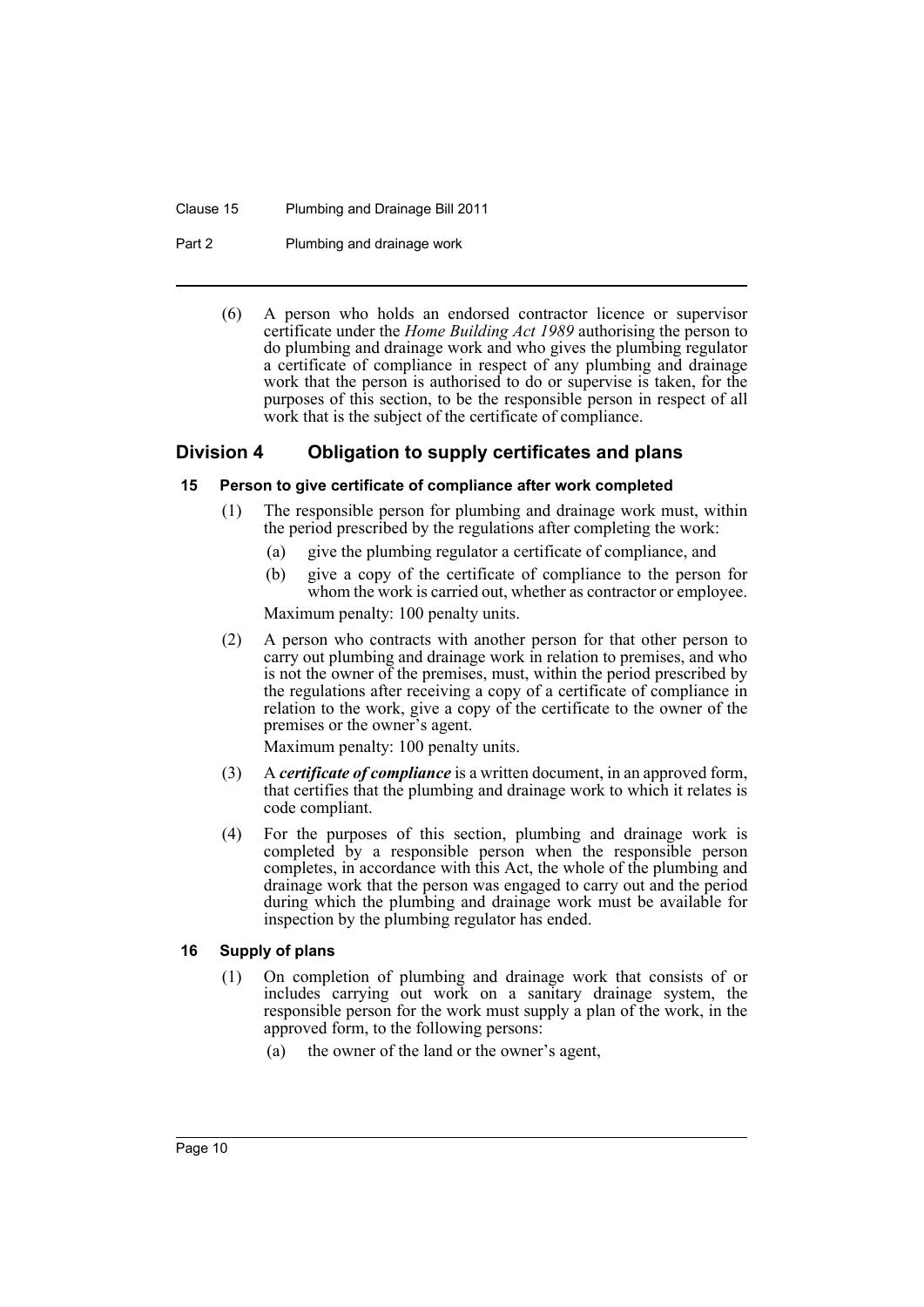Plumbing and Drainage Bill 2011 Clause 17

Plumbing and drainage work **Part 2** Part 2

(b) the plumbing regulator.

Maximum penalty: 100 penalty units.

- (2) If a person prepares a plan of a sanitary drainage system other than under subsection (1) the person must supply a copy of the plan, in the approved form, to the following persons:
	- (a) the owner of the land or the owner's agent,
	- (b) the plumbing regulator.

Maximum penalty: 100 penalty units in the case of an individual or 200 penalty units in the case of a corporation.

- (3) A requirement to supply a plan or a copy of a plan to the plumbing regulator under this section may be satisfied by supplying the plan or copy to a local council of the area in which the sanitary drainage system is located, if the plumbing regulator has delegated its functions under this section to the local council of the area.
- (4) A plan or copy of a plan that is required to be supplied to another person under this section is required to be supplied no later than as prescribed by the regulations.
- (5) In this section, a *plan of a sanitary drainage system* includes a sewer service diagram or similar instrument.

### <span id="page-14-0"></span>**Division 5 Miscellaneous**

### <span id="page-14-1"></span>**17 Obligation to prevent threats to public health or safety**

(1) The owner or occupier of land who has control of a plumbing installation or a sanitary drainage system must take all reasonable steps to ensure the plumbing installation or sanitary drainage system does not threaten public health or safety.

Maximum penalty: 100 penalty units in the case of an individual or 200 penalty units in the case of a corporation.

(2) This section applies only to a plumbing installation or sanitary drainage system the construction of which would constitute plumbing and drainage work.

### <span id="page-14-2"></span>**18 Exemptions**

- (1) The regulations may exempt the following from any specified provision or provisions of this Part:
	- (a) specified kinds of plumbing and drainage works,
	- (b) specified persons or classes of persons.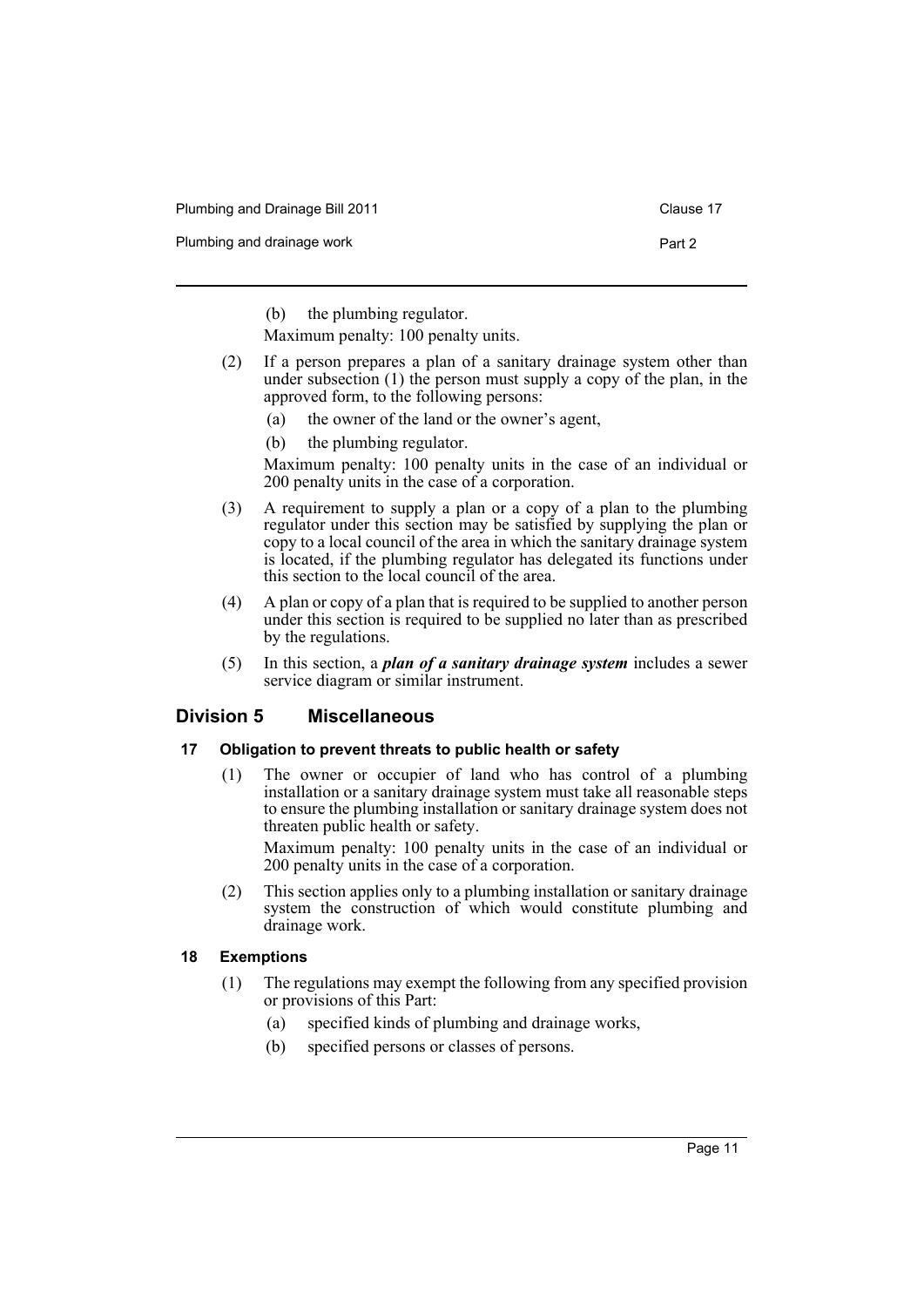### Clause 18 Plumbing and Drainage Bill 2011

Part 2 Plumbing and drainage work

(2) An exemption has effect subject to any conditions specified in the regulations.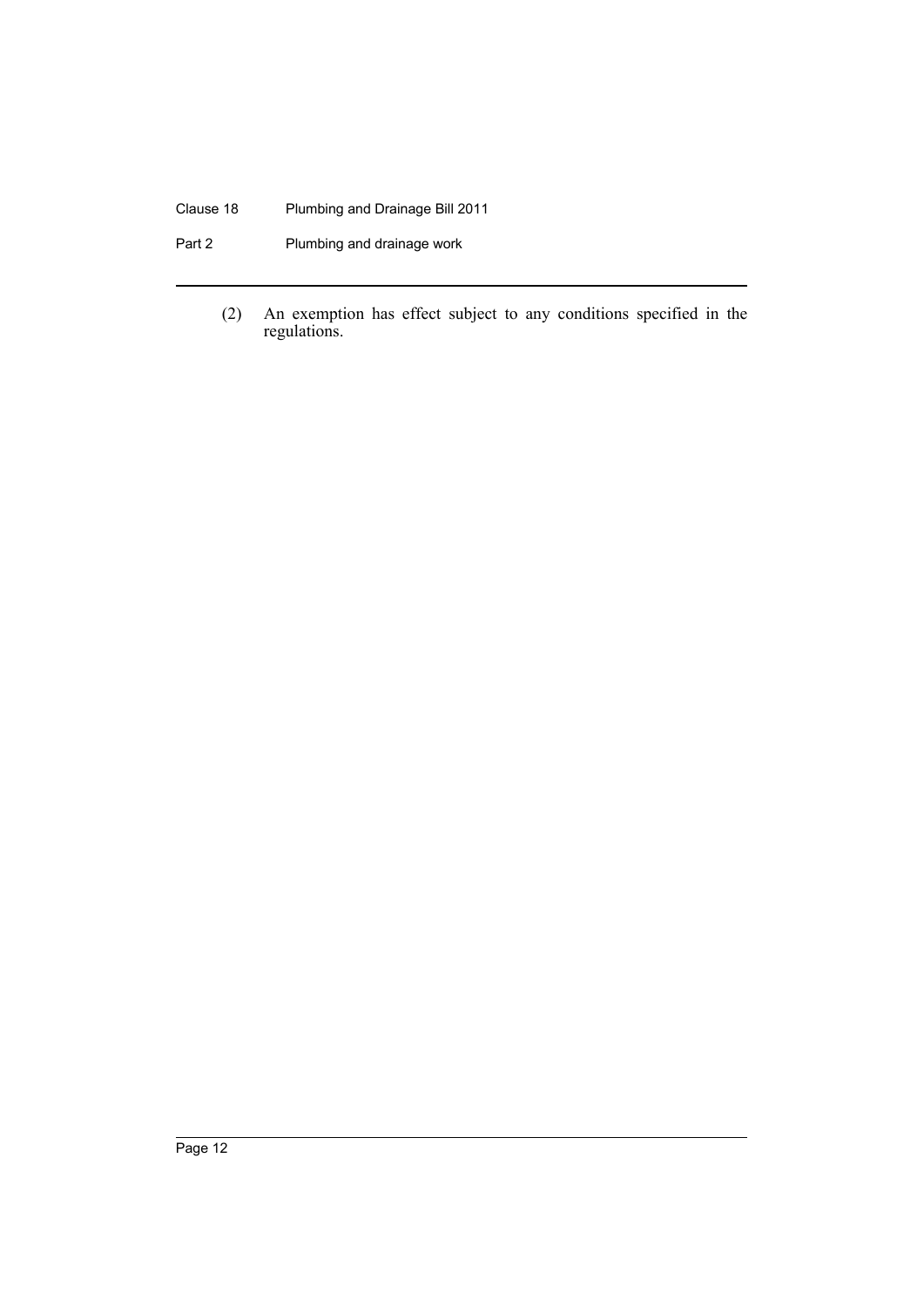Plumbing and Drainage Bill 2011 Clause 19

Plumbing regulator **Part 3** 

### <span id="page-16-0"></span>**Part 3 Plumbing regulator**

### <span id="page-16-1"></span>**19 Functions of plumbing regulator**

- The plumbing regulator has the following functions:
- (a) monitoring compliance with this Act,
- (b) ensuring that any plumbing and drainage work carried out does not threaten public health or safety,
- (c) any other functions conferred or imposed on the plumbing regulator by this Act.

### <span id="page-16-2"></span>**20 Authorisation of fittings used for plumbing and drainage work**

- (1) The plumbing regulator may, by order published in the Gazette, give directions as to the fittings that may be used in plumbing and drainage work (either by specifying fittings that may be used or specifying fittings that are not to be used).
- (2) A direction may:
	- (a) apply generally or be limited in its application by reference to specified exceptions or factors, or
	- (b) apply differently according to different factors of a specified kind.
- (3) For the purposes of this Act, a fitting is an *authorised fitting* in relation to plumbing and drainage work only if its use in the plumbing and drainage work concerned does not contravene a direction made by the plumbing regulator that is in force under this section.

### <span id="page-16-3"></span>**21 Delegation**

- (1) The plumbing regulator may delegate any of the plumbing regulator's functions under this Act, other than this power of delegation, to:
	- (a) a local council, or
	- (b) any other person whom the regulator considers has the necessary skills, knowledge or experience to exercise the function.
- (2) A local council may subdelegate any function delegated to it by the plumbing regulator to:
	- (a) the general manager of the council, or
	- (b) a person engaged as a contractor by the local council whom the council considers has the necessary skills, knowledge or experience to exercise the function.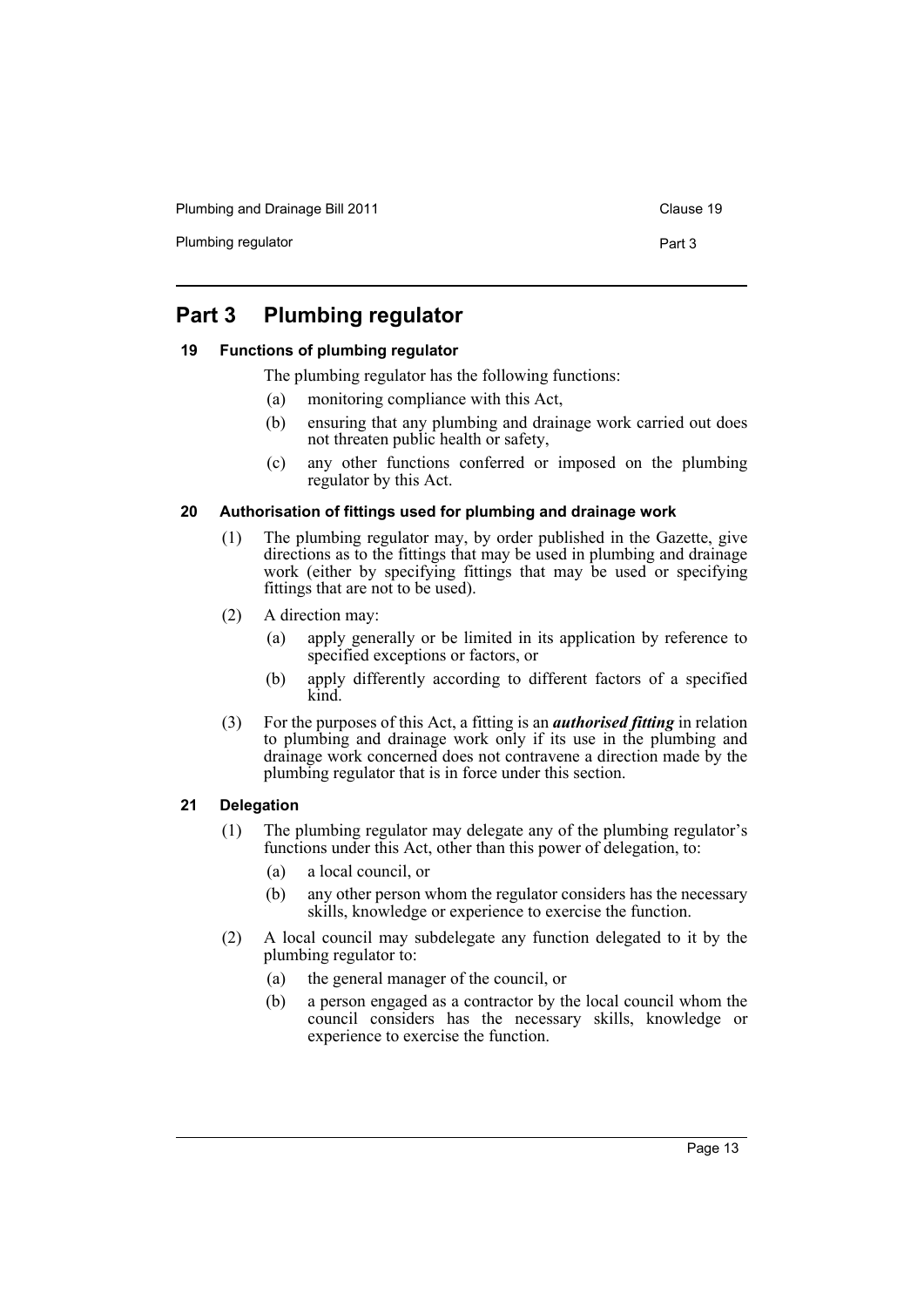#### Clause 22 Plumbing and Drainage Bill 2011

Part 4 **Inspection and enforcement powers** 

### <span id="page-17-0"></span>**Part 4 Inspection and enforcement powers**

### <span id="page-17-1"></span>**Division 1 Appointment of inspectors and enforcement officers**

### <span id="page-17-2"></span>**22 Appointment of inspectors**

- (1) The plumbing regulator may appoint persons as inspectors for the purposes of this Act.
- (2) A person is eligible for appointment as an inspector only if the person is:
	- (a) a member of the Government Service, or
	- (b) an officer or employee of a local council, or
	- (c) a person, or an officer or employee of a person, to whom the functions of the plumbing regulator have been delegated under this Act, or
	- (d) an investigator under the *Fair Trading Act 1987*.
- (3) An inspector is an authorised person for the purposes of this Act.

### <span id="page-17-3"></span>**23 Appointment of enforcement officers**

- (1) The plumbing regulator may appoint persons as enforcement officers for the purposes of this Act.
- (2) A person is eligible for appointment as an enforcement officer only if the person is:
	- (a) a member of the Government Service, or
	- (b) an officer or employee of a local council, or
	- (c) an investigator under the *Fair Trading Act 1987*.
- (3) An enforcement officer is an authorised person for the purposes of this Act.

### <span id="page-17-4"></span>**24 Identification card**

- (1) The plumbing regulator is to issue each authorised person with an identification card as an authorised person.
- (2) An identification card must:
	- (a) state that it is issued under this Act, and
	- (b) state the name of the person to whom it is issued, and
	- (c) include a photograph of the person to whom it is issued, and
	- (d) indicate whether the authorised person is an inspector or an enforcement officer, and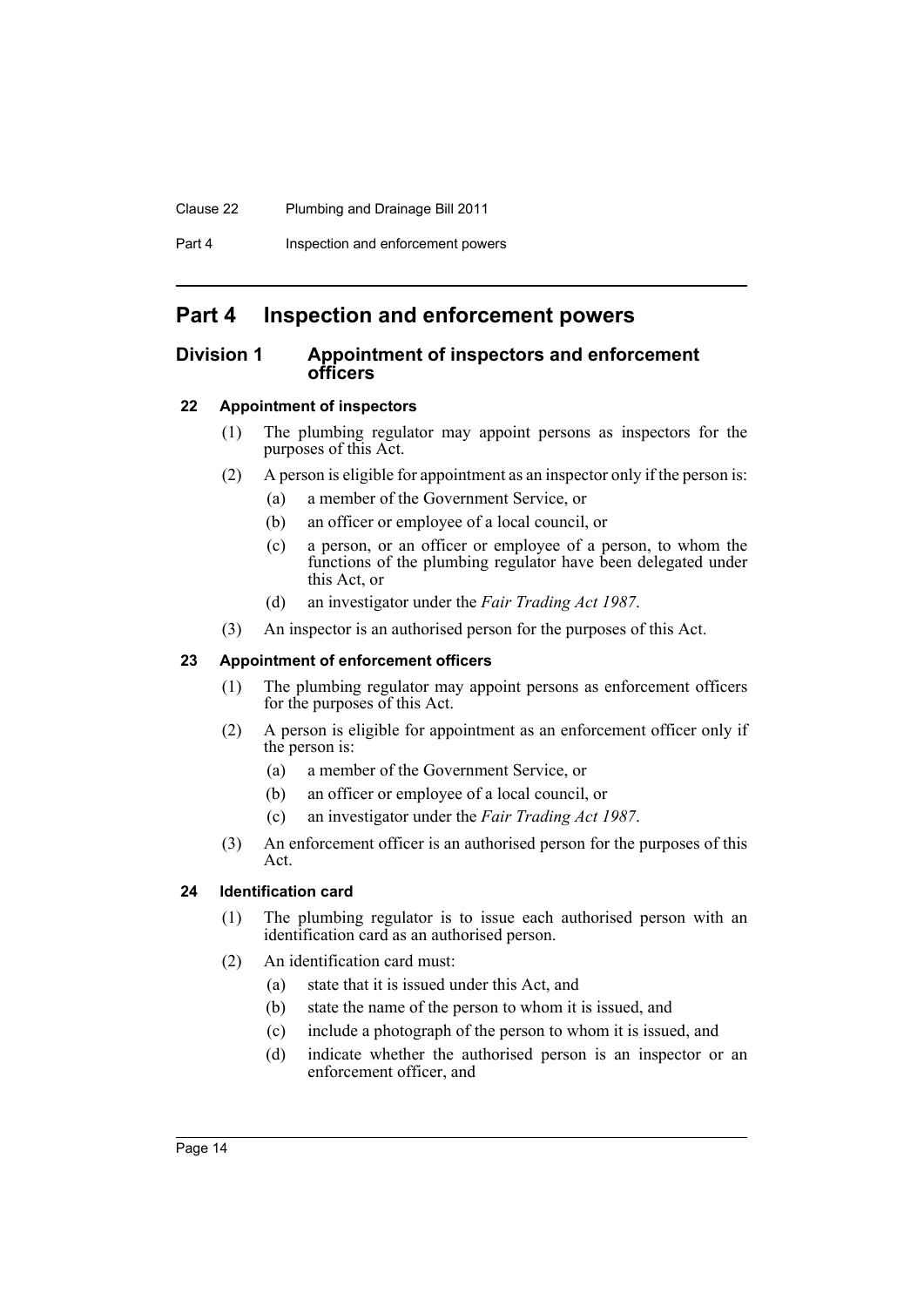| Plumbing and Drainage Bill 2011 | Clause 25 |
|---------------------------------|-----------|
|---------------------------------|-----------|

Inspection and enforcement powers Part 4

- (e) state the date (if any) on which it expires, and
- (f) describe the powers conferred on the authorised person, and
- (g) describe the kind of premises to which the power extends, and
- (h) bear the signature of the plumbing regulator or the delegate of the plumbing regulator.
- (3) A power conferred by this Part to enter premises, or to make an inspection or take other action on premises, may not be exercised unless the person proposing to exercise the power:
	- (a) is in possession of the identification card issued to the authorised person, and
	- (b) produces the identification card if required to do so by the owner or occupier of the premises.

#### <span id="page-18-0"></span>**25 Purposes for which powers can be exercised**

A power conferred on an authorised person by this Part may be exercised for the following purposes only:

- (a) for determining whether there has been compliance with or a contravention of this Act or the regulations,
- (b) to enable or assist the plumbing regulator to exercise any of its functions under this Act,
- (c) generally for administering this Act.

### <span id="page-18-1"></span>**Division 2 Powers of inspectors**

#### <span id="page-18-2"></span>**26 Power of entry**

An inspector may enter any premises at any time, but only with the consent of the occupier of the premises.

#### <span id="page-18-3"></span>**27 Inspection powers**

An inspector who enters premises under this Division may with the consent of the occupier:

- (a) inspect the premises and any article, matter or thing on the premises related to plumbing and drainage work, and
- (b) for the purpose of an inspection, open any ground, remove any flooring and take such measures as may be necessary to ascertain the character and condition of the premises and of any pipe, sewer, drain or fitting, and
- (c) take measurements, make surveys and take levels and, for those purposes, dig trenches, break up the soil and set up any posts, stakes or marks, and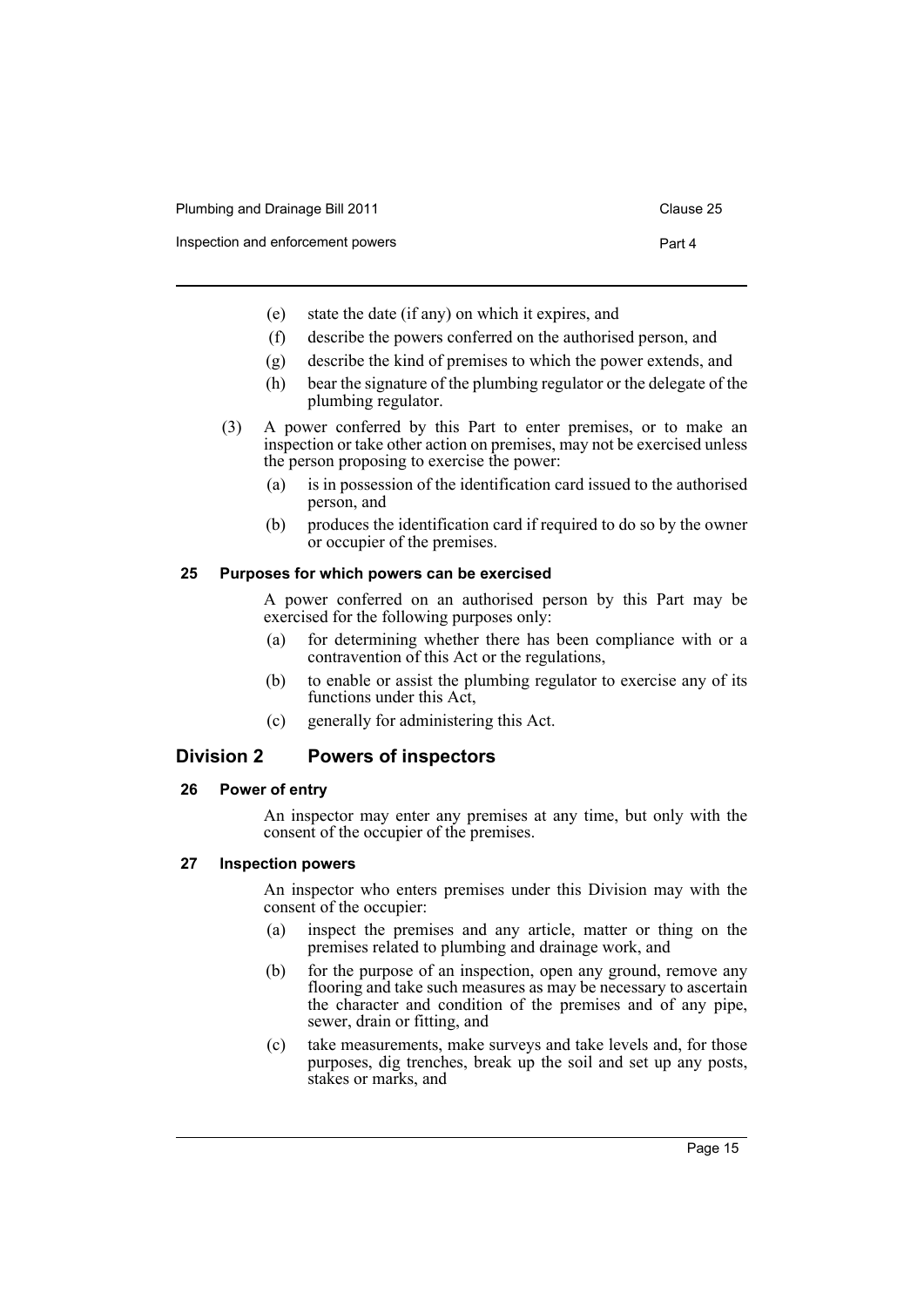#### Clause 28 Plumbing and Drainage Bill 2011

Part 4 **Inspection and enforcement powers** 

- (d) take samples or photographs in connection with any inspection, and
- (e) take into or onto the premises any persons, equipment and materials the inspector reasonably requires for exercising a function under this Part.

### <span id="page-19-0"></span>**28 Obstruction of inspector**

- (1) A person must not, without reasonable excuse, hinder or obstruct an inspector in the exercise of a function under this Division. Maximum penalty: 100 penalty units in the case of an individual or 200 penalty units in the case of a corporation.
- (2) A person is not guilty of an offence under this section unless it is established that, if requested to do so at the material time, the inspector produced for inspection the identification card issued to the inspector under this Part.

### <span id="page-19-1"></span>**Division 3 Powers of enforcement officers**

### <span id="page-19-2"></span>**29 Power of entry**

- (1) An enforcement officer may enter any premises:
	- (a) at a reasonable hour in the daytime, or
	- (b) at an hour during which business is in progress or is usually carried on at the premises.
- (2) This section does not limit the power of an enforcement officer to enter premises under the authority conferred by a search warrant or with the consent of the occupier.

### <span id="page-19-3"></span>**30 Entry of residence**

An enforcement officer cannot enter any part of any premises being used for residential purposes except:

- (a) with the consent of the occupier of that part of the premises, or
- (b) under the authority conferred by a search warrant.

### <span id="page-19-4"></span>**31 Notice of entry**

- (1) Before an enforcement officer enters premises under this Division, the plumbing regulator must give the owner or occupier of the premises written notice of the intention to enter the premises.
- (2) The notice must specify the day on which the enforcement officer intends to enter the premises and must be given before that day.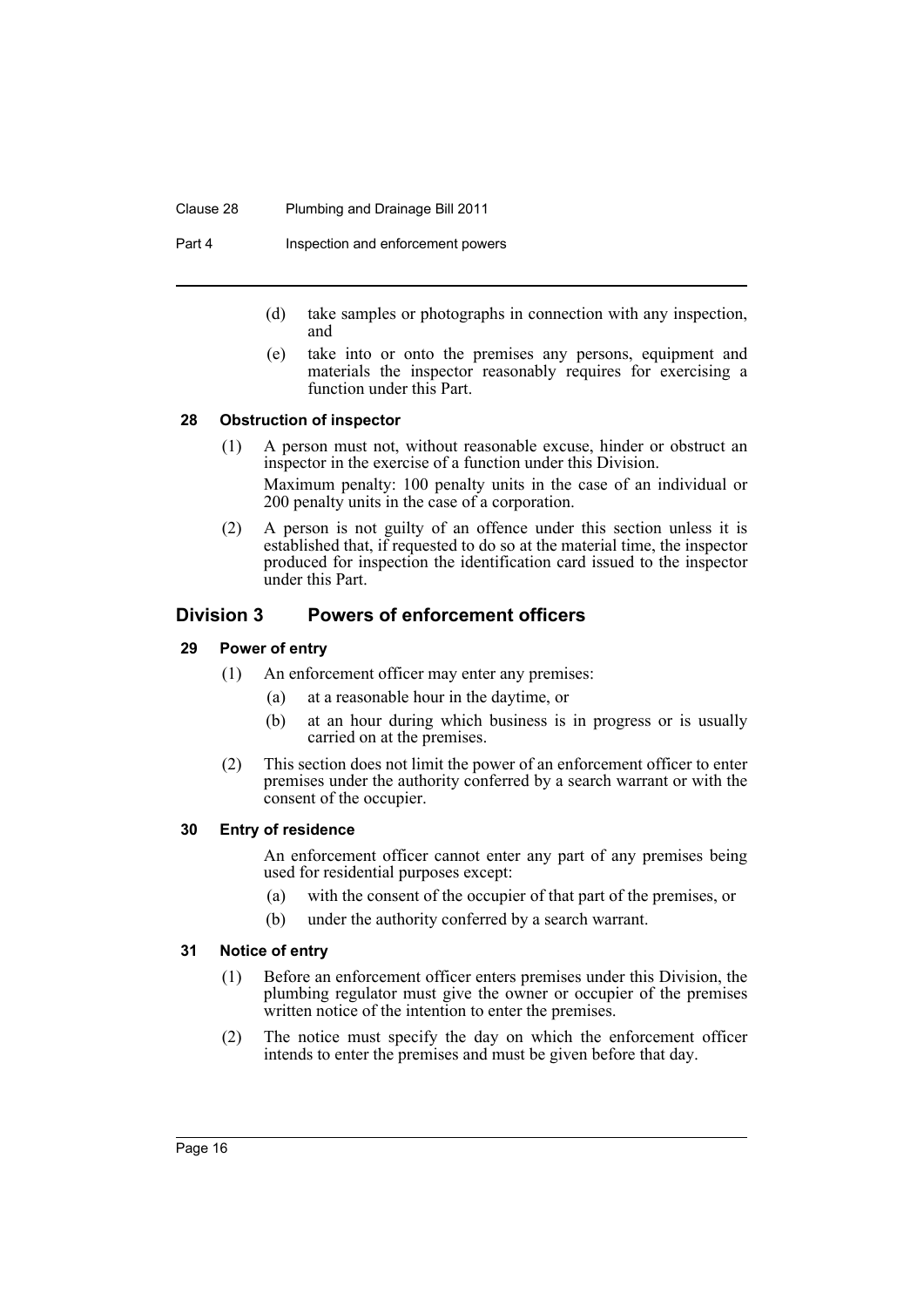- (3) This section does not require notice to be given:
	- (a) in the case of premises that are not being used for residential purposes—if entry to the premises is made with the consent of the owner or occupier of the premises, or
	- (b) if entry to the premises is made for the purposes of carrying out an inspection of plumbing and drainage work under Division 3 of Part 2 and the plumbing regulator has advised the responsible person for the work that it will be carrying out the inspection, or
	- (c) if entry is required urgently and the case is one in which the plumbing regulator has authorised in writing (either generally or in a particular case) entry without notice, or
	- (d) if entry is made under the authority conferred by a search warrant.
- (4) To avoid doubt, this section does not confer power to enter premises being used for residential purposes otherwise than with the consent of the occupier or under the authority conferred by a search warrant.

### <span id="page-20-0"></span>**32 Use of force**

- (1) Reasonable force may be used for the purpose of gaining entry to premises (other than residential premises) under a power conferred by this Part, but only if authorised by the plumbing regulator in accordance with this section.
- (2) The authority of the plumbing regulator:
	- (a) must be in writing, and
	- (b) must be given in respect of the particular entry concerned, and
	- (c) must specify the circumstances which are required to exist before force may be used.
- (3) This section does not apply to premises entered under the authority conferred by a search warrant.

#### <span id="page-20-1"></span>**33 Notification of use of force or urgent entry**

- (1) An enforcement officer must promptly advise the plumbing regulator if the enforcement officer:
	- (a) uses force for the purpose of gaining entry to the premises, or
	- (b) enters the premises in an emergency without giving written notice to the owner or occupier.
- (2) The plumbing regulator must give notice of the entry to such persons or authorities as appear to the regulator to be appropriate in the circumstances.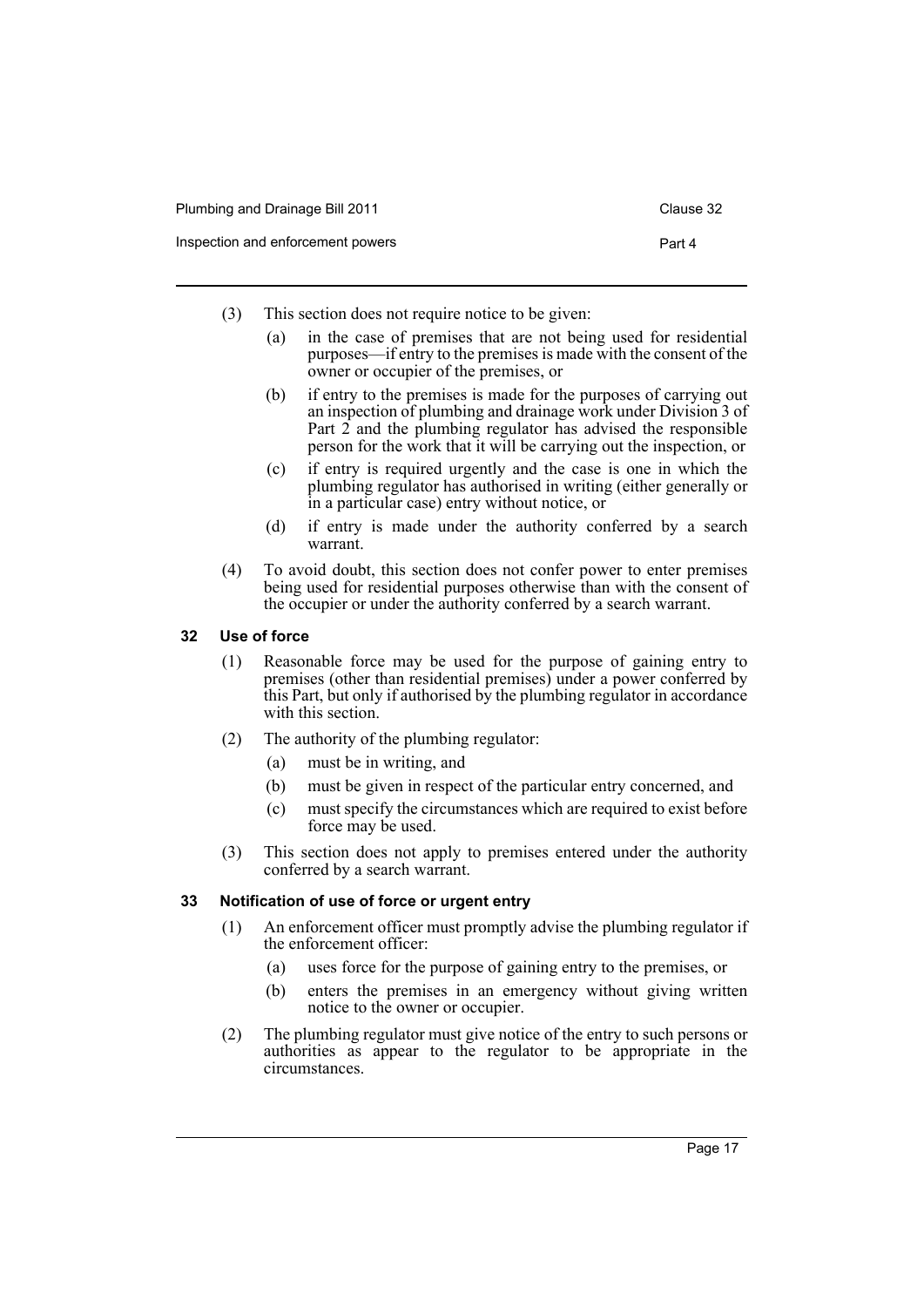#### Clause 34 Plumbing and Drainage Bill 2011

Part 4 **Inspection and enforcement powers** 

#### <span id="page-21-0"></span>**34 Inspections and investigations**

An enforcement officer who enters premises under this Division may:

- (a) inspect the premises and any article, matter or thing on the premises related to plumbing and drainage work, and
- (b) for the purpose of an inspection:
	- (i) open any ground, remove any flooring and take such measures as may be necessary to ascertain the character and condition of the premises and of any pipe, sewer, drain or fitting, and
	- (ii) require the opening, cutting into or pulling down of any work if the enforcement officer has reason to believe or suspect that anything on the premises has been done in contravention of this Act or the regulations, and
- (c) take measurements, make surveys and take levels and, for those purposes, dig trenches, break up the soil and set up any posts, stakes or marks, and
- (d) take samples or photographs in connection with any inspection, and
- (e) take into or onto the premises any persons, equipment and materials the enforcement officer reasonably requires for exercising a function under this Division, and
- (f) require any person at the premises to give the enforcement officer reasonable help to exercise the enforcement officer's functions under paragraphs  $(a)$ – $(e)$ , and
- (g) require any person at the premises to answer questions or otherwise furnish information in relation to the matter that is the subject of the inspection or investigation.

#### <span id="page-21-1"></span>**35 Search warrants**

- (1) An enforcement officer may apply to an authorised warrants officer for a search warrant if the enforcement officer has reasonable grounds for believing that the provisions of this Act or the regulations have been or are being contravened in or on any premises.
- (2) An authorised warrants officer to whom such an application is made may, if satisfied that there are reasonable grounds for doing so, issue a search warrant authorising an enforcement officer named in the warrant:
	- (a) to enter the premises, and
	- (b) to search the premises for evidence of a contravention of this Act or the regulations.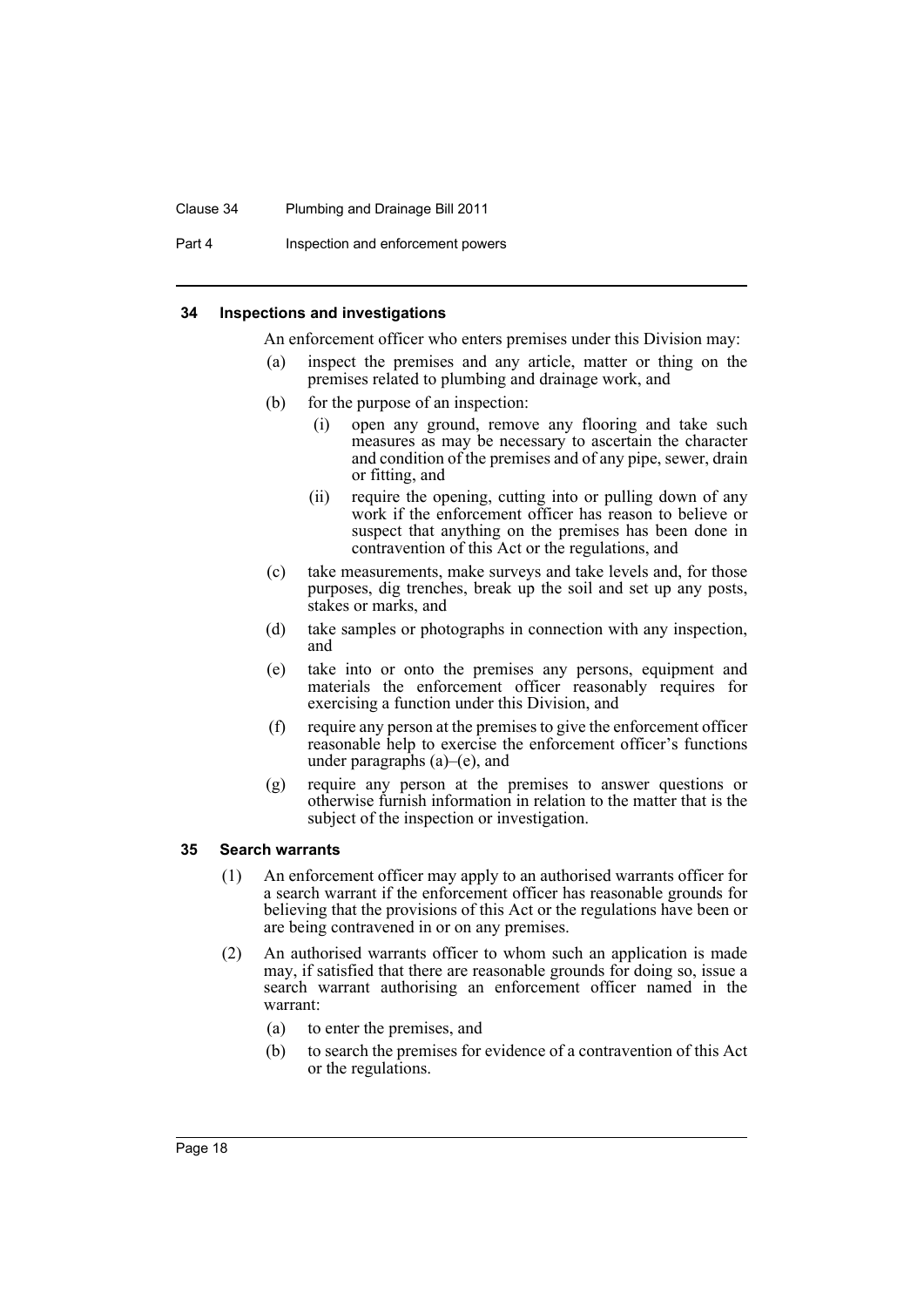| Plumbing and Drainage Bill 2011 | Clause 36 |
|---------------------------------|-----------|
|---------------------------------|-----------|

Inspection and enforcement powers **Part 4** 

- (3) Division 4 of Part 5 of the *Law Enforcement (Powers and Responsibilities) Act 2002* applies to a search warrant issued under this section.
- (4) Without limiting the generality of section 71 of the *Law Enforcement (Powers and Responsibilities) Act 2002*, a police officer:
	- (a) may accompany an enforcement officer executing a search warrant issued under this section, and
	- (b) may take all reasonable steps to assist the enforcement officer in the exercise of the officer's functions under this section.
- (5) In this section:

*authorised warrants officer* means an authorised officer within the meaning of the *Law Enforcement (Powers and Responsibilities) Act 2002*.

### <span id="page-22-0"></span>**36 Obstruction of enforcement officer**

- (1) A person must not, without reasonable excuse:
	- (a) hinder or obstruct an enforcement officer in the exercise of a function under this Division, or
	- (b) fail to comply with any requirement made by an enforcement officer under this Division.

Maximum penalty: 100 penalty units in the case of an individual or 200 penalty units in the case of a corporation.

- (2) A person is not guilty of an offence under this section unless it is established that, if requested to do so at the material time, the enforcement officer produced for inspection the enforcement officer's identification card issued under this Part.
- (3) A person is not guilty of an offence of failing to comply with a requirement made by an enforcement officer under this Division unless the person was warned on that occasion that a failure to comply with the requirement may constitute an offence.

### <span id="page-22-1"></span>**Division 4 General**

**Note.** Both inspectors and enforcement officers are authorised persons for the purposes of this Act.

### <span id="page-22-2"></span>**37 Care to be taken**

(1) In the exercise of a function under this Part, an authorised person must do as little damage as possible.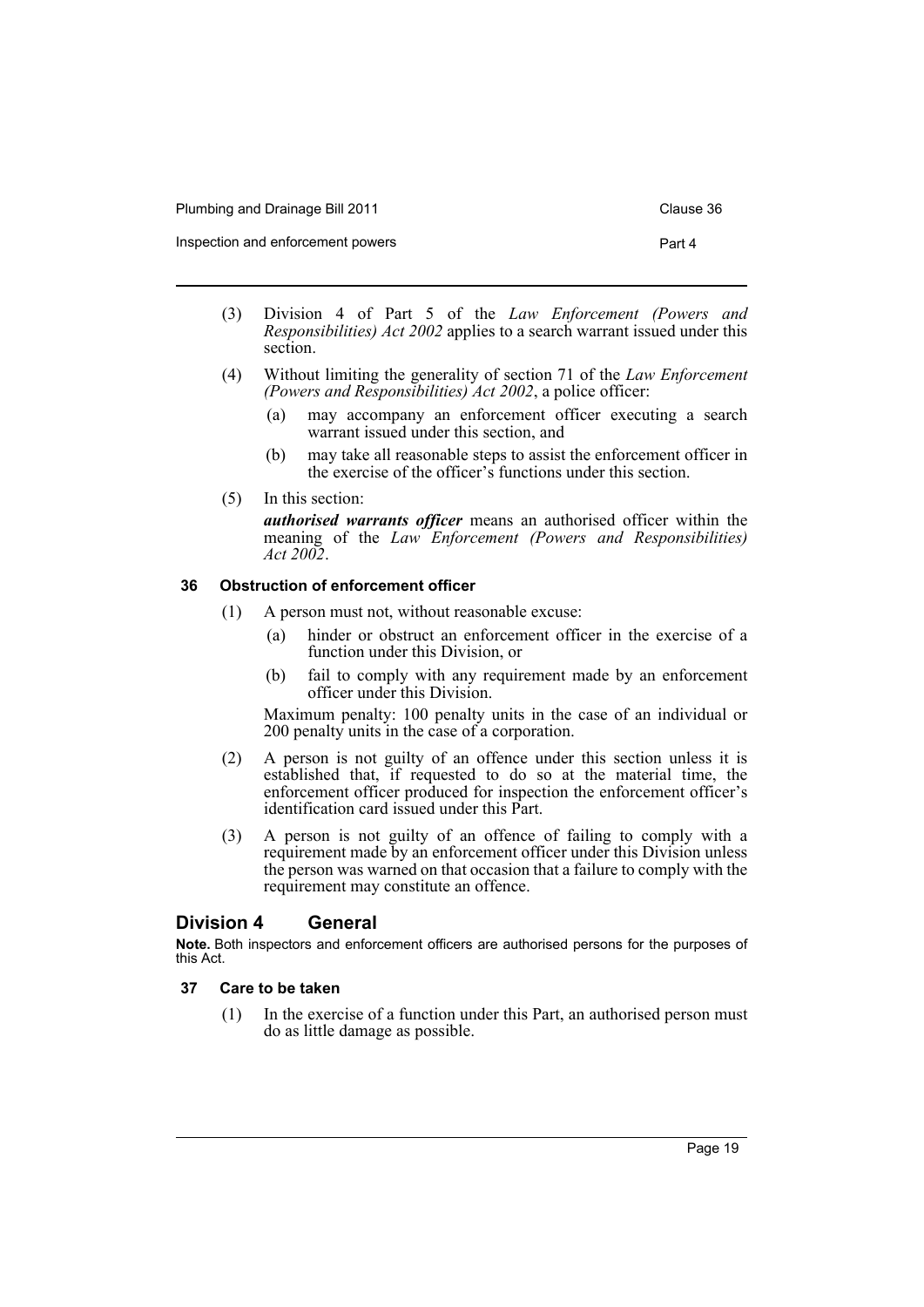#### Clause 38 Plumbing and Drainage Bill 2011

Part 4 **Inspection and enforcement powers** 

- (2) The plumbing regulator must provide, if necessary, other means of access in place of any access taken away or interrupted by an authorised person.
- (3) As far as practicable, entry on to fenced land is to be made through an existing opening in the enclosing fence.
- (4) If entry through an existing opening is not practicable, a new opening may be made in the enclosing fence, but the plumbing regulator is to fully restore the fence when the need for entry ceases.
- (5) If, in the exercise of a function under this Part, any pit, trench, hole or bore is made, the plumbing regulator must:
	- (a) fence it and keep it securely fenced so long as it remains open or not sufficiently sloped down, and
	- (b) without unnecessary delay, fill it up or level it or sufficiently slope it down.
- (6) For the purposes of complying with the plumbing regulator's duty under subsection  $(4)$  or  $(5)$ , the plumbing regulator may, by written notice given to the responsible person for the plumbing and drainage work that is the subject of the inspection, require the responsible person to carry out the work referred to in that subsection.
- (7) The responsible person must not, without reasonable excuse, fail to comply with the written notice. Maximum penalty: 100 penalty units.

#### <span id="page-23-0"></span>**38 Recovery of costs of entry and inspection**

If an authorised person enters premises under this Part for the purpose of making an inspection and as a result of that inspection, under a power conferred on the plumbing regulator, the regulator requires any work to be carried out on or in the premises, the plumbing regulator may recover the reasonable costs of the entry and inspection from:

- (a) the owner or occupier of the premises, or
- (b) the responsible person for the plumbing and drainage work that is the subject of the inspection.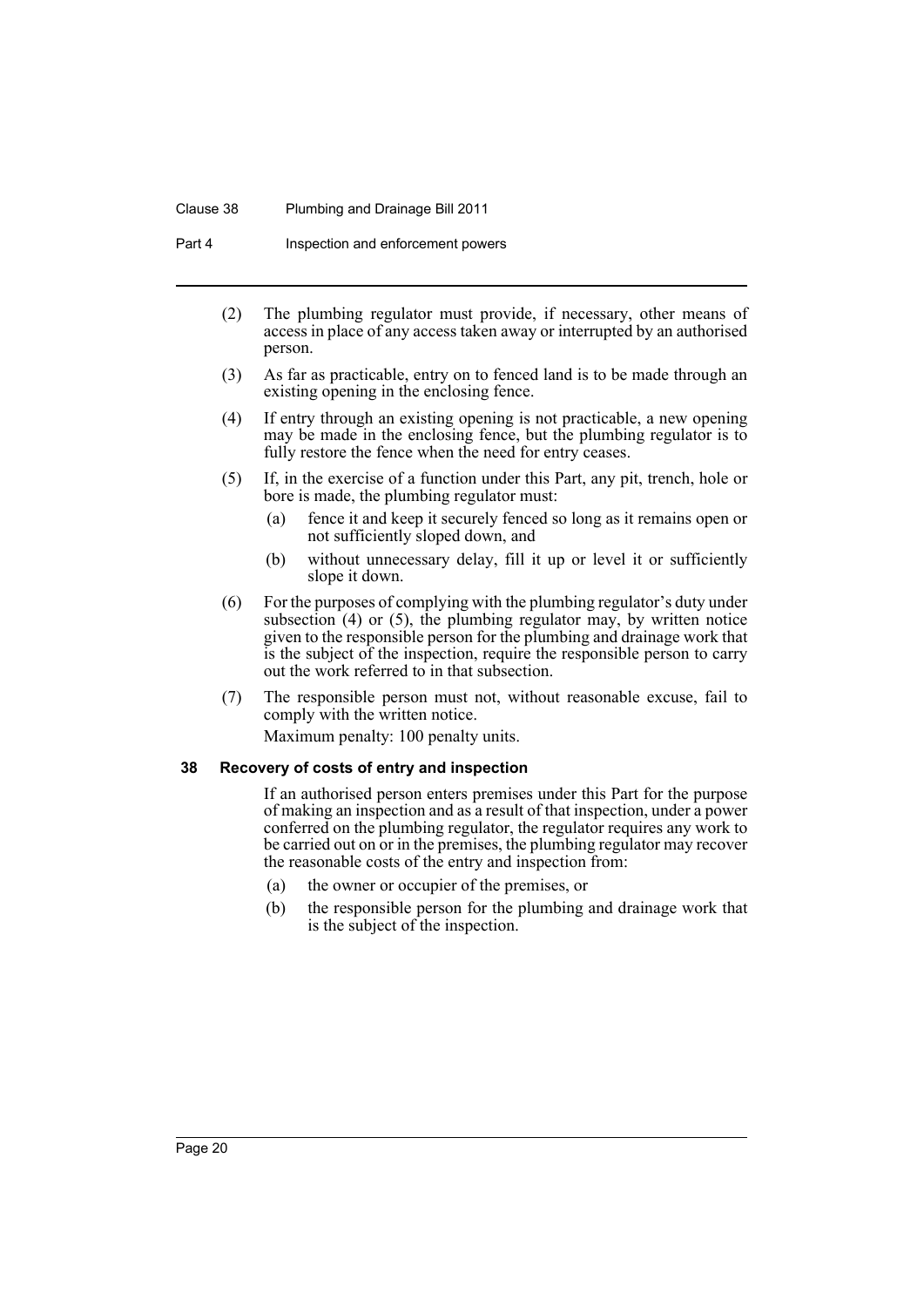Plumbing and Drainage Bill 2011 Clause 39

Criminal and other proceedings **Part 5** Part 5

### <span id="page-24-0"></span>**Part 5 Criminal and other proceedings**

#### <span id="page-24-1"></span>**39 Appeals to Land and Environment Court against certain directions of plumbing regulator**

A person may appeal to the Land and Environment Court against a direction given to the person by the plumbing regulator under section 14.

### <span id="page-24-2"></span>**40 Injunctions**

- (1) If, on the application of the Minister, the plumbing regulator or any other person, the Land and Environment Court is satisfied that a person has engaged, or is proposing to engage, in plumbing and drainage work that constitutes or would constitute a serious risk to public health or safety or a serious risk to the public, the Court may grant an injunction in the terms the Court considers appropriate.
- (2) If an application for an injunction under subsection (1) has been made, the Land and Environment Court may, if the Court considers it appropriate, grant an injunction by consent of all the parties to the proceedings, whether or not the Court is satisfied a person has engaged, or is proposing to engage, in conduct of a kind specified in subsection  $(1)$ .
- (3) If in the opinion of the Land and Environment Court it is desirable to do so, the Court may grant an injunction pending determination of an application under subsection (1).
- (4) The Land and Environment Court may rescind or vary an injunction granted under subsection  $(1)$ ,  $(2)$  or  $(3)$ .
- (5) The power of the Land and Environment Court to grant an injunction restraining a person from engaging in conduct may be exercised:
	- (a) whether or not it appears to the Court that the person intends to engage again, or to continue to engage, in conduct of that kind, and
	- (b) whether or not the person has previously engaged in conduct of that kind, and
	- (c) whether or not there is an imminent danger of substantial damage to any person if the first-mentioned person engages in conduct of that kind.
- (6) The power of the Land and Environment Court to grant an injunction requiring a person to do an act or thing may be exercised:
	- (a) whether or not it appears to the Court that the person intends to refuse or fail again, or to continue to refuse or fail, to do that act or thing, and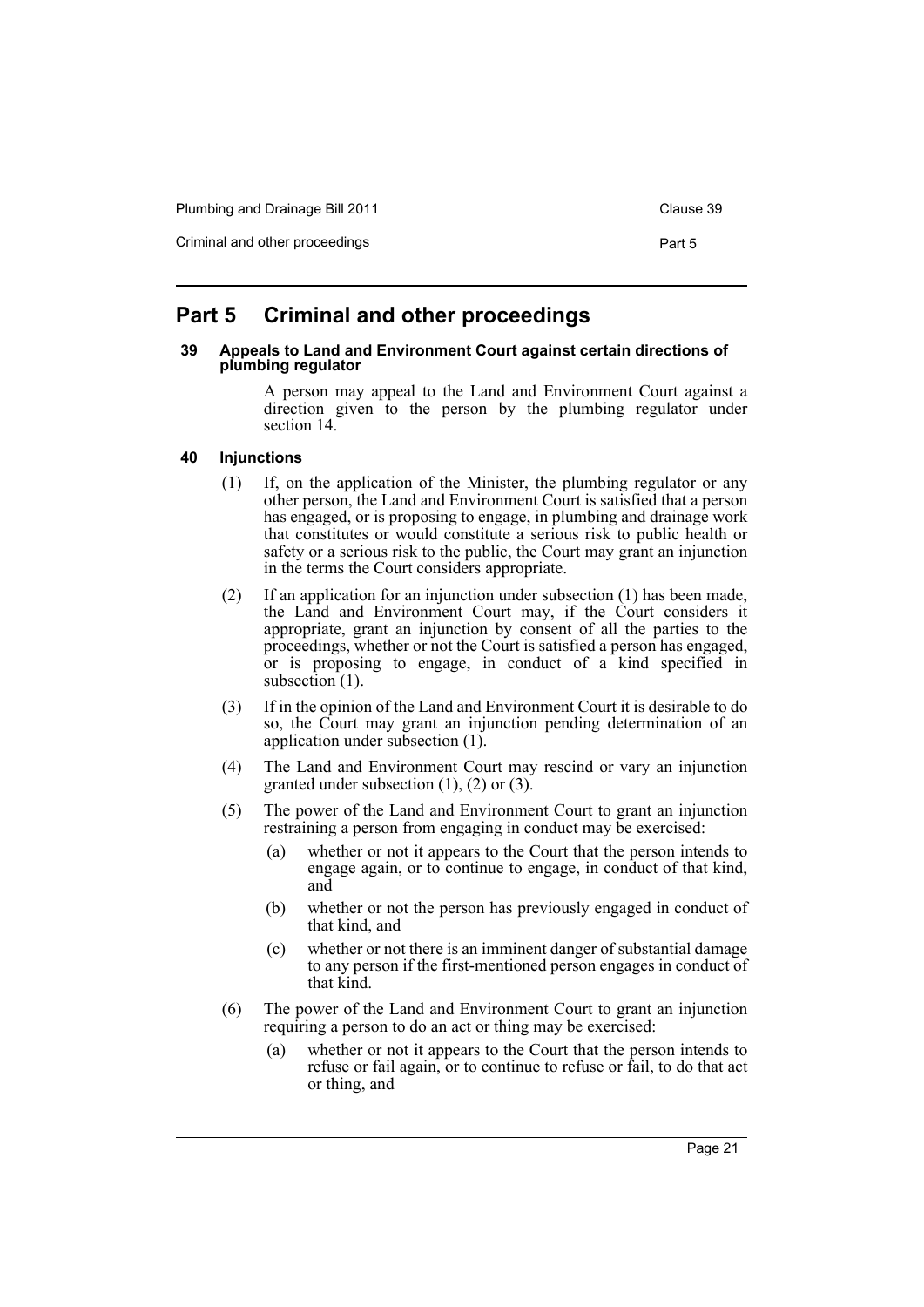#### Clause 41 Plumbing and Drainage Bill 2011

Part 5 Criminal and other proceedings

- (b) whether or not the person has previously refused or failed to do that act or thing, and
- (c) whether or not there is an imminent danger of substantial damage to any person if the first-mentioned person refuses or fails to do that act or thing.
- (7) If the Minister or the plumbing regulator makes an application to the Land and Environment Court for the grant of an injunction under this section, the Court must not require the applicant or any other person, as a condition of granting an interim injunction, to give any undertaking as to damages or costs.
- (8) If:
	- (a) in a case to which subsection (7) does not apply, the Land and Environment Court would, but for this subsection, require a person to give an undertaking as to damages or costs, and
	- (b) the Minister gives the undertaking,

the Court must accept the undertaking by the Minister and must not require a further undertaking from any other person.

### <span id="page-25-0"></span>**41 Penalty notices**

- (1) An enforcement officer may serve a penalty notice on another person if it appears to the enforcement officer that the other person has committed an offence against this Act or the regulations, being an offence prescribed by the regulations as a penalty notice offence.
- (2) A penalty notice is a notice to the effect that, if the person served does not wish to have the matter determined by a court, the person can pay, within the time and to the person specified in the notice, the amount of the penalty prescribed by the regulations for the offence if dealt with under this section.
- (3) A penalty notice under this section is declared to be a penalty notice for the purposes of the *Fines Act 1996*.
- (4) A penalty notice may be served personally or by post.
- (5) If the amount of penalty prescribed for an alleged offence is paid under this section, no person is liable to any further proceedings for the alleged offence.
- (6) Payment under this section is not to be regarded as an admission of liability for the purpose of, and does not in any way affect or prejudice, any civil claim, action or proceeding arising out of the same occurrence.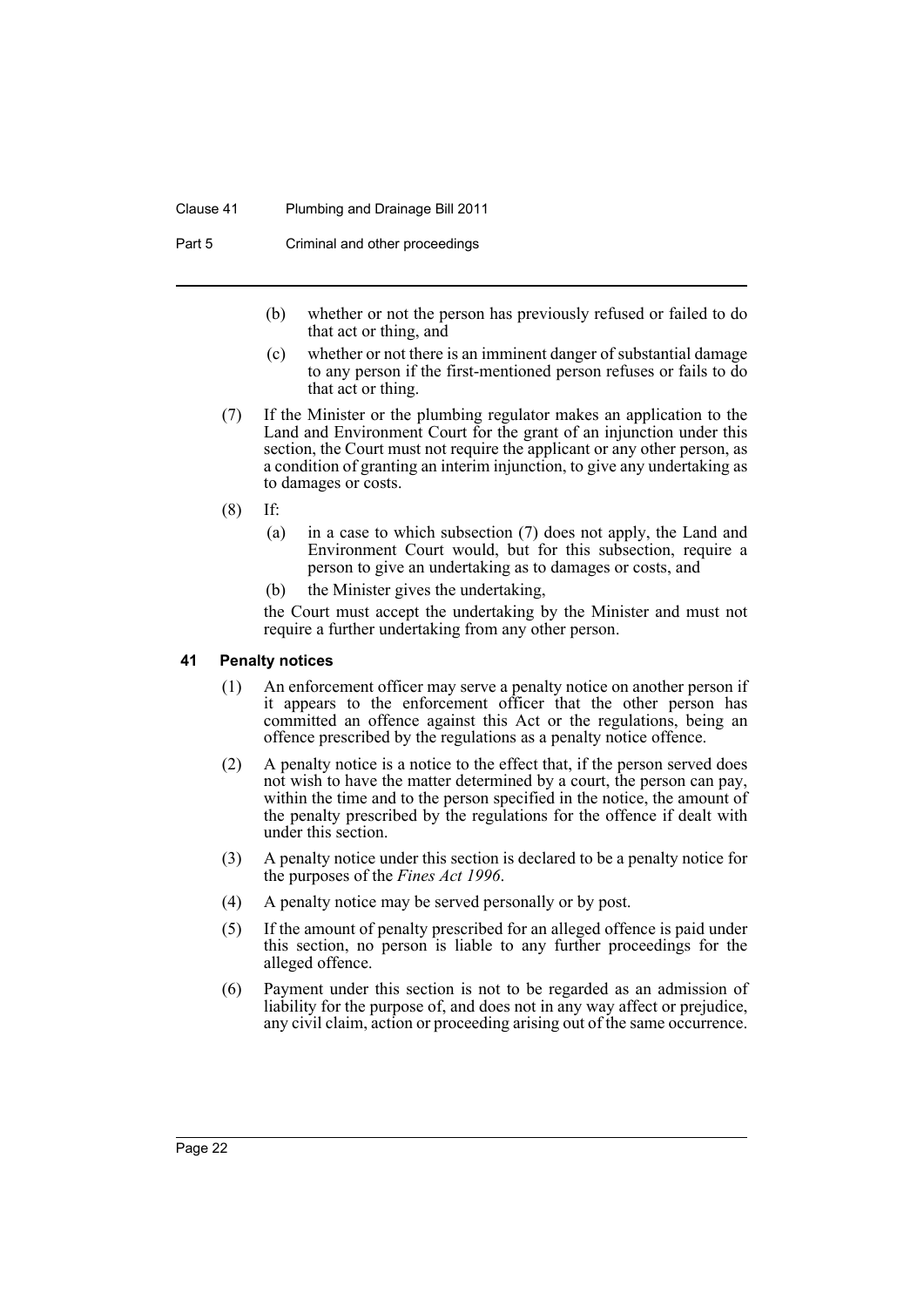| Plumbing and Drainage Bill 2011 | Clause 42 |
|---------------------------------|-----------|
| Criminal and other proceedings  | Part 5    |

- (7) The regulations may:
	- (a) prescribe an offence for the purposes of this section by specifying the offence or by referring to the provision creating the offence, and
	- (b) prescribe the amount of penalty payable for the offence if dealt with under this section, and
	- (c) prescribe different amounts of penalties for different offences or classes of offences.
- (8) The amount of a penalty prescribed under this section for an offence is not to exceed the maximum amount of penalty that could be imposed for the offence by a court.
- (9) This section does not limit the operation of any other provision of, or made under, this or any other Act relating to proceedings that may be taken in respect of offences.

### <span id="page-26-0"></span>**42 Proceedings for offences**

- (1) Proceedings for an offence against this Act are to be dealt with:
	- (a) summarily before the Local Court, or
	- (b) summarily before the Land and Environment Court in its summary jurisdiction.
- (2) Proceedings for an offence against the regulations are to be dealt with summarily before the Local Court.
- (3) Proceedings for an offence against this Act or the regulations must be commenced within 3 years after the commission of the offence.

### <span id="page-26-1"></span>**43 Effect of criminal proceedings on civil proceedings**

- (1) Prosecution or conviction of a person for an act or omission that is an offence against this Act does not affect any right of the plumbing regulator to take civil proceedings or any other action to recover from the person:
	- (a) an amount in respect of loss or damage caused by the act or omission, or
	- (b) the expenses incurred by the plumbing regulator in remedying the loss or damage.
- (2) Payment of a penalty for an offence against this Act does not affect any right of the plumbing regulator to institute any other action or proceeding.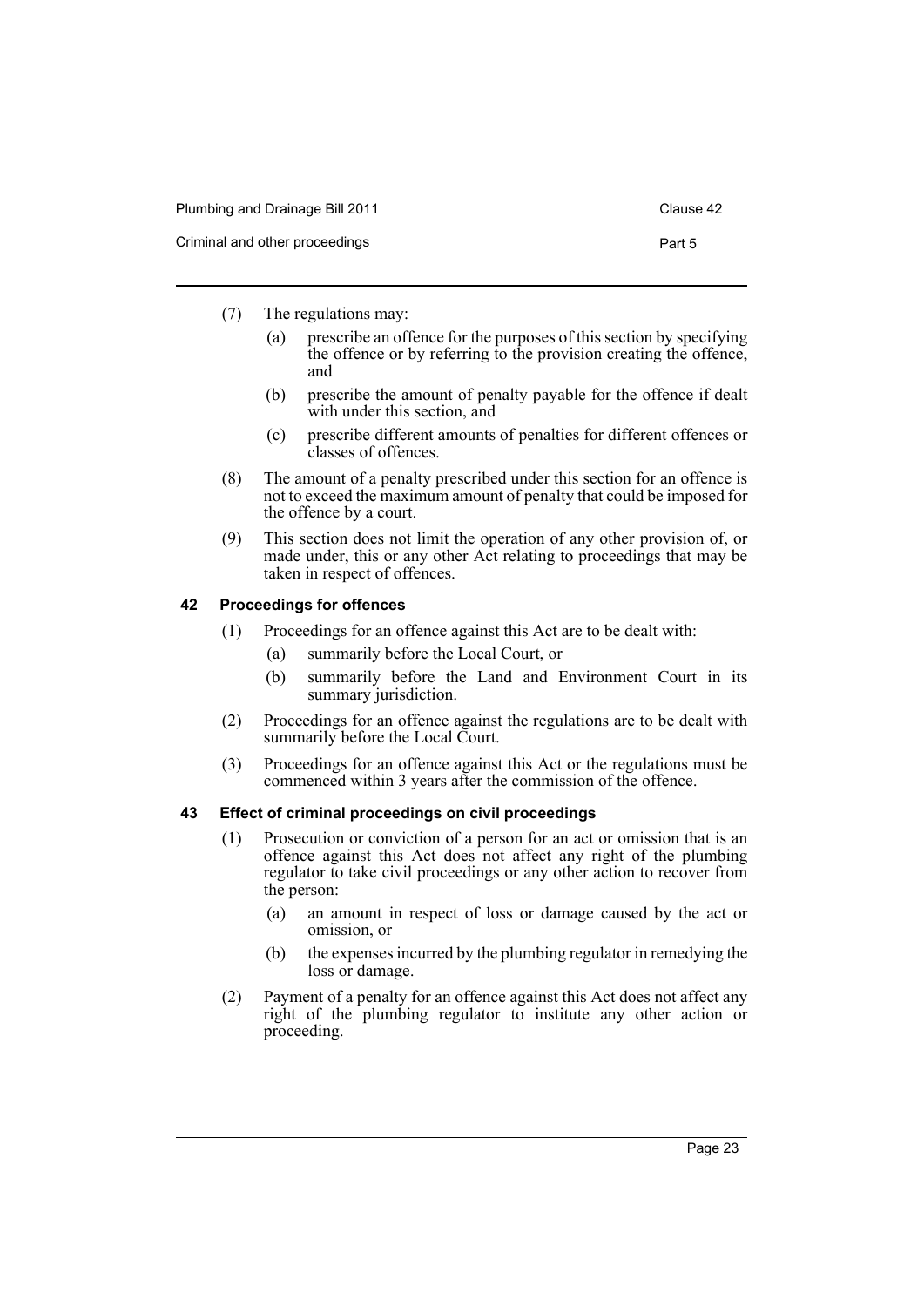#### Clause 44 Plumbing and Drainage Bill 2011

Part 6 Miscellaneous

### <span id="page-27-0"></span>**Part 6 Miscellaneous**

### <span id="page-27-1"></span>**44 Aiding and abetting**

A person who:

- (a) aids, abets, counsels or procures a person to commit, or
- (b) induces or attempts to induce a person, whether by threats or promises or otherwise, to commit, or
- (c) is in any way, directly or indirectly, knowingly concerned in, or party to, the commission by a person of, or
- (d) conspires with another to commit,

an offence against this Act or the regulations is guilty of the same offence and liable to be punished accordingly.

### <span id="page-27-2"></span>**45 Offence to provide false or misleading documents**

A person must not, in a document the person is required to provide by this Act, include information the person knows, or could reasonably be expected to have known, to be false or misleading in a material particular.

Maximum penalty: 100 penalty units in the case of an individual or 200 penalty units in the case of a corporation.

### <span id="page-27-3"></span>**46 Disclosure of information**

A person must not disclose information obtained in connection with the administration or execution of this Act unless the disclosure is made:

- (a) with the consent of the person from whom the information was obtained, or
- (b) in connection with the administration or execution of this Act, or
- (c) for the purposes of any legal proceedings arising out of this Act or of any report of any such proceedings, or
- (d) in accordance with a requirement imposed under the *Ombudsman Act 1974*, or
- (e) with other lawful excuse.

Maximum penalty: 20 penalty units.

### <span id="page-27-4"></span>**47 Certain information may be provided to and by plumbing regulator**

- (1) The plumbing regulator is authorised to provide information obtained in connection with the administration of this Act:
	- (a) to a local council if the local council considers the provision of the information is necessary to enable the local council to exercise its functions (whether under this Act or otherwise), or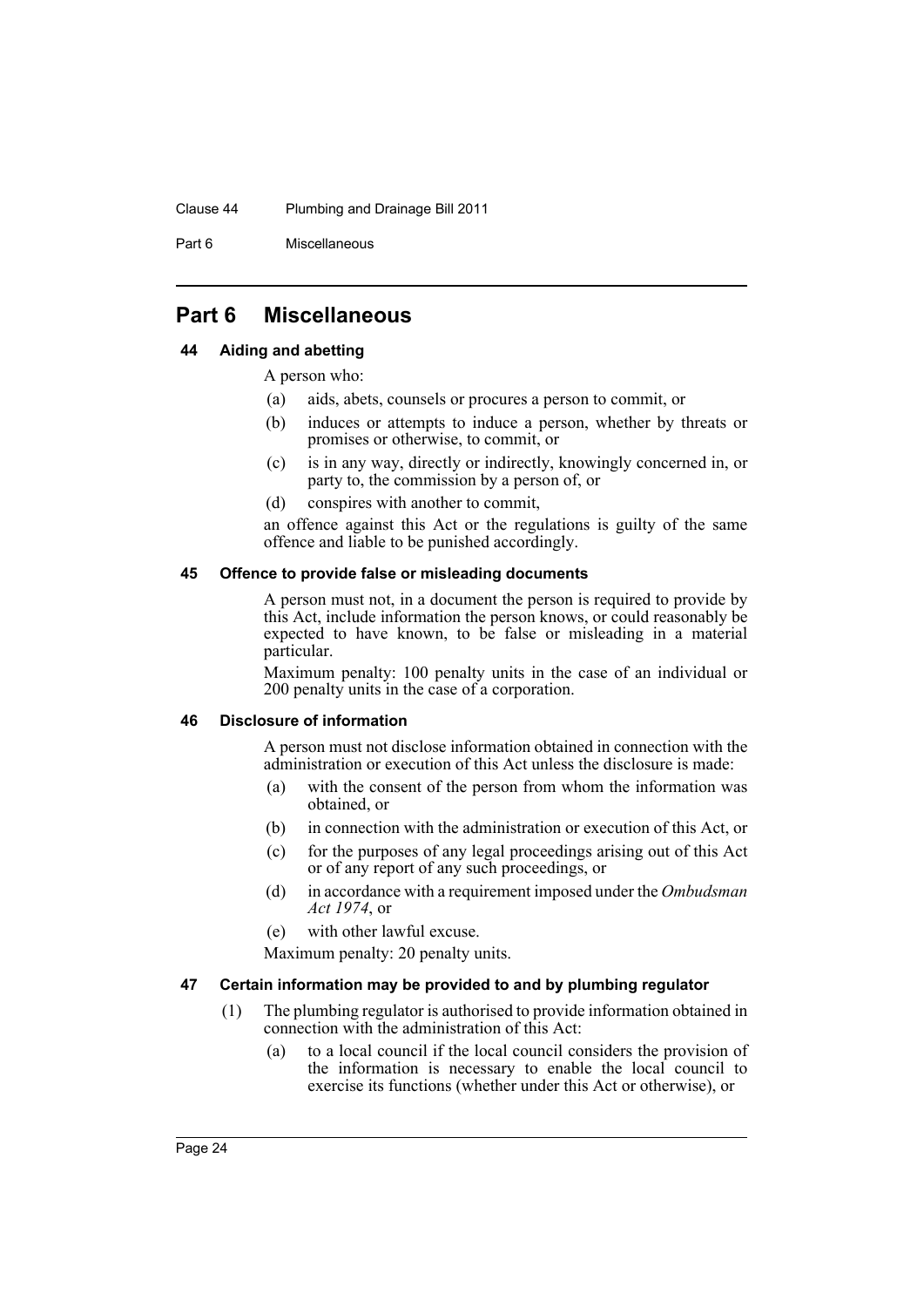Plumbing and Drainage Bill 2011 Clause 48

- 
- (b) to a network utility operator if the network utility operator considers the provision of the information is necessary to enable the operator to exercise its functions, or
- (c) to the Ministry of Health if the Ministry considers the provision of the information is necessary to prevent, or otherwise relates to, a risk to public health.
- (2) A local council or network utility operator is authorised to provide information to the plumbing regulator if the plumbing regulator considers the provision of the information is necessary to enable the plumbing regulator to exercise the plumbing regulator's functions under this Act.
- (3) Information may be provided in accordance with this section despite any prohibition in, or the need to comply with any requirement of, any Act or law, including the *Privacy and Personal Information Protection Act 1998*.

### <span id="page-28-0"></span>**48 Exclusion of liability**

- (1) A protected person is not personally liable for anything done or omitted to be done in good faith:
	- (a) in the exercise of a function under this Act, or
	- (b) in the reasonable belief that the act or omission was in the exercise of a function under this Act.
- (2) In this section:

*protected person* means any of the following:

- (a) the plumbing regulator,
- (b) an authorised person,
- (c) a person (other than a local council) to whom the plumbing regulator has delegated functions under this Act.

### <span id="page-28-1"></span>**49 Continuing effect of directions**

- (1) A direction given under this Act or the regulations that specifies a time by which, or period within which, the direction must be complied with continues to have effect until the direction is complied with even if the time has passed or the period has expired.
- (2) A direction that does not specify a time by which, or period within which, the direction must be complied with continues to have effect until the direction is complied with.
- (3) This section does not apply to the extent that any requirement under a direction is revoked.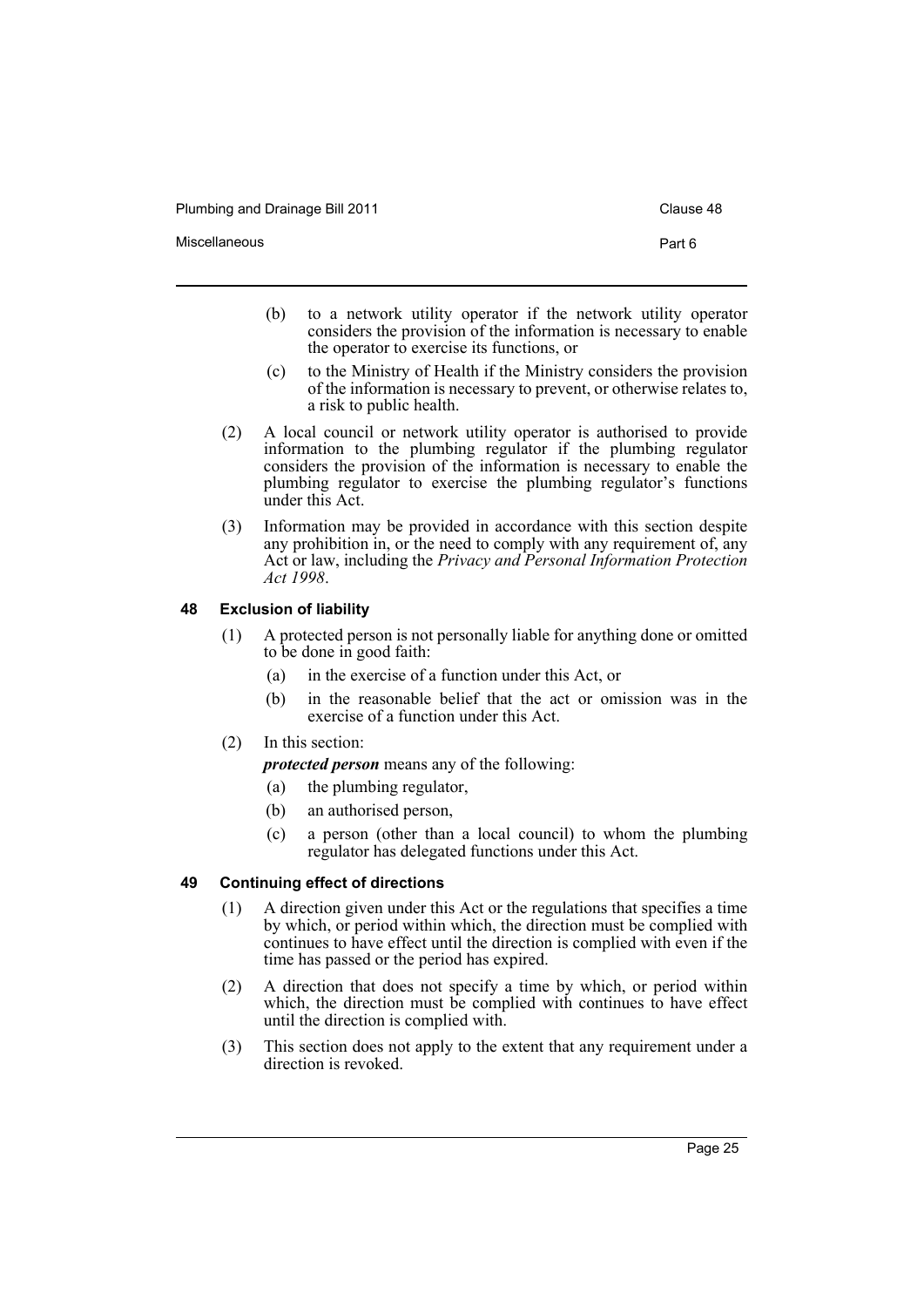#### Clause 50 Plumbing and Drainage Bill 2011

Part 6 Miscellaneous

(4) The fact that a direction is taken to continue to have effect under this section does not operate to excuse a person for a failure to comply with the direction within the time or period specified in the direction.

#### <span id="page-29-0"></span>**50 Evidentiary certificates**

A certificate purporting to be signed by the plumbing regulator and certifying any of the following is prima facie evidence of the matters certified:

- (a) that a stated document is an appointment made under this Act,
- (b) that a stated document is a notice, direction or requirement given under this Act,
- (c) that a stated document is a copy of a document referred to in paragraph (a) or (b),
- (d) that on a stated day, or during a stated period, an appointment as an authorised person was or was not in force for a stated period.

#### <span id="page-29-1"></span>**51 Service of notices and directions**

- (1) A notice or direction in writing that is required or permitted to be given under this Act may be given:
	- (a) to a person other than a corporation:
		- (i) by giving it to the person personally, or
		- (ii) by leaving it at the person's place of residence with someone who apparently resides there and has apparently reached the age of 16 years, or
		- (iii) by leaving it at the person's place of employment or business with someone who is apparently employed there and has apparently reached the age of 16 years, or
		- (iv) by posting it in a letter addressed to the person at the address last known to the plumbing regulator of the person's place of residence, employment or business, or
	- (b) to a corporation:
		- (i) by giving it to the secretary of the corporation, or any other person concerned in the management of the corporation, personally, or
		- (ii) by leaving it at the corporation's only or principal place of business with someone who is apparently employed there and has apparently reached the age of 16 years, or
		- (iii) by posting it in a letter addressed to the corporation at the address last known to the plumbing regulator of its only or principal place of business.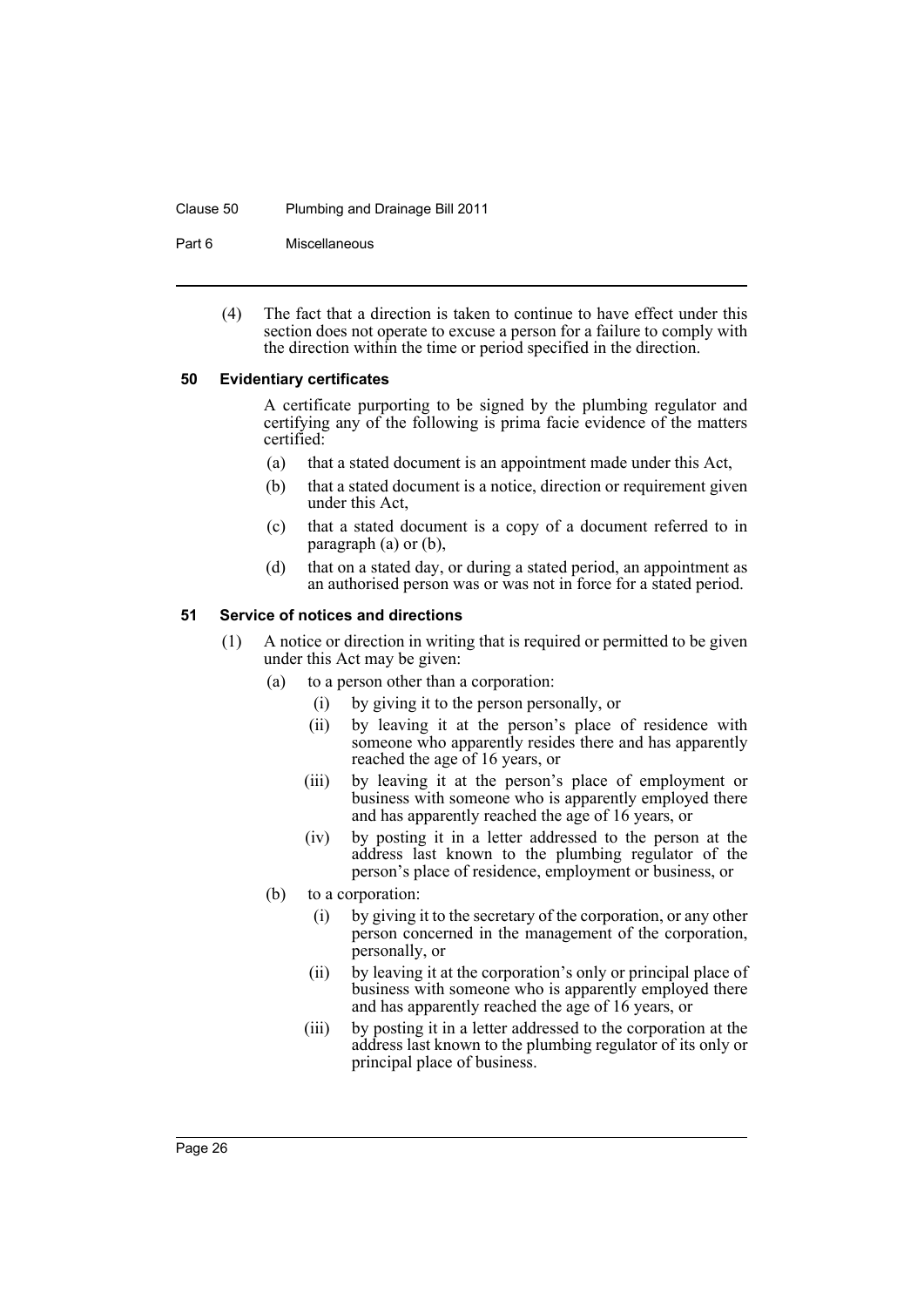Plumbing and Drainage Bill 2011 Clause 52

Miscellaneous **Part 6** 

- 
- (2) Nothing in this section affects the operation of any provision of a law or of the rules of a court authorising a document to be served on a person in any other manner.

### <span id="page-30-0"></span>**52 Regulations**

- (1) The Governor may make regulations, not inconsistent with this Act, for or with respect to any matter that by this Act is required or permitted to be prescribed or that is necessary or convenient to be prescribed for carrying out or giving effect to this Act.
- (2) Without limiting subsection (1), the regulations may make provision for or with respect to:
	- (a) the fees payable under this Act, and
	- (b) the requirements for carrying out plumbing and drainage work.
- (3) For the purposes of subsection (2) (a), if functions of the plumbing regulator have been delegated to local councils the regulations may provide:
	- (a) that the councils may set fees for exercising the functions, and
	- (b) for the methodology or factors to be used by the councils in setting the fees, including maximum fees that may be charged for exercising the functions.
- (4) The regulations may create offences punishable by a penalty not exceeding 20 penalty units.

### <span id="page-30-1"></span>**53 Review of Act**

- (1) The Minister is to review this Act to determine whether the policy objectives of the Act remain valid and whether the terms of the Act remain appropriate for securing those objectives.
- (2) The review is to be undertaken as soon as possible after the period of 2 years from the date of assent to this Act.
- (3) A report on the outcome of the review is to be tabled in each House of Parliament within 12 months after the end of the period of 2 years.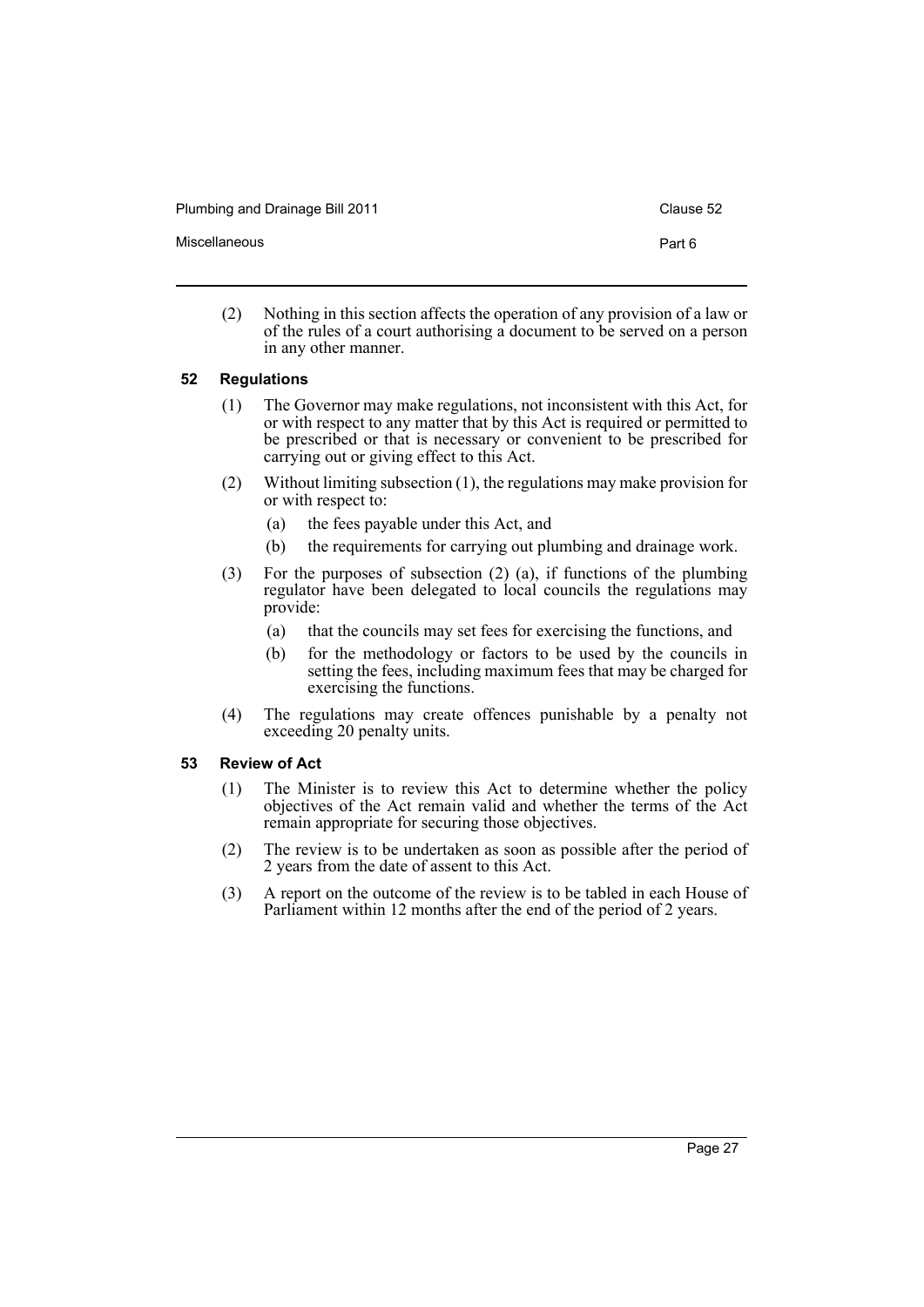Schedule 1 Savings, transitional and other provisions

### <span id="page-31-0"></span>**Schedule 1 Savings, transitional and other provisions**

### **Part 1 General**

### **1 Regulations**

- (1) The regulations may contain provisions of a savings or transitional nature consequent on the enactment of the following Acts: this Act
- (2) Any such provision may, if the regulations so provide, take effect from the date of assent to the Act concerned or a later date.
- (3) To the extent to which any such provision takes effect from a date that is earlier than the date of its publication on the NSW legislation website, the provision does not operate so as:
	- (a) to affect, in a manner prejudicial to any person (other than the State or an authority of the State), the rights of that person existing before the date of its publication, or
	- (b) to impose liabilities on any person (other than the State or an authority of the State) in respect of anything done or omitted to be done before the date of its publication.

### **Part 2 Provisions consequent on enactment of this Act**

### **2 Staged commencement**

- (1) The regulations may prescribe a date as the start date for a provision of this Act, or of the regulations, in a relevant utility area.
- (2) Different start dates may be prescribed for different utility areas and for different provisions.
- (3) A provision of this Act, or the regulations, does not apply to plumbing and drainage work carried out in a relevant utility area until the date prescribed by the regulations as the start date for that provision in that area.
- (4) Subclauses (1)–(3) do not apply in respect of any of the following provisions which, accordingly, apply to plumbing and drainage work carried out in a relevant utility area on the date of commencement of the provision concerned:
	- (a) Division 1 of Part 2,
	- (b) Part 6,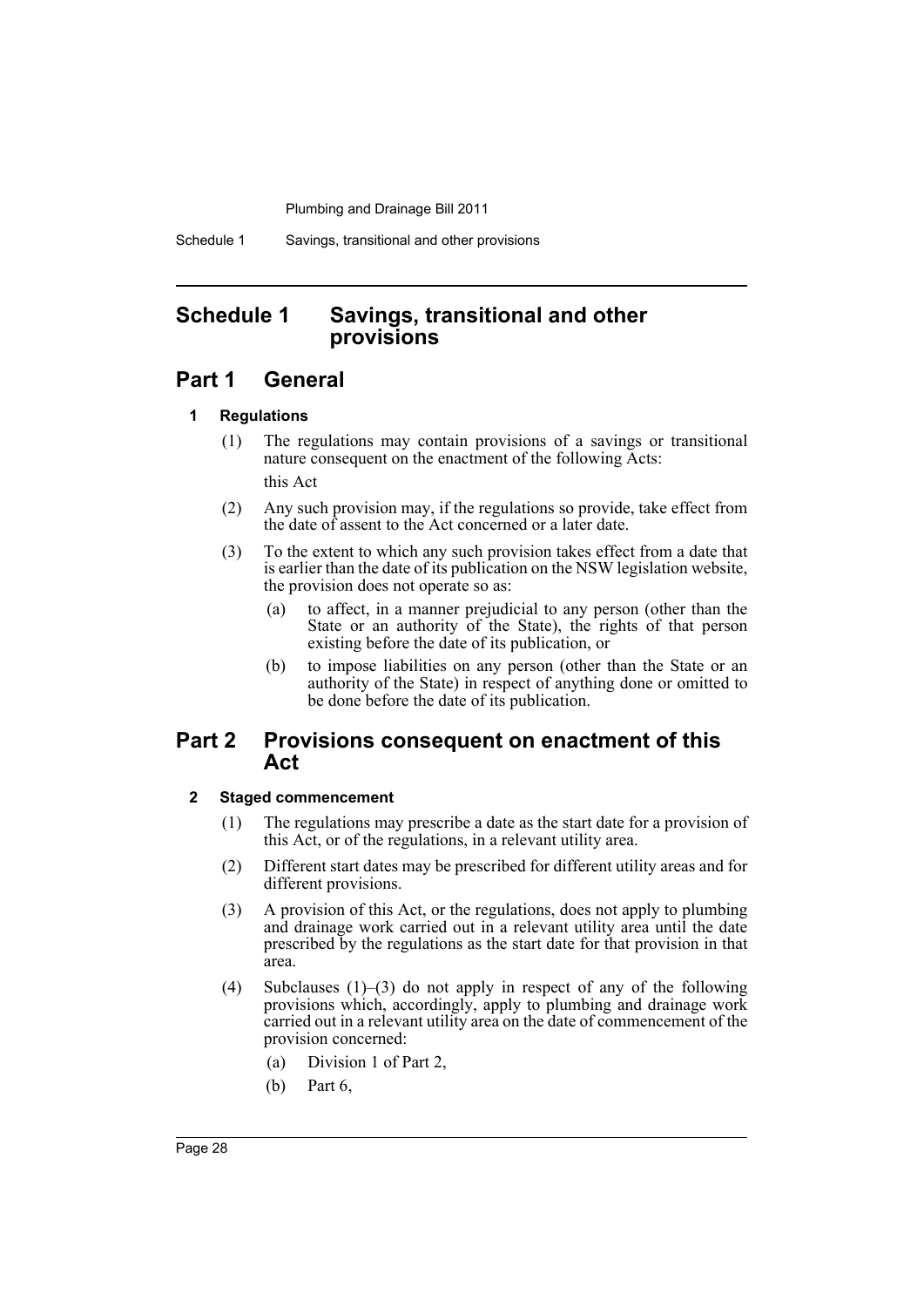- (c) this Schedule,
- (d) a provision of this Act, or the regulations, to the extent that it relates to a provision referred to in paragraphs (a)–(c) (in particular, Part 1 and sections 18 and 20).
- (5) A reference elsewhere in this Part to the commencement of a provision of this Act, in relation to plumbing and drainage work carried out in a relevant utility area, is to be read as a reference to the beginning of the day on which the provision first applies to plumbing and drainage work in that relevant utility area.
- (6) The regulations under Part 1 may make further provision with respect to the operation of this Act, the regulations or any amendments made by this Act in a relevant utility area.
- (7) In this clause:

*relevant utility area* means any area other than the following:

- (a) an area that, immediately before the commencement of this clause, was within the area of operations of the Sydney Water Corporation,
- (b) an area that, immediately before the commencement of this clause, was within the area of operations of a licensed network operator under the *Water Industry Competition Act 2006*.

#### **3 Requirements with respect to plumbing and drainage work in other laws**

- (1) On and from the commencement of section 7, a requirement made by or under a relevant law that plumbing and drainage work comply with a specified standard is to be read, in relation to plumbing and drainage work to which this Act applies, as a requirement that the plumbing and drainage work be code compliant.
- (2) On and from the commencement of section 8, a requirement made by or under a relevant law that fittings approved by a network utility operator be used in plumbing and drainage work is to be read, in relation to plumbing and drainage work to which this Act applies, as a requirement that authorised fittings be used in the work.
- (3) In this clause:

*relevant law* means an Act or statutory instrument declared by the regulations under the *Home Building Act 1989* to be an Act or statutory instrument that regulates plumbing work.

#### **4 Act applies to all work carried out after commencement**

A provision of this Act applies to plumbing and drainage work carried out after the commencement of the provision concerned, even if it was started before that commencement.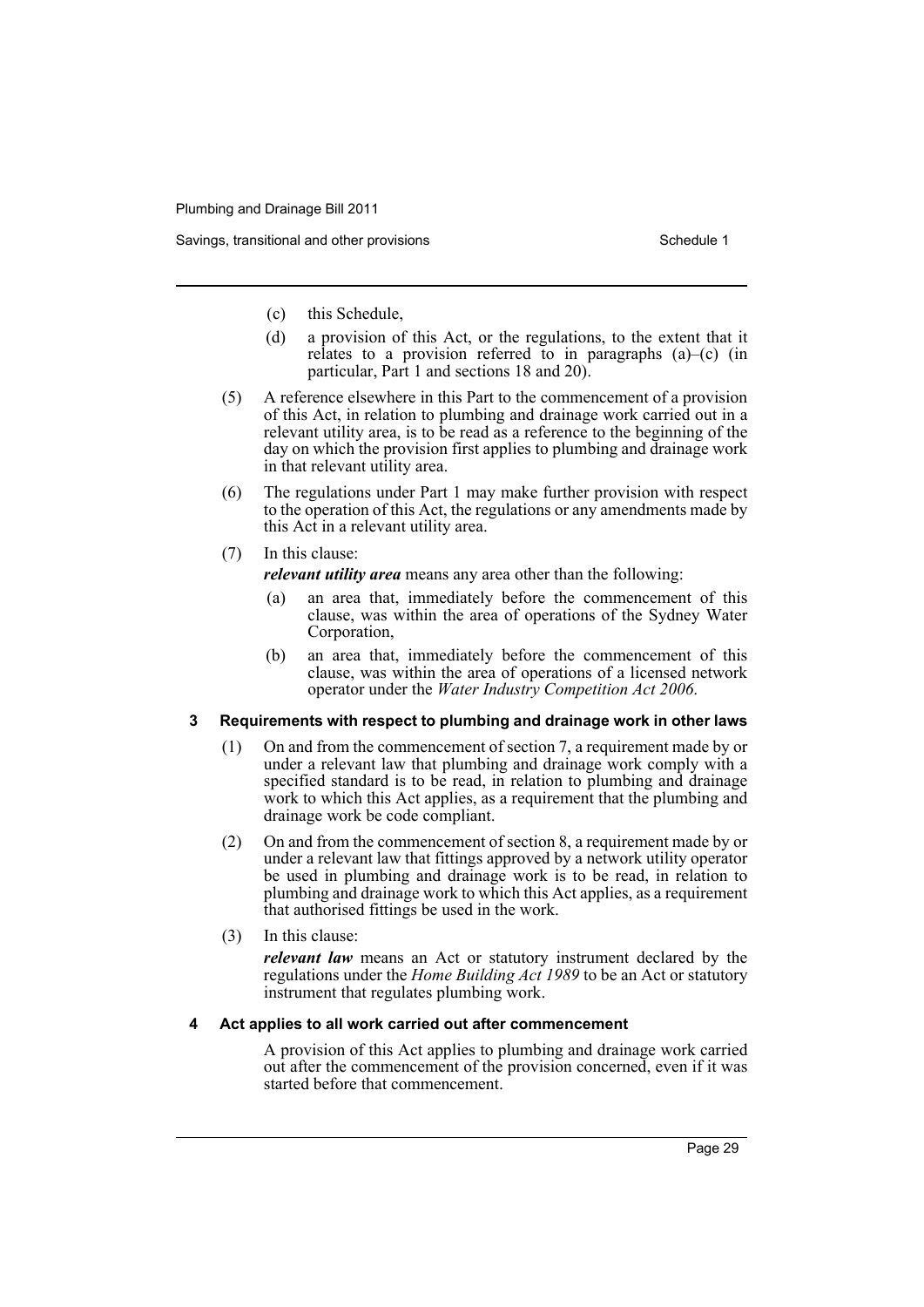Schedule 1 Savings, transitional and other provisions

#### **5 Work started before commencement**

- (1) Plumbing and drainage work carried out before the commencement of section  $\tilde{\tau}$  that, at the time that it was carried out, complied with the Plumbing and Drainage Code of Practice as in force at that time is taken, on that commencement, to be code compliant.
- (2) A fitting used in plumbing and drainage work carried out before the commencement of section  $\tilde{8}$  that, at the time that it was carried out, was a fitting that could lawfully be used in the work concerned is taken, on that commencement, to be an authorised fitting in relation to that particular work.
- (3) In this clause:

*Plumbing and Drainage Code of Practice* means the code of practice published by the Committee on Uniformity of Plumbing and Drainage in New South Wales under the title *New South Wales Code of Practice—Plumbing and Drainage*.

#### **6 Work for which permit has been issued**

Plumbing and drainage work carried out after the commencement of section 9 that is carried out by a person specifically authorised to carry out the work by a permit issued under the *Local Government Act 1993* or any other Act before the commencement of that section is taken to have been pre-notified if:

- (a) it was started before the commencement of section 9, or
- (b) it is started within 3 months after the date the permit is issued.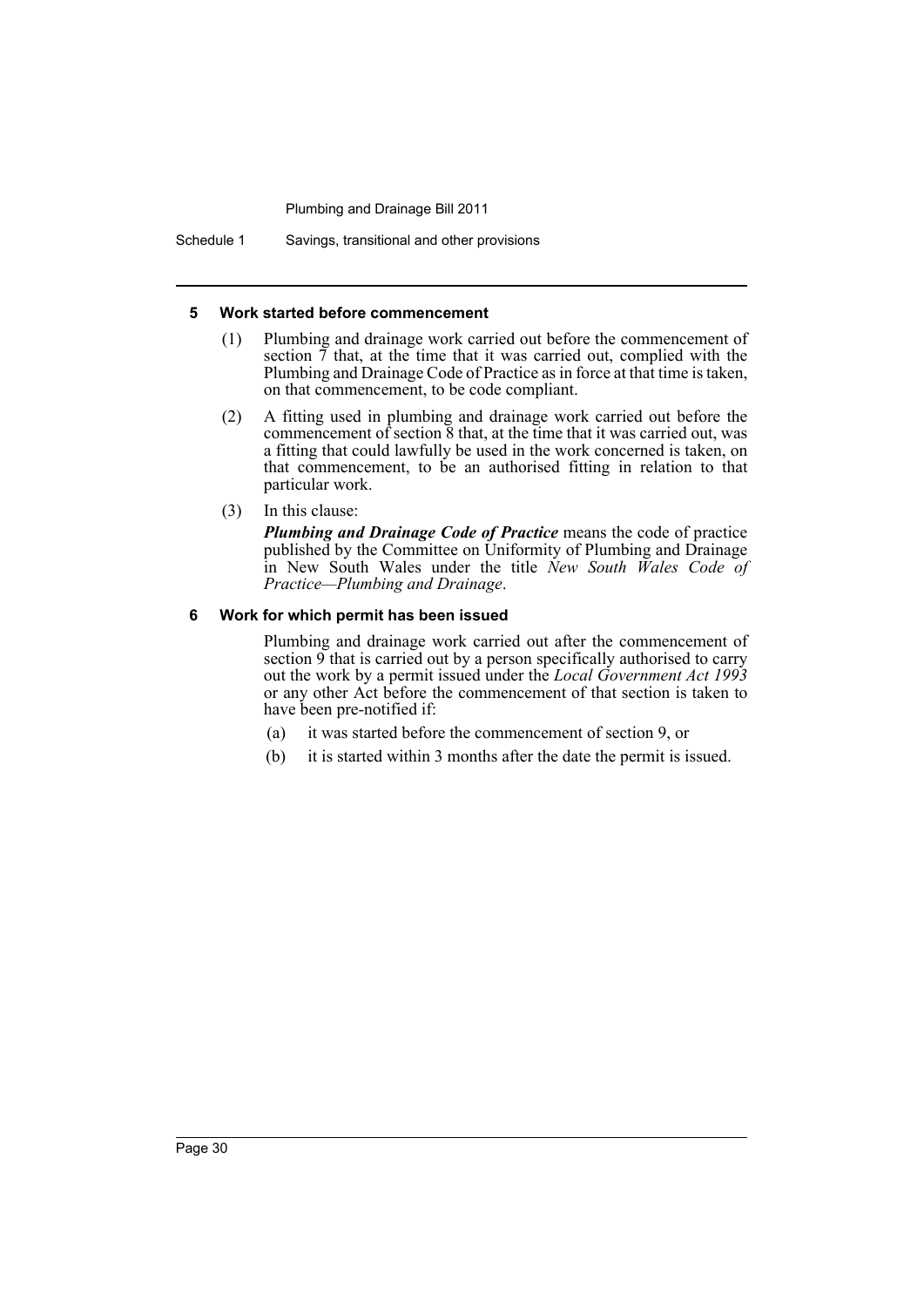Amendment of legislation **Schedule 2** Schedule 2

### <span id="page-34-0"></span>**Schedule 2 Amendment of legislation**

### **2.1 Home Building Act 1989 No 147**

### **[1] Section 3 Definitions**

Omit the definition of *plumbing work* from section 3 (1). Insert instead:

*plumbing work* means:

- (a) on-site plumbing and drainage work, being plumbing and drainage work within the meaning of the *Plumbing and Drainage Act 2011*, or
- (b) any plumbing work or drainage work that, because of a relevant law, can be done lawfully only:
	- (i) by the holder of an endorsed contractor licence or of a supervisor or tradesperson certificate, and
	- (ii) if a relevant law so provides, by some other specified person.

### **[2] Section 51 Improper conduct: generally**

Insert at the end of section 51 (1) (e):

, or

(f) commits an offence under the *Plumbing and Drainage Act 2011* or the regulations under that Act, whether or not the holder has been convicted of the offence.

### **[3] Section 135 Proceedings for certain offences under other Acts**

Insert at the end of section 135 (h):

or

(i) the *Plumbing and Drainage Act 2011*,

### **[4] Schedule 4 Savings and transitional provisions**

Insert at the end of clause 2 (1):

*Plumbing and Drainage Act 2011*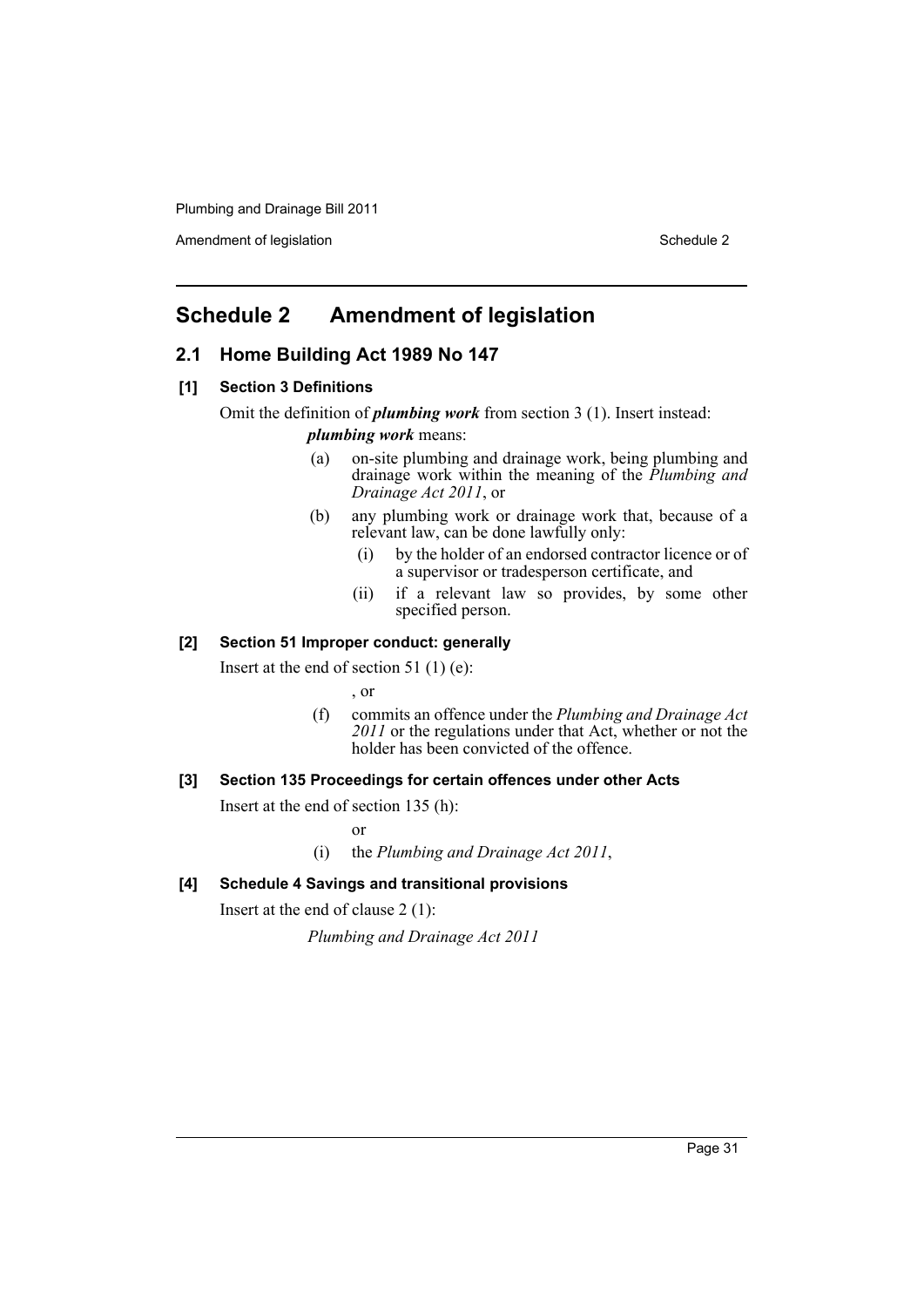Schedule 2 Amendment of legislation

### **2.2 Home Building Regulation 2004**

#### **Schedule 5 Extended descriptions of work authorised by contractor licences or certificates**

Omit "as defined in the *NSW Code of Practice—Plumbing and Drainage— 1999*, published by the Committee on Uniformity of Plumbing and Drainage Regulation in New South Wales, including the connection of the system to a water main" from Column 2 of the matter relating to Water plumbing—Urban irrigation.

Insert instead ", including the construction, alteration, extension, disconnection, removal, maintenance, repair, renewal or clearing of any pipes, fittings or equipment of any irrigation system communicating or intending to communicate directly or indirectly with any water main, and the connection of the system to a water main".

### **2.3 Hunter Water Act 1991 No 53**

### **[1] Section 30A**

Insert after section 30:

#### **30A Unauthorised connections, alterations or use of works**

- (1) A person must not do any of the following unless authorised to do so by the Corporation:
	- (a) connect any pipe or fitting to a work owned by the Corporation,
	- (b) alter or use a work owned by the Corporation.

Maximum penalty: 100 penalty units (or 200 penalty units in the case of a corporation).

(2) The regulations may make further provision for the grant of authorisation by the Corporation.

#### **[2] Section 69 Work for water supply, sewerage or drainage**

Omit section 69 (2)–(5). Insert instead:

- (2) The regulations may make provision for or with respect to any such work, including the standards for and supervision of any such work.
- (3) For that purpose, the regulations may apply, adopt or incorporate the document entitled the *Plumbing Code of Australia*, produced for all State governments by the Australian Building Codes Board, as in force on a particular date or as in force from time to time.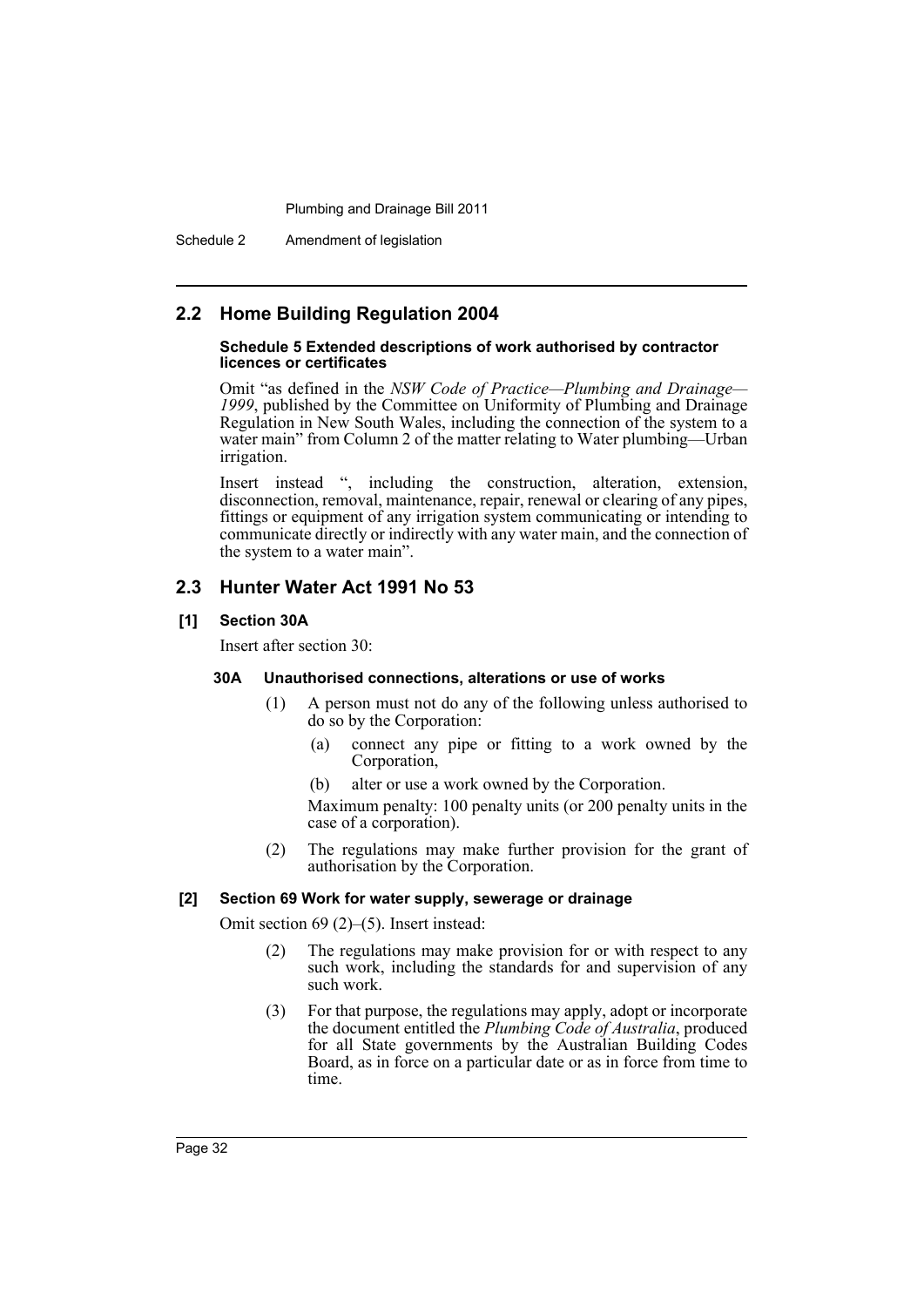Amendment of legislation Nation Schedule 2

(4) If any standard or other requirement with respect to such work is inconsistent with any requirement imposed by the *Plumbing and Drainage Act 2011* or the regulations under that Act with respect to the same work, that Act and any regulations under that Act prevail to the extent of the inconsistency.

**Note.** The *Plumbing and Drainage Act 2011* sets out the standards and other requirements for work that is plumbing and drainage work within the meaning of that Act.

### **2.4 Hunter Water Regulation 2010**

### **[1] Part 3 Plumbing and drainage work**

Insert before clause 15:

**Note.** The operation of this Part is affected by the *Plumbing and Drainage Act 2011*. See, in particular, sections 7 and 8 of that Act and Schedule 1 to that Act.

### **[2] Clause 15 Definitions**

Omit the definition of *Plumbing and Drainage Code of Practice*.

### **[3] Clause 15**

Insert in alphabetical order:

*Plumbing Code of Australia* means the document entitled the *Plumbing Code of Australia*, produced for all State governments by the Australian Building Codes Board, as in force from time to time.

### **[4] Clauses 16 (1), 24 (1) (b) and 25 (2)**

Omit "Plumbing and Drainage Code of Practice" wherever occurring.

Insert instead "Plumbing Code of Australia".

### **2.5 Land and Environment Court Act 1979 No 204**

### **[1] Section 18 Class 2—local government and miscellaneous appeals and applications**

Insert after section 18 (g):

(h) appeals under section 39 of the *Plumbing and Drainage Act 2011*.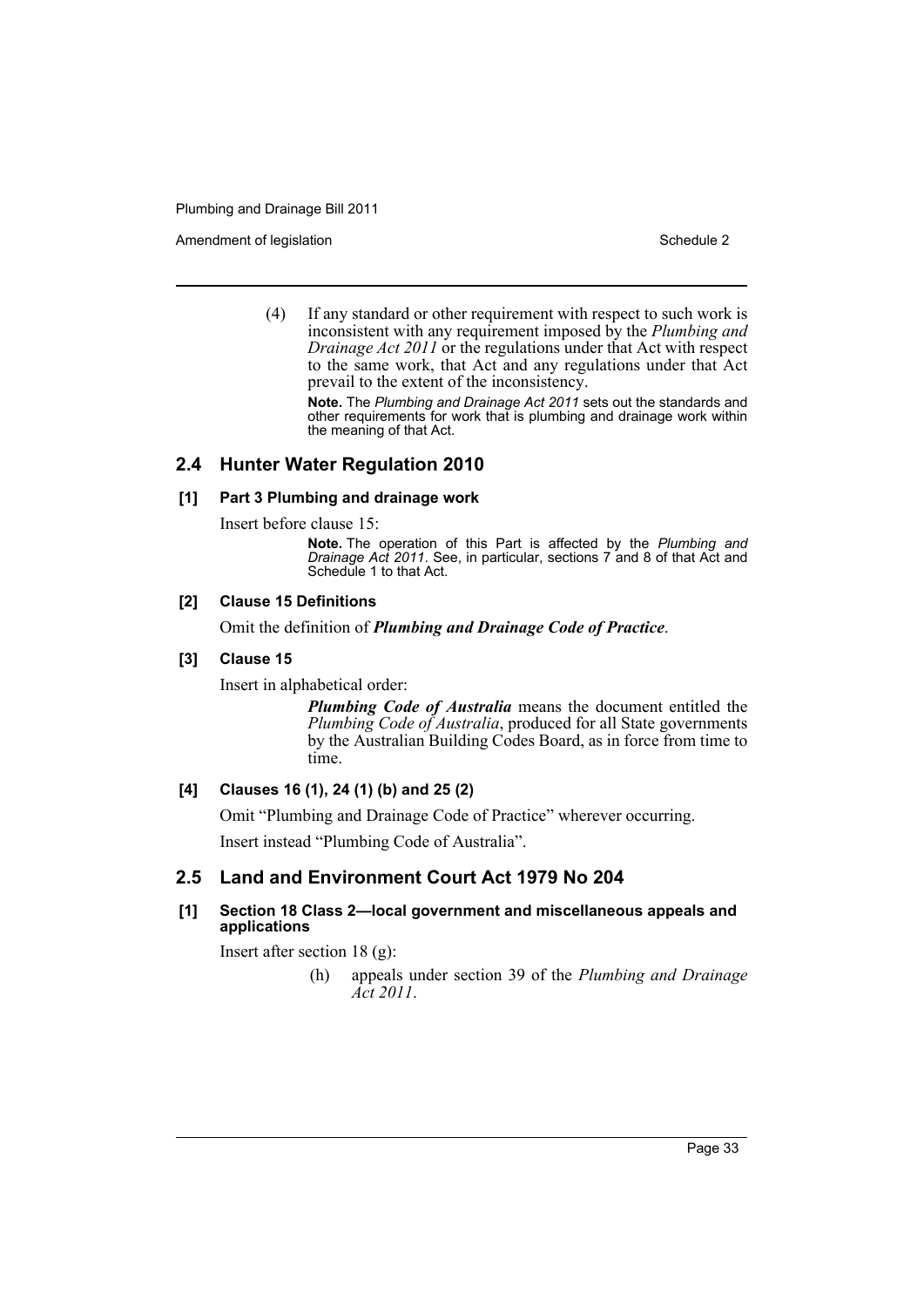Schedule 2 Amendment of legislation

#### **[2] Section 20 Class 4—environmental planning and protection and development contract civil enforcement**

Insert after section 20 (1) (dh):

(di) proceedings under section 40 of the *Plumbing and Drainage Act 2011*,

#### **[3] Section 20 (3) (a)**

Insert after "*Plantations and Reafforestation Act 1999*":

*Plumbing and Drainage Act 2011*,

### **2.6 Law Enforcement (Powers and Responsibilities) Act 2002 No 103**

#### **Schedule 2 Search warrants under other Acts**

Insert in alphabetical order:

*Plumbing and Drainage Act 2011*, section 35

### **2.7 Local Government Act 1993 No 30**

**[1] Section 124 What orders may be given, in what circumstances and to whom?**

Insert "or, in the case of a water supply or sewerage system, the *Plumbing and Drainage Act 2011*" after "*Local Government Act 1919*" wherever occurring in item 5 of the Table to the section.

#### **[2] Section 748 Regulations**

Insert after section 748 (5):

(6) If any requirement with respect to water, sewerage or drainage works imposed by the regulations is inconsistent with the requirements of the *Plumbing and Drainage Act 2011* or the regulations under that Act with respect to the same work, that Act and any regulations under that Act prevail to the extent of the inconsistency.

#### **[3] Schedule 8 Savings, transitional and other provisions consequent on the enactment of other Acts**

Insert at the end of clause 1 (1):

*Plumbing and Drainage Act 2011*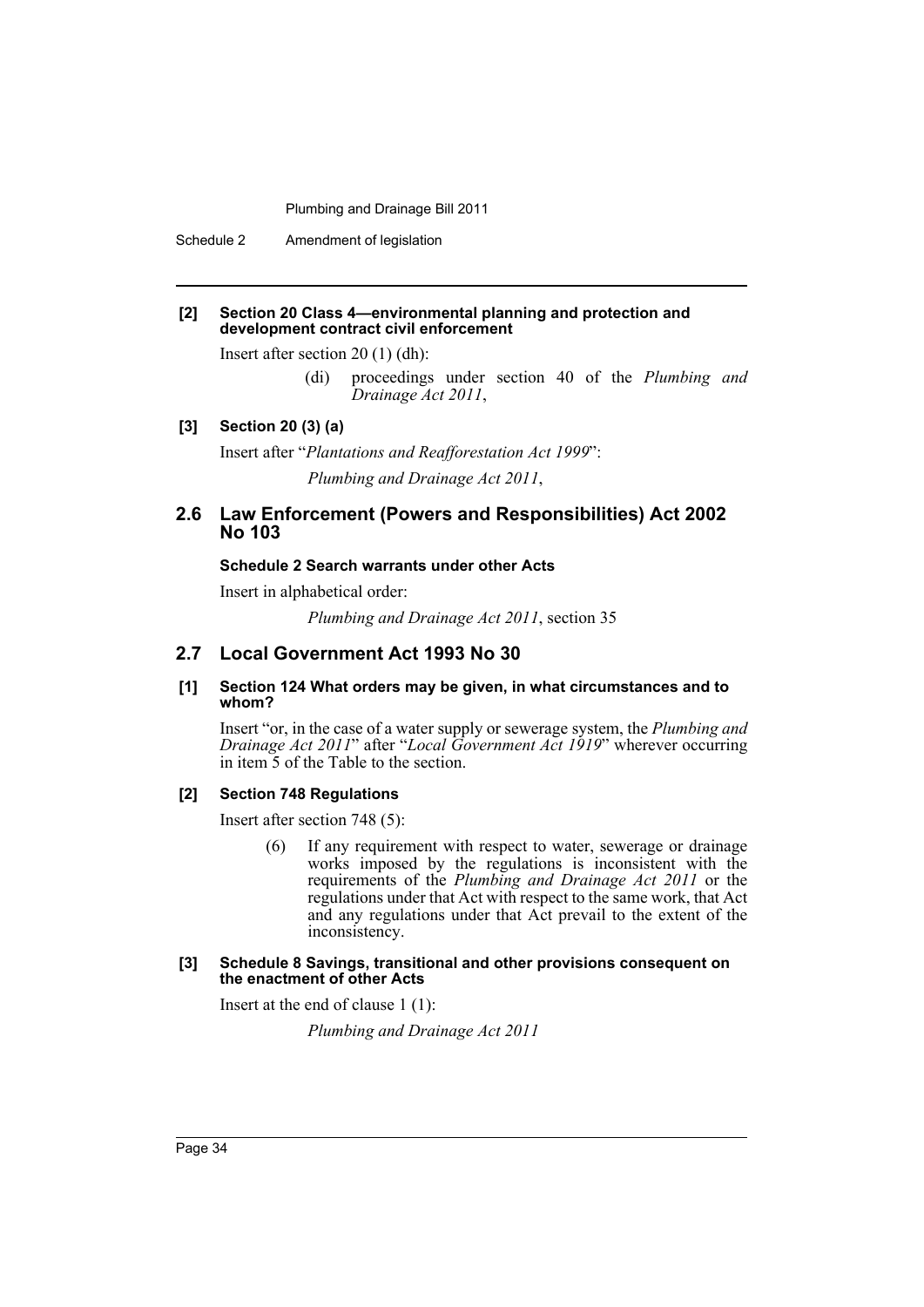Amendment of legislation New York 1999 and 2008 and 2009 and 2009 and 2009 and 2009 and 2009 and 2009 and 2009  $\mu$ 

### **2.8 Local Government (General) Regulation 2005**

### **[1] Clause 3 Definitions**

Omit the definition of *Plumbing and Drainage Code of Practice* from clause 3 (1).

### **[2] Clause 3 (1)**

Insert in alphabetical order:

*Plumbing Code of Australia* means the document entitled the *Plumbing Code of Australia*, produced for all State governments by the Australian Building Codes Board, as in force from time to time.

#### **[3] Clause 16 Approvals for stormwater drainage work to be subject to a condition requiring compliance with standards and requirements**

Omit "water supply, sewerage or".

#### **[4] Clause 16A**

Insert after clause 16:

#### **16A Approvals for water supply or sewerage work subject to compliance with Plumbing and Drainage Act 2011, standards and requirements**

It is a condition of an approval allowing water supply or sewerage work that the activity approved, and any building or work associated or carried out in connection with the activity, complies with:

- (a) any applicable requirements of the *Plumbing and Drainage Act 2011* or the regulations made under that Act, and
- (b) any applicable standards or requirements set out or referred to in this Regulation or any other regulation under the Act or the *Environmental Planning and Assessment Act 1979*.

### **[5] Clauses 20, 21 (b), 75A (2) (a) and 153**

Omit "Plumbing and Drainage Code of Practice" wherever occurring. Insert instead "Plumbing Code of Australia".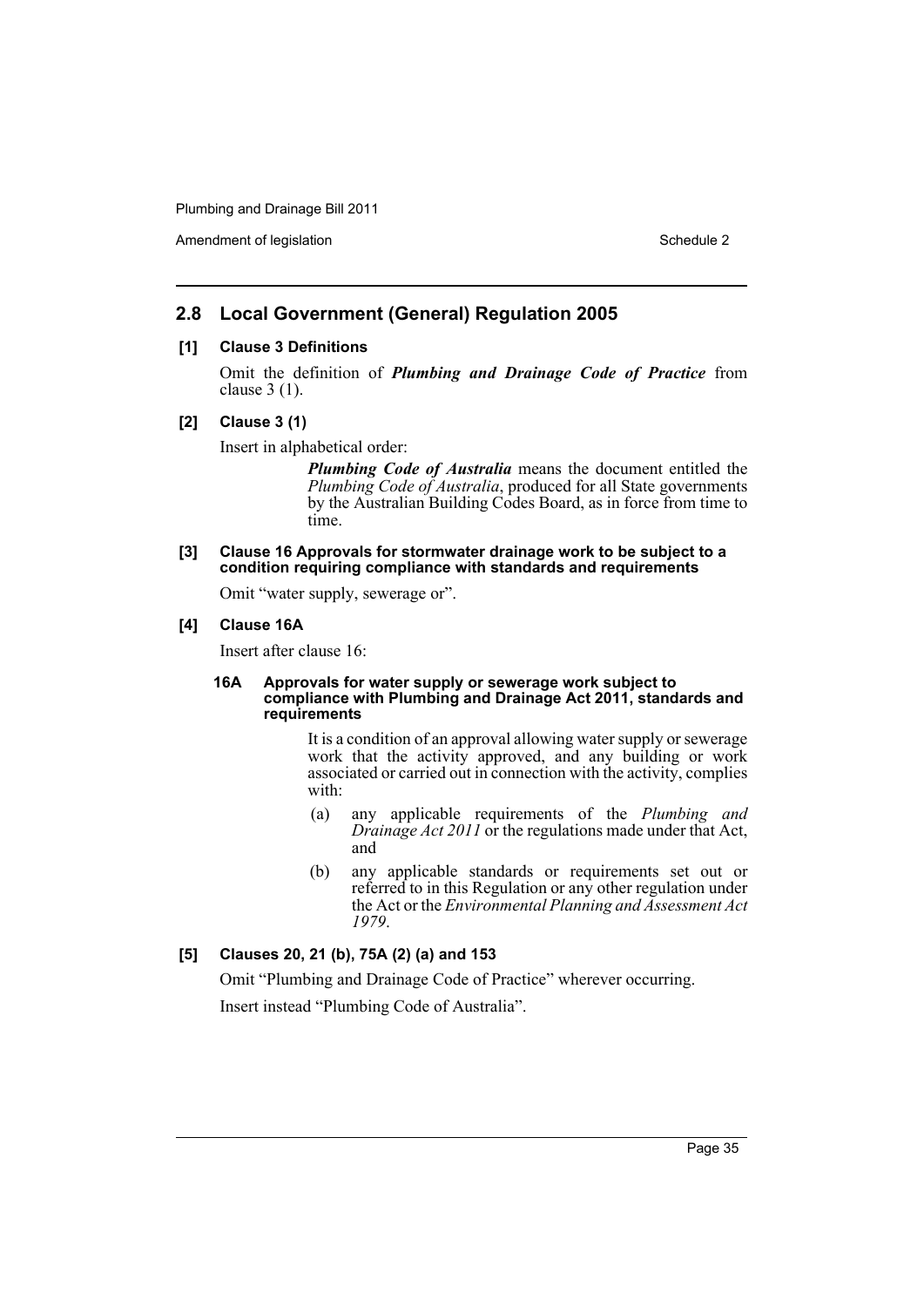Schedule 2 Amendment of legislation

#### **[6] Clause 151**

Omit the clause. Insert instead:

#### **151 Water supply, sewerage and stormwater drainage work to comply with applicable standards and requirements**

- (1) Water supply work and sewerage work that is plumbing and drainage work within the meaning of the *Plumbing and Drainage Act 2011* must comply with any requirements of that Act or the regulations made under that Act.
- (2) Any other water supply work or sewerage work, and any stormwater drainage work, must comply with any applicable standards or requirements set out or referred to in the Act or this Regulation.

### **[7] Schedule 1 Standards relating to approvals**

Omit clause 15. Insert instead:

#### **15 Compliance with Acts and Codes**

- (1) Water supply work or sewerage work that is plumbing and drainage work within the meaning of the *Plumbing and Drainage Act 2011* must comply with that Act and the regulations under that Act.
- (2) Any water supply work or sewerage work that is not plumbing and drainage work under that Act, and any stormwater drainage work, must comply with the Plumbing Code of Australia.

### **[8] Schedule 1, clause 16 (5)**

Omit the subclause.

#### **[9] Schedule 1, clause 20**

Omit the clause.

### **[10] Schedule 1, clause 21**

Insert after clause 21 (2):

(3) This clause does not apply to water supply work or sewerage work that is plumbing and drainage work within the meaning of the *Plumbing and Drainage Act 2011*.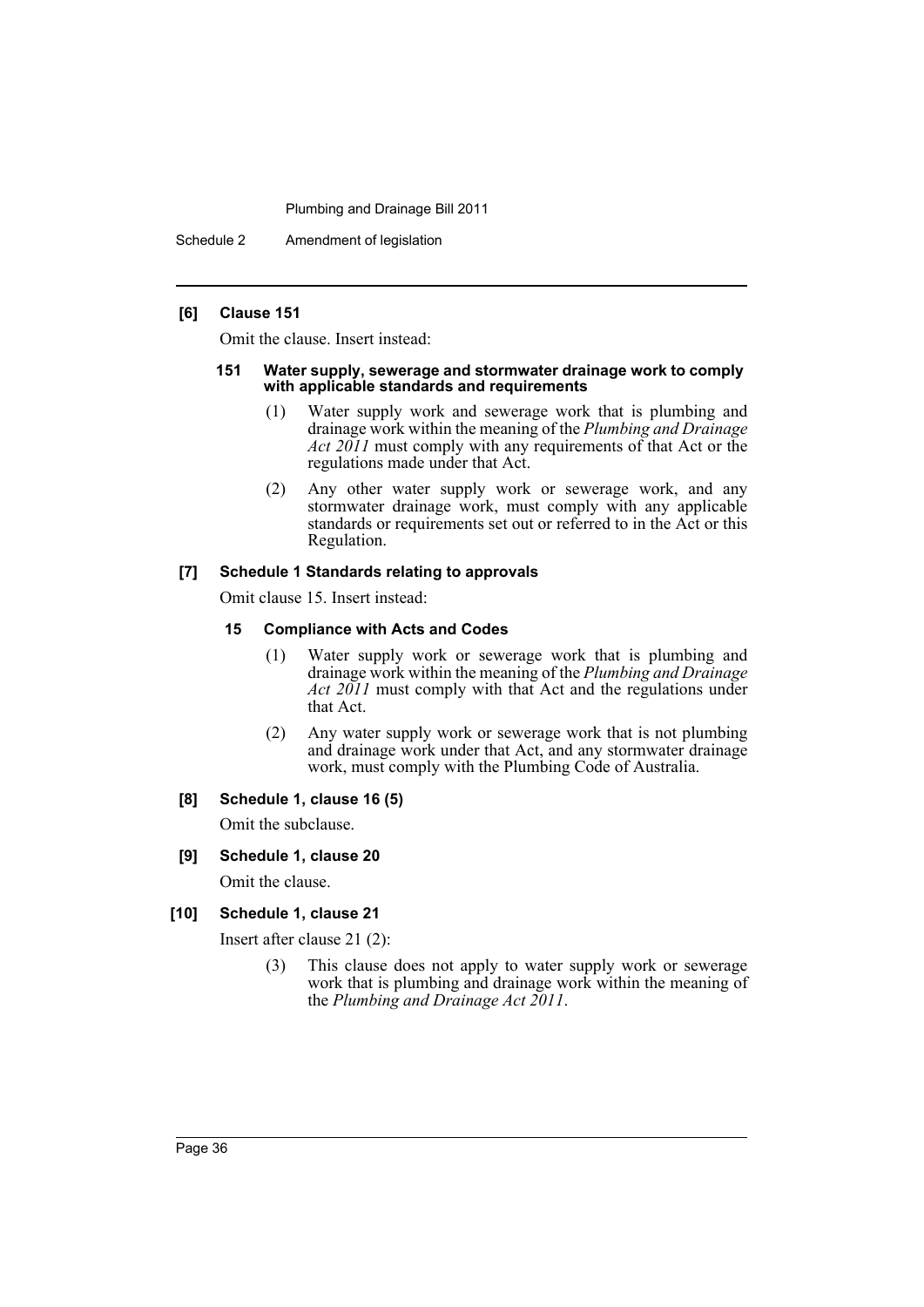Amendment of legislation Nation Schedule 2

### **2.9 Local Government (Manufactured Home Estates, Caravan Parks, Camping Grounds and Moveable Dwellings) Regulation 2005**

### **[1] Clause 4 Definitions**

Omit the definition of *Plumbing and Drainage Code of Practice* from clause 4 (1).

### **[2] Clause 4 (1)**

Insert in alphabetical order:

*Plumbing Code of Australia* means the document entitled the *Plumbing Code of Australia*, produced for all State governments by the Australian Building Codes Board, as in force from time to time.

### **[3] Clauses 27 (3) (a), 28 (3) (a), 101 (5) (a) and 102 (5) (a)**

Omit "Plumbing and Drainage Code of Practice" wherever occurring.

Insert instead "*Plumbing and Drainage Act 2011* and any regulations under that Act".

### **[4] Clause 29 Drainage**

Omit "Plumbing and Drainage Code of Practice" from clause 29 (3) (a).

Insert instead "Plumbing Code of Australia".

### **[5] Clause 62**

Omit the clause. Insert instead:

### **62 Plumbing and drainage**

- (1) All pipes and fittings in a manufactured home that relate to water supply or sewerage must be installed in accordance with:
	- (a) the *Plumbing and Drainage Act 2011* and any regulations under that Act, and
	- (b) the requirements of any relevant statutory body.
- (2) All pipes and fittings in a manufactured home that relate to stormwater drainage must be installed in accordance with:
	- (a) the Plumbing Code of Australia, and
	- (b) the requirements of any relevant statutory body.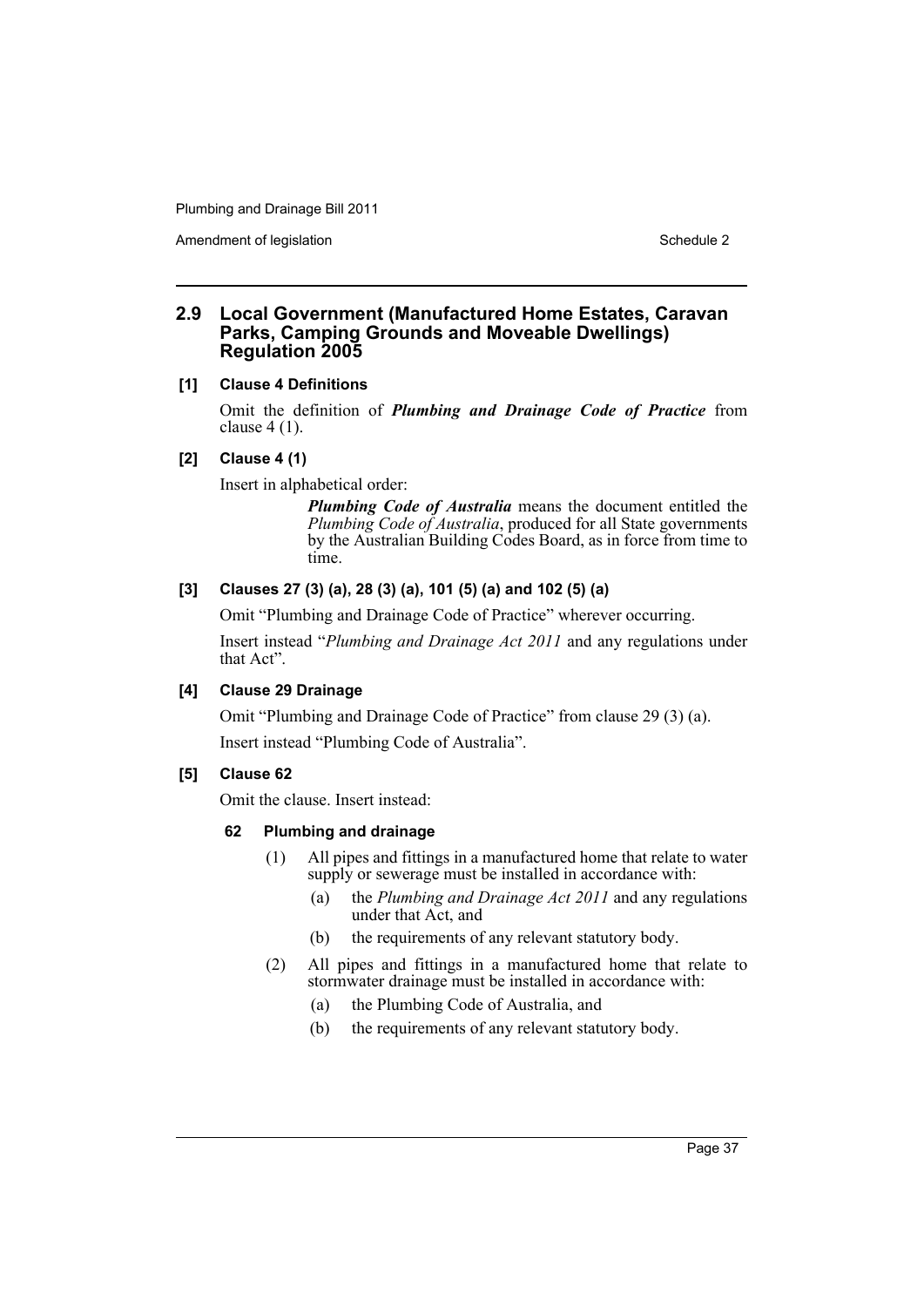Schedule 2 Amendment of legislation

#### **[6] Clause 154**

Omit the clause. Insert instead:

#### **154 Plumbing and drainage**

- (1) All pipes and fittings in a relocatable home that relate to water supply or sewerage must be installed in accordance with:
	- (a) the *Plumbing and Drainage Act 2011* and any regulations under that Act, and
	- (b) the requirements of any relevant statutory body.
- (2) All pipes and fittings in a relocatable home that relate to stormwater drainage must be installed in accordance with:
	- (a) the Plumbing Code of Australia, and
	- (b) the requirements of any relevant statutory body.

### **2.10 Residential Parks Act 1998 No 142**

### **Section 155 Regulations**

Insert after section 155 (3):

(4) The regulations may apply, adopt or incorporate the document entitled the *Plumbing Code of Australia*, produced for all State governments by the Australian Building Codes Board, as in force on a particular date or as in force from time to time.

### **2.11 Residential Parks Regulation 2006**

#### **Clause 15**

Omit the clause. Insert instead:

### **15 Individual water metering standards: sections 36 and 39**

- (1) For the purposes of sections 36 (1) (b) and 39 (1) of the Act, residential premises must be individually metered in accordance with the Plumbing Code of Australia.
- (2) In this clause:

*Plumbing Code of Australia* means the document entitled the *Plumbing Code of Australia*, produced for all State governments by the Australian Building Codes Board, as in force from time to time.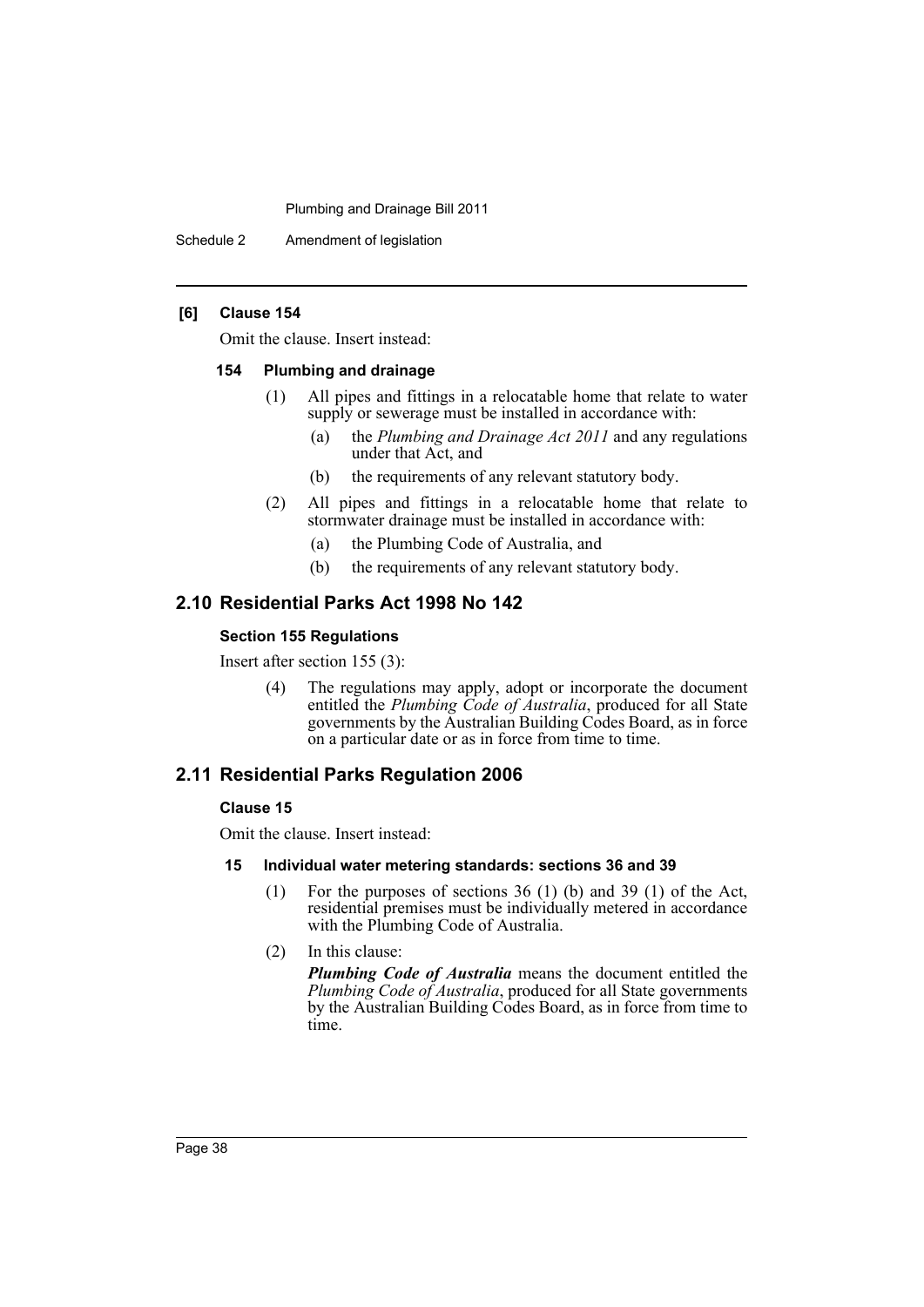Amendment of legislation New York 1999 and 2008 and 2009 and 2009 and 2009 and 2009 and 2009 and 2009 and 2009  $\mu$ 

### **2.12 Sydney Water Act 1994 No 88**

### **[1] Section 48A**

Insert after section 48:

#### **48A Unauthorised connections, alterations and use of works**

- (1) A person must not do any of the following unless authorised to do so by the Corporation:
	- (a) connect any pipe or fitting to a work owned by the Corporation,
	- (b) alter or use a work owned by the Corporation.

Maximum penalty: 100 penalty units (or 200 penalty units in the case of a corporation).

(2) The regulations may make further provision for the grant of authorisation by the Corporation.

#### **[2] Section 99 Work for water supply, sewerage or stormwater drainage**

Omit section 99 (2). Insert instead:

- (2) The regulations may make provision for or with respect to any such work, including the standards for and supervision of any such work.
- (2A) If any standard or other requirement with respect to such work is inconsistent with any requirement imposed by the *Plumbing and Drainage Act 2011* or the regulations under that Act with respect to the same work, that Act and any regulations under that Act prevail to the extent of the inconsistency.

**Note.** The *Plumbing and Drainage Act 2011* sets out the standards and other requirements for work that is plumbing and drainage work within the meaning of that Act.

#### **[3] Section 106 Regulations**

Omit section 106 (5) (b). Insert instead:

(b) the *Plumbing Code of Australia* produced for all State governments by the Australian Building Codes Board.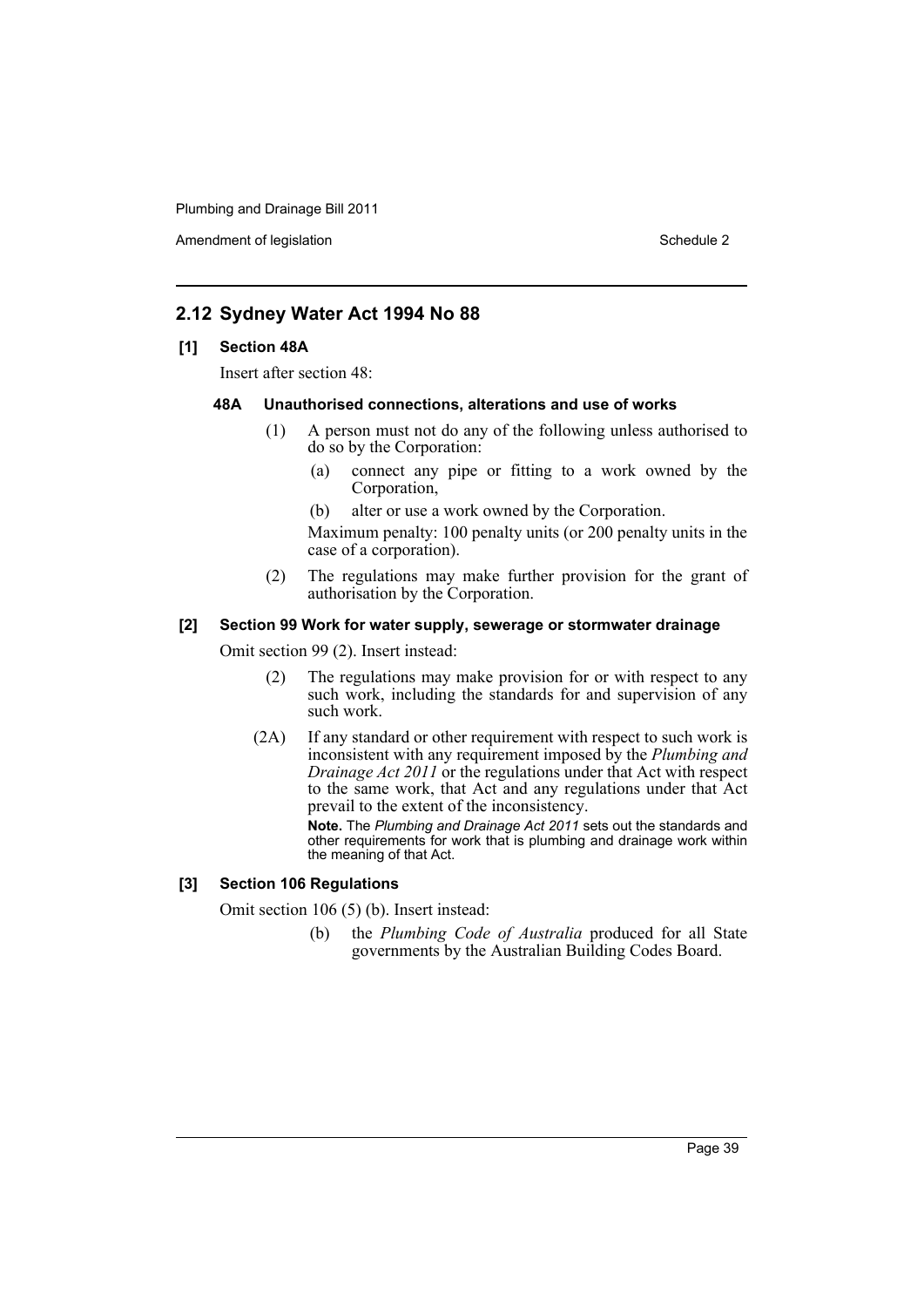Schedule 2 Amendment of legislation

### **2.13 Sydney Water Regulation 2011**

#### **[1] Clause 6A**

Insert in Part 3, before clause 7:

#### **6A Application of Part after commencement of Plumbing and Drainage Act 2011**

- (1) This Part applies to plumbing or drainage work that affects the Corporation, but not to the following work:
	- (a) plumbing and drainage work within the meaning of the *Plumbing and Drainage Act 2011*, or
	- (b) work that is exempt owner/occupier work under section 4 (5) (e) of the *Plumbing and Drainage Act 2011*.
- (2) In this clause, *plumbing or drainage work that affects the Corporation* means work comprising or affecting:
	- (a) a water supply service pipe or its connection to a water main of the Corporation, or
	- (b) a recycled (or reclaimed) water pipe or its connection to a water main of the Corporation, or
	- (c) the installation of a device to divert or treat greywater, or
	- (d) a sewerage service pipe or its connection to a sewer main of the Corporation, or
	- (e) a stormwater drainage service drain or its connection to a stormwater drain of the Corporation.

**Note.** The *Plumbing and Drainage Act 2011* sets out the standards and other requirements for plumbing and drainage work within the meaning of that Act.

### **[2] Clause 7 Definitions**

Omit the definitions of *Plumbing and Drainage Code of Practice* and *exempt plumbing or drainage work*.

### **[3] Clause 7**

Insert in alphabetical order:

*Plumbing Code of Australia* means the document entitled the *Plumbing Code of Australia*, produced for all State governments by the Australian Building Codes Board, as in force from time to time.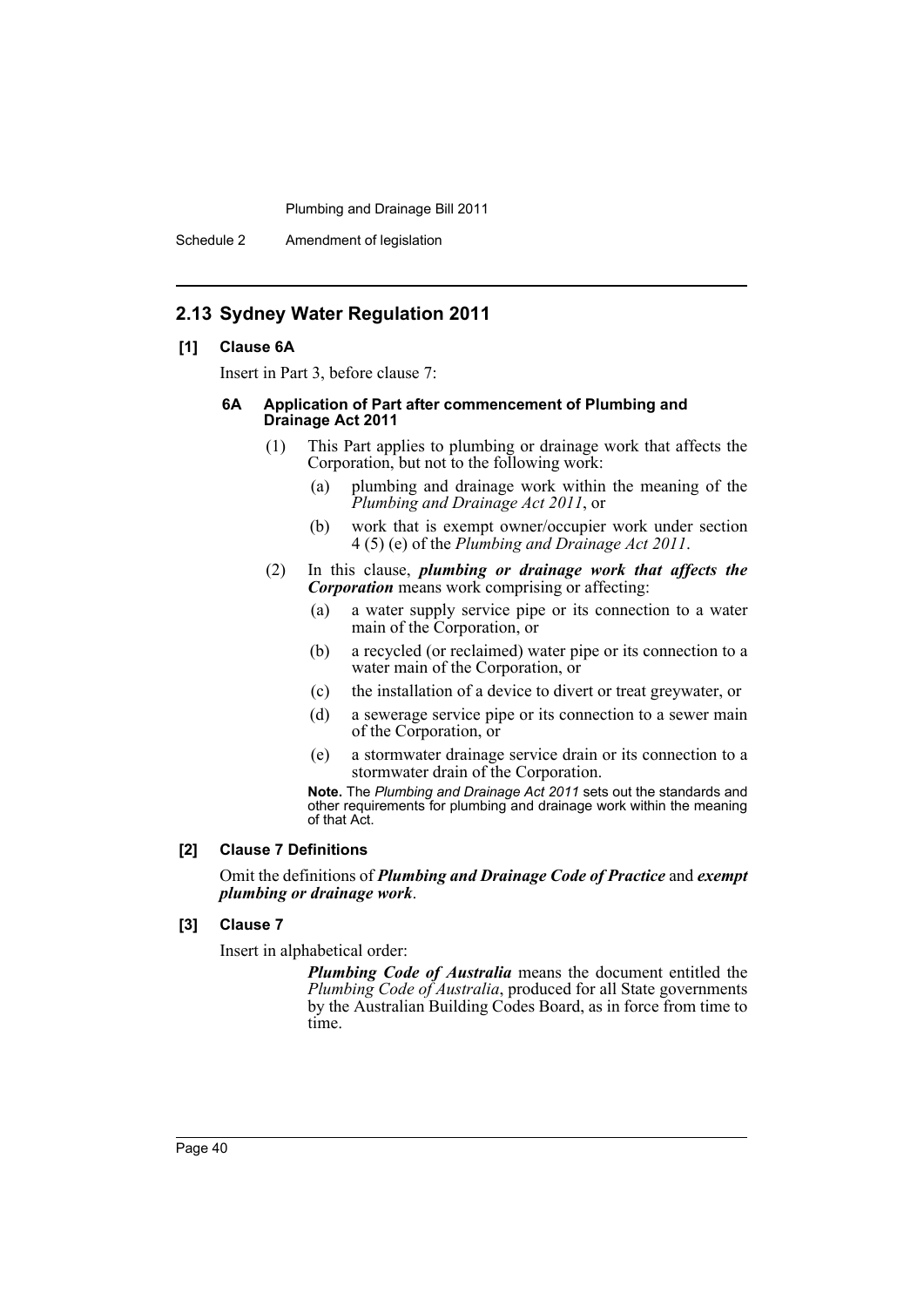Amendment of legislation **Schedule 2** Schedule 2

### **[4] Clause 7**

Omit the definition of *plumbing or drainage work*. Insert instead: *plumbing or drainage work* means plumbing or drainage work to which this Part applies.

### **[5] Clauses 8 (1), 15 (1) (b) and 16 (2)**

Omit "Plumbing and Drainage Code of Practice" wherever occurring. Insert instead "Plumbing Code of Australia".

### **[6] Clause 8 (2)**

Omit the subclause.

### **[7] Clause 10 Work must be authorised by permit** Omit clause 10 (3) (b).

### **[8] Clause 16 Must give certificate of compliance after work completed**

Omit clause 16 (3). Insert instead:

- (3) This clause does not apply to plumbing or drainage work done by an employee of the Corporation.
- **[9] Clause 17 Corporation to be notified of damage to its works or other property**

Omit clause 17.

**[10] Clause 18A**

Insert after clause 18:

### **18A Corporation to be notified of damage to its works or other property**

- (1) A person who, in the course of doing plumbing and drainage work, damages a work or other property of the Corporation must immediately notify the Corporation of the damage. Maximum penalty: 200 penalty units in the case of a corporation, or 100 penalty units in any other case.
- (2) In this clause: *plumbing and drainage work* has the meaning given in the *Plumbing and Drainage Act 2011*.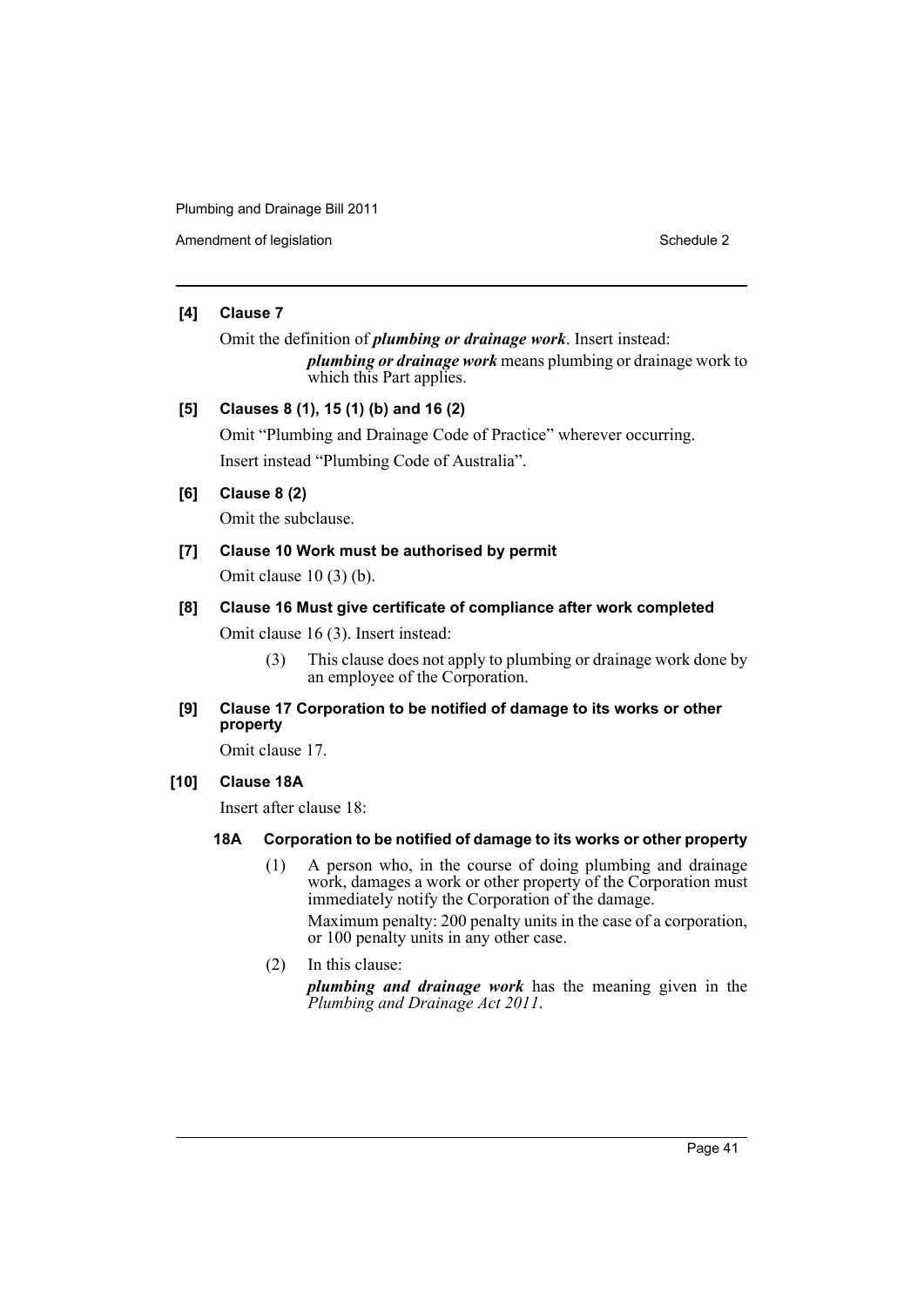Schedule 2 Amendment of legislation

### **2.14 Water Industry Competition Act 2006 No 104**

#### **Section 73 Unlicensed plumbing and drainage work**

Insert after section 73 (2):

(3) If any standard or other requirement with respect to such work is inconsistent with any requirement imposed by the *Plumbing and Drainage Act 2011* or the regulations under that Act with respect to the work, that Act and any regulations under that Act prevail to the extent of the inconsistency.

**Note.** The *Plumbing and Drainage Act 2011* sets out the standards and other requirements for work that is plumbing and drainage work within the meaning of that Act.

### **2.15 Water Industry Competition (General) Regulation 2008**

#### **[1] Clause 3 Definitions**

Omit the definition of *Plumbing and Drainage Code of Practice* from clause 3 (1).

#### **[2] Schedule 1 Conditions for network operators' licences**

Omit "the Plumbing and Drainage Code of Practice" from clause 8 (1).

Insert instead "the document entitled the *Plumbing Code of Australia*, produced for all State governments by the Australian Building Codes Board, as in force from time to time".

#### **[3] Schedule 1, clause 11**

Omit "complies with the Plumbing and Drainage Code of Practice".

Insert instead "is code compliant (within the meaning of the *Plumbing and Drainage Act 2011*)".

### **[4] Schedule 1, clause 15**

Omit the clause.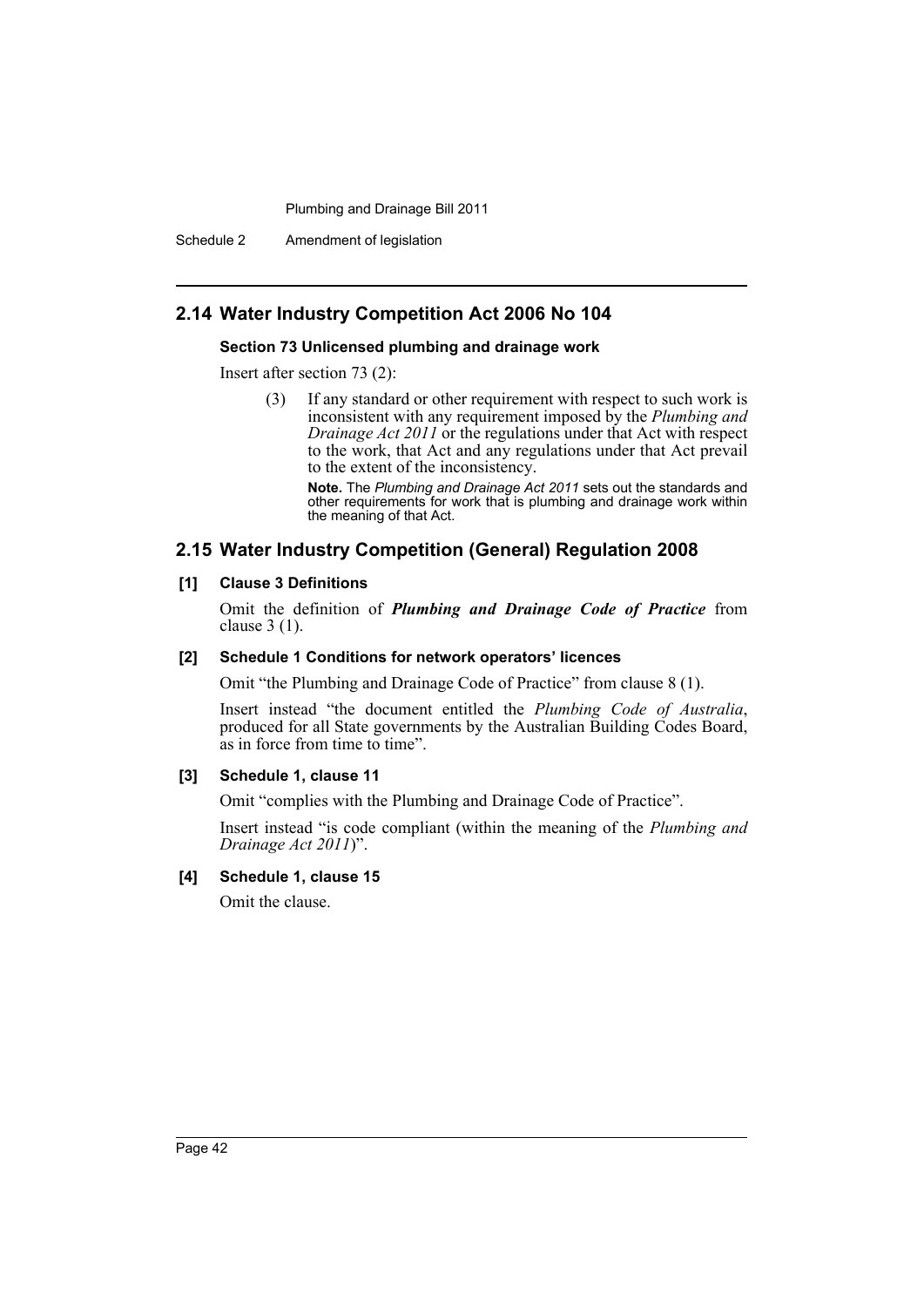Amendment of legislation New York 1999 and 2008 and 2009 and 2009 and 2009 and 2009 and 2009 and 2009 and 2009  $\mu$ 

### **2.16 Water Management Act 2000 No 92**

#### **[1] Section 109 Suspension and cancellation of approvals**

Omit section 109 (1) (b). Insert instead:

- (b) that the holder of the approval has been convicted of an offence against:
	- (i) this Act or the regulations, or
	- (ii) the *Plumbing and Drainage Act 2011* or the regulations under that Act,

#### **[2] Section 322 Regulations**

Insert after section 322 (2):

(3) If any requirement with respect to plumbing work imposed by the regulations is inconsistent with the requirements imposed by the *Plumbing and Drainage Act 2011* or the regulations under that Act with respect to the same work, that Act and any regulations under that Act prevail to the extent of the inconsistency.

### **2.17 Water Management (General) Regulation 2011**

### **[1] Clause 107 Definitions**

Omit the definition of *Plumbing and Drainage Code of Practice*.

**[2] Clause 107**

Insert in alphabetical order:

*Plumbing Code of Australia* means the document entitled the *Plumbing Code of Australia*, produced for all State governments by the Australian Building Codes Board, as in force from time to time.

**[3] Clauses 118 (1) (b), 120 (1) (a) and (b), 138 (1) (b), 151 (4), 152, 154 (2) and 156 (1) (b)**

Omit "Plumbing and Drainage Code of Practice" wherever occurring.

Insert instead "Plumbing Code of Australia".

#### **[4] Clause 118 Installation and maintenance of water service by owner**

Insert at the end of the clause:

**Note.** On the commencement of section 7 of the *Plumbing and Drainage Act 2011*, plumbing and drainage work to which that Act applies must be code compliant under that Act. That Act requires the work to comply with the Plumbing Code of Australia and any other standards or requirements prescribed by the regulations under that Act.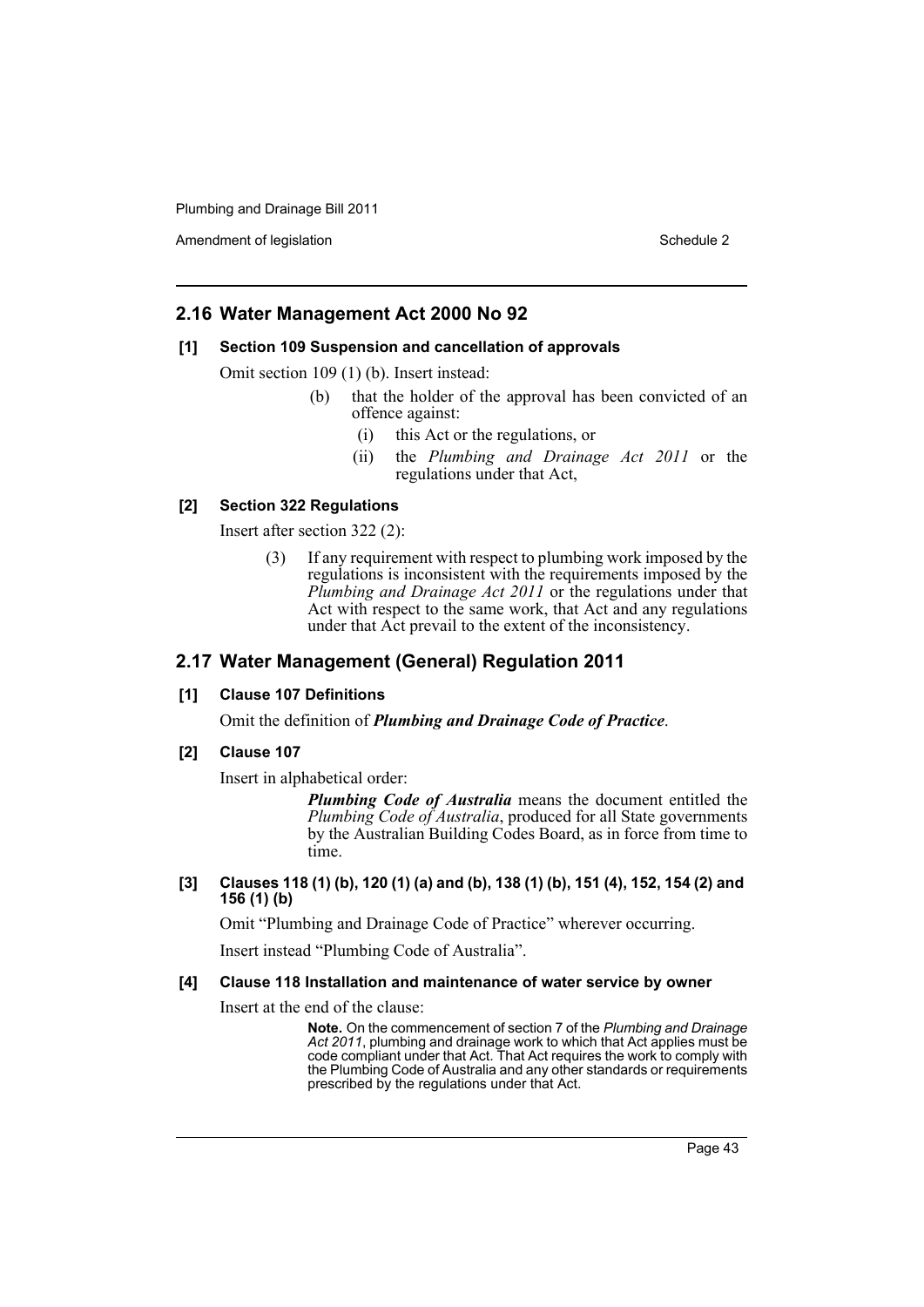Schedule 2 Amendment of legislation

### **[5] Clause 138 Installation and maintenance of sewerage service by owner**

Insert at the end of the clause:

**Note.** On the commencement of section 7 of the *Plumbing and Drainage Act 2011*, plumbing and drainage work to which that Act applies must be code compliant under that Act.That Act requires the work to comply with the Plumbing Code of Australia and any other standards or requirements prescribed by the regulations under that Act.

#### **[6] Clause 149 Application**

Insert at the end of the clause:

**Note.** The operation of this Division is affected by the *Plumbing and Drainage Act 2011*. See, in particular, sections 7 and 8 of that Act and Schedule 1 to that Act.

#### **[7] Clause 207 Cutting off or restricting supply**

Insert ", or any requirements of the *Plumbing and Drainage Act 2011* or the regulations made under that Act," after "requirements" in clause 207 (b) (v).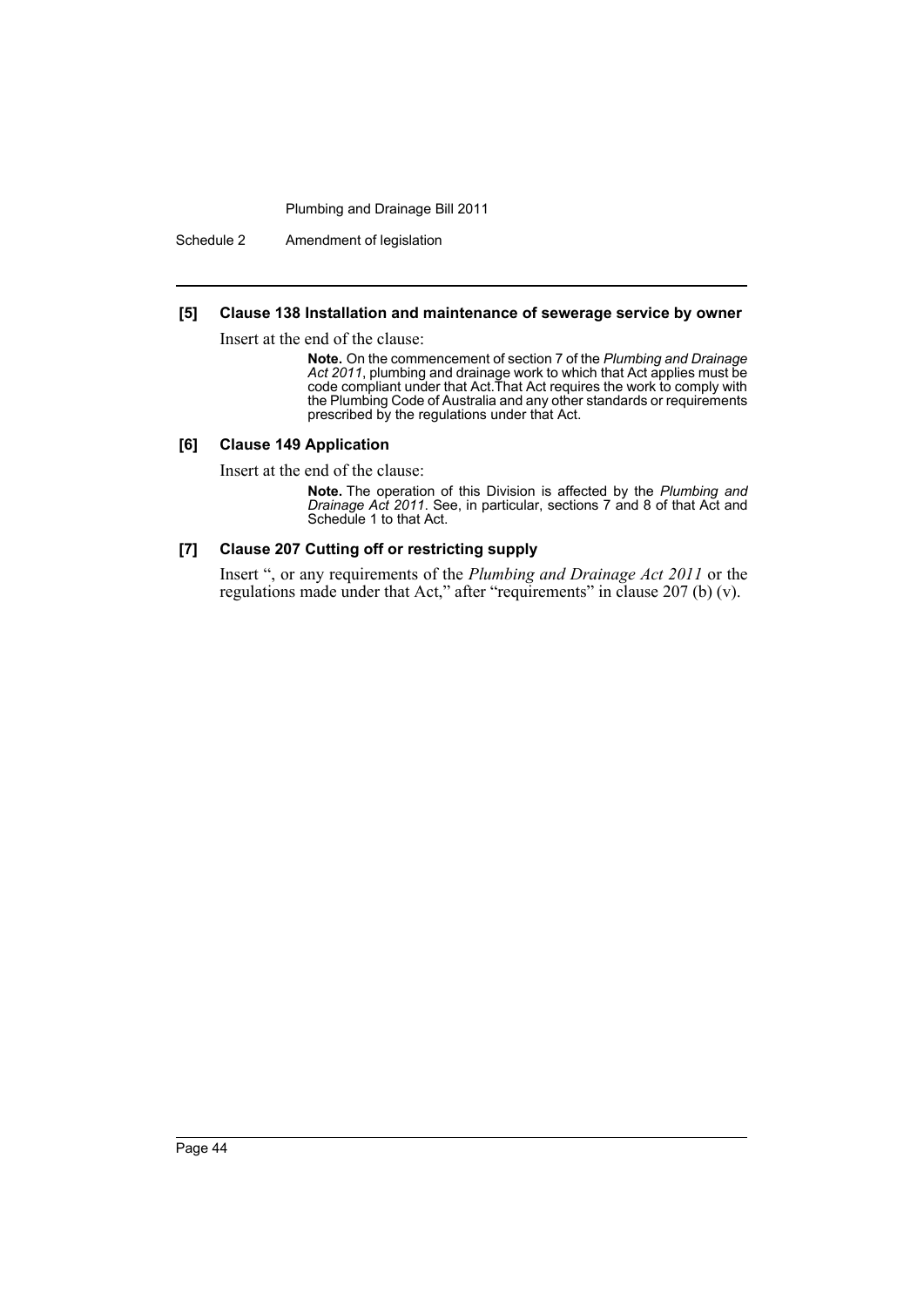Additional amendments to legislation Schedule 3 and Schedule 3 and Schedule 3 and Schedule 3

### <span id="page-48-0"></span>**Schedule 3 Additional amendments to legislation**

### **3.1 Hunter Water Regulation 2010**

### **[1] Part 3, note**

Omit the note at the beginning of the Part.

### **[2] Clause 14A**

Insert in Part 3, before clause 15:

#### **14A Application of Part after commencement of Plumbing and Drainage Act 2011**

- (1) This Part applies to plumbing or drainage work that affects the Corporation, but not to the following work:
	- (a) plumbing and drainage work within the meaning of the *Plumbing and Drainage Act 2011*, or
	- (b) work that is exempt owner/occupier work under section 4 (5) (e) of the *Plumbing and Drainage Act 2011*.
- (2) In this clause, *plumbing or drainage work that affects the Corporation* means work comprising or affecting:
	- (a) a water supply service pipe or its connection to a water main of the Corporation, or
	- (b) a sewerage service pipe or its connection to a sewer main of the Corporation, or
	- (c) a stormwater drainage service drain or its connection to a stormwater drain of the Corporation.

**Note.** The *Plumbing and Drainage Act 2011* sets out standards and other requirements for plumbing and drainage work within the meaning of that Act.

#### **[3] Clause 15 Definitions**

Omit the definition of *exempt plumbing or drainage work*.

### **[4] Clause 15**

Omit the definition of *plumbing or drainage work*. Insert instead:

*plumbing or drainage work* means plumbing or drainage work to which this Part applies.

#### **[5] Clause 16 Must comply with Plumbing Code of Australia**

Omit clause 16 (2).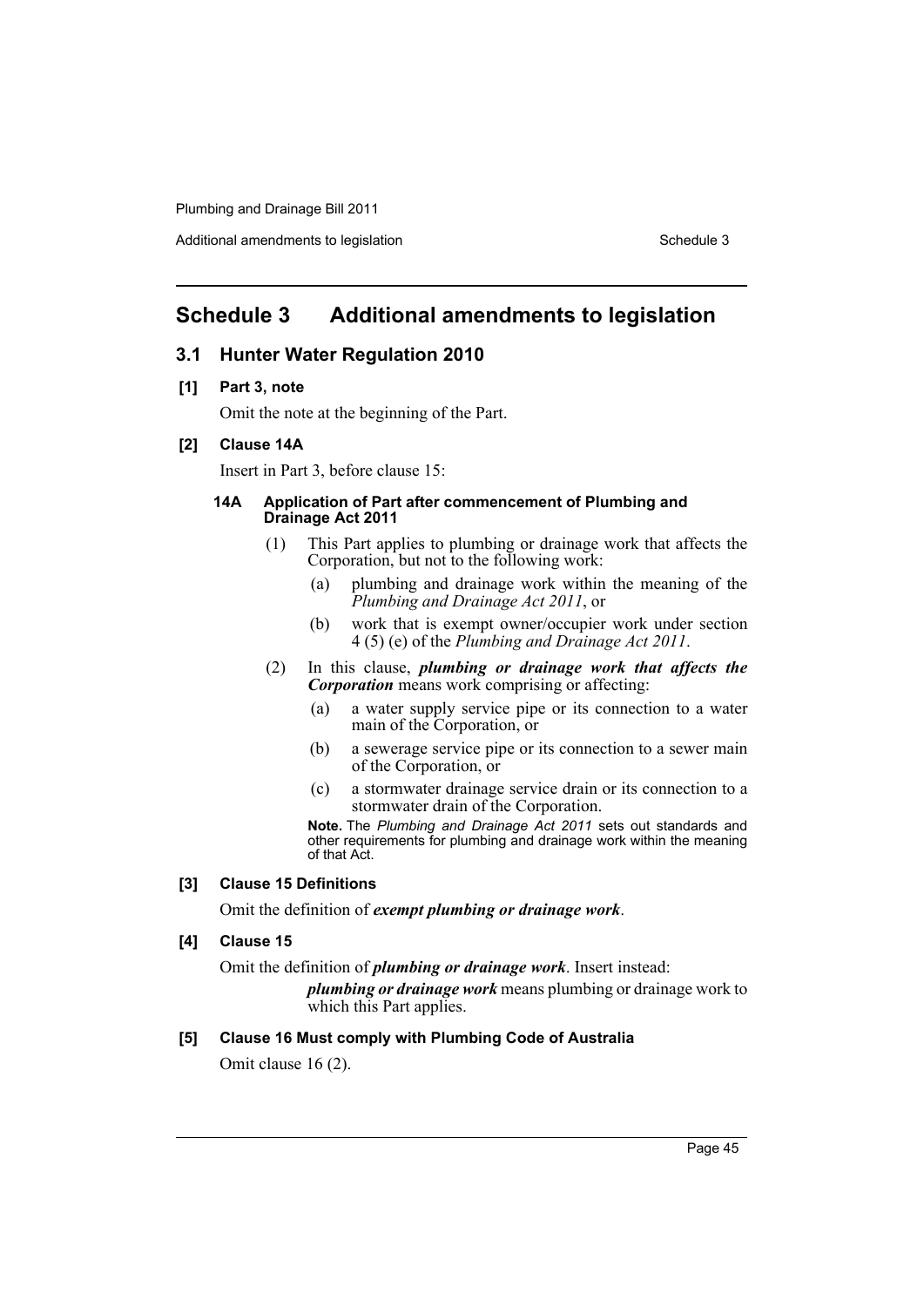Schedule 3 Additional amendments to legislation

#### **[6] Clause 19 Must be authorised by permit**

Omit clause 19 (3) (b).

**[7] Clause 25 Must give certificate of compliance after work completed** Omit clause 25 (3) (b).

### **3.2 Local Government Act 1993 No 30**

**[1] Section 124 What orders may be given, in what circumstances and to whom?**

Omit "or, in the case of a water supply or sewerage system, the *Plumbing and Drainage Act 2011*" wherever occurring in item 5 of the Table to the section.

#### **[2] Section 124, Table**

Omit paragraph (h) of item 5. Insert after paragraph (f):

- (g) a water meter on premises
- (h) a water supply or sewerage system on premises, but only in relation to any work that is not plumbing and drainage work within the meaning of the *Plumbing and Drainage Act 2011*

#### **[3] Section 634 Water, sewerage and stormwater drainage offences**

Insert after section 634 (4):

(5) Subsection (4) does not apply in respect of work that is plumbing and drainage work within the meaning of the *Plumbing and Drainage Act 2011*.

**Note.** The *Plumbing and Drainage Act 2011* sets out standards and other requirements for plumbing and drainage work within the meaning of that Act.

### **3.3 Local Government (General) Regulation 2005**

#### **[1] Clause 20 Person carrying out water supply, sewerage or stormwater drainage work to hold permit**

Insert at the end of the clause:

(2) This clause does not apply in respect of any activity that is plumbing and drainage work within the meaning of the *Plumbing and Drainage Act 2011*.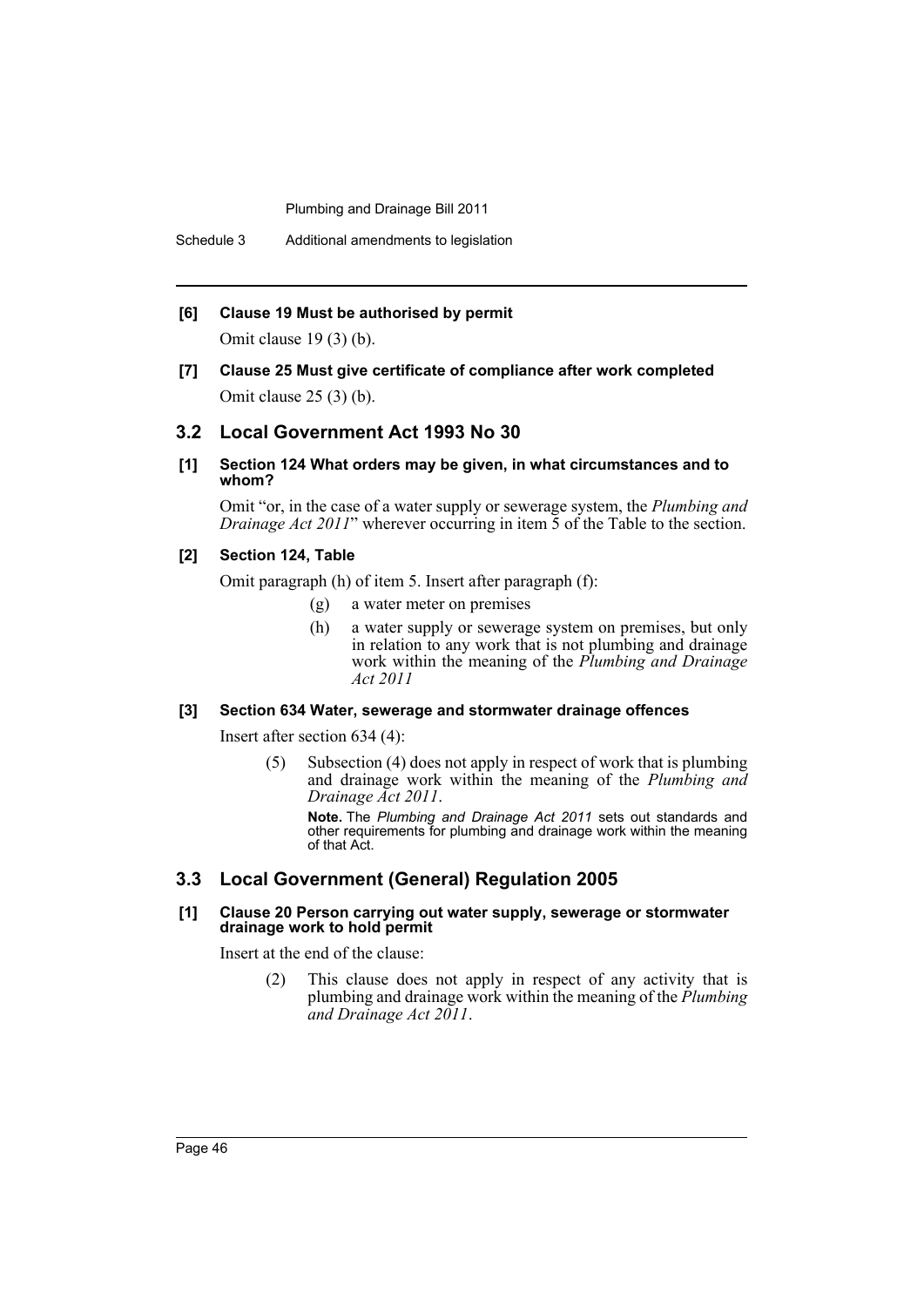Additional amendments to legislation Schedule 3 and Schedule 3 and Schedule 3 and Schedule 3

#### **[2] Clause 22 Defective water supply, sewerage or stormwater drainage work to be rectified**

Insert after clause 22 (2):

(3) This clause does not apply in respect of any activity that is plumbing and drainage work within the meaning of the *Plumbing and Drainage Act 2011*.

#### **[3] Clause 23 Diagrams of sewerage or stormwater drainage work**

Insert after clause 23 (2):

(3) This clause does not apply in respect of any activity that is plumbing and drainage work within the meaning of the *Plumbing and Drainage Act 2011*.

### **[4] Clause 87 Water supply and sewerage system pipes, fittings and fixtures**

Insert at the end of the clause:

(2) This clause applies only in relation to work that is not plumbing and drainage work within the meaning of the *Plumbing and Drainage Act 2011*.

#### **[5] Clause 88 Rectification of defective water supply or sewerage work**

Insert after clause 88 (4):

(5) This clause applies only in relation to work that is not plumbing and drainage work within the meaning of the *Plumbing and Drainage Act 2011*.

### **3.4 Water Management (General) Regulation 2011**

#### **[1] Clause 118 Installation and maintenance of water service by owner**

Insert after clause 118 (2):

(3) This clause applies only in relation to work that is not plumbing and drainage work within the meaning of the *Plumbing and Drainage Act 2011*.

### **[2] Clause 138 Installation and maintenance of sewerage service by owner**

Insert after clause 138 (2):

(3) This clause applies only in relation to work that is not plumbing and drainage work within the meaning of the *Plumbing and Drainage Act 2011*.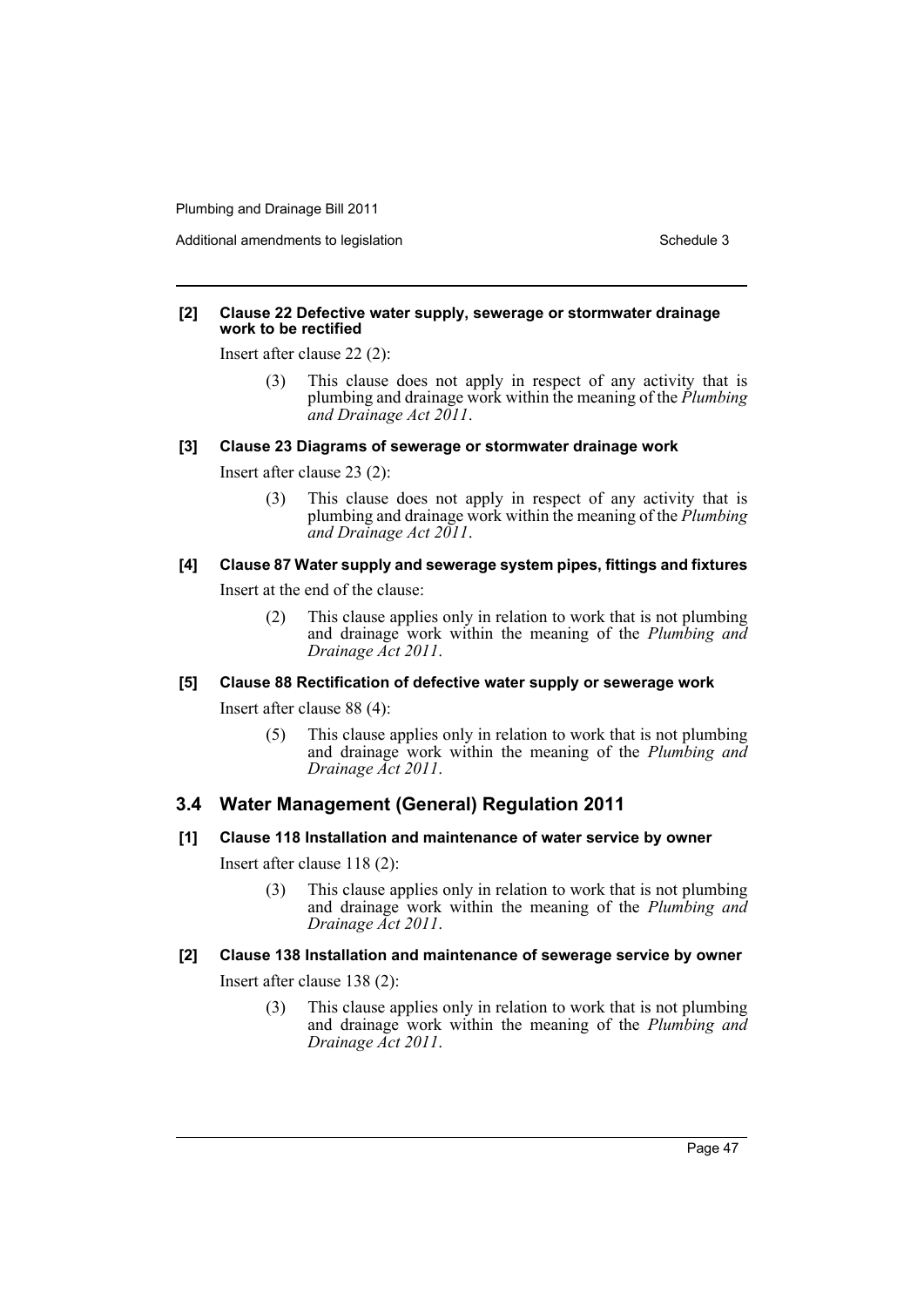Schedule 3 Additional amendments to legislation

#### **[3] Clause 139 Sewerage service not to be shared**

Insert after clause 139 (4):

(5) This clause applies only in relation to work that is not plumbing and drainage work within the meaning of the *Plumbing and Drainage Act 2011*.

#### **[4] Clause 149**

Omit the clause. Insert instead:

#### **149 Application of Division after commencement of Plumbing and Drainage Act 2011**

- (1) This Division applies to any plumbing work that affects a water supply authority and which is carried out in the area of operations of Country Energy, but not to plumbing and drainage work within the meaning of the *Plumbing and Drainage Act 2011*.
- (2) In this clause, *plumbing work that affects a water supply authority* means work comprising or affecting:
	- (a) a water service or its connection to a water supply authority's water supply system, or
	- (b) a sewerage service or its connection to a water supply authority's sewerage system.

**Note.** The *Plumbing and Drainage Act 2011* sets out standards and other requirements for plumbing and drainage work within the meaning of that Act.

#### **[5] Clause 150 Definitions**

Omit the definition of *plumbing work*. Insert instead:

*plumbing work* means plumbing work to which this Division applies.

**[6] Clause 155 Notification of damage arising in the course of plumbing work**

Omit the clause.

**[7] Clause 158 Supply of plans**

Omit the clause.